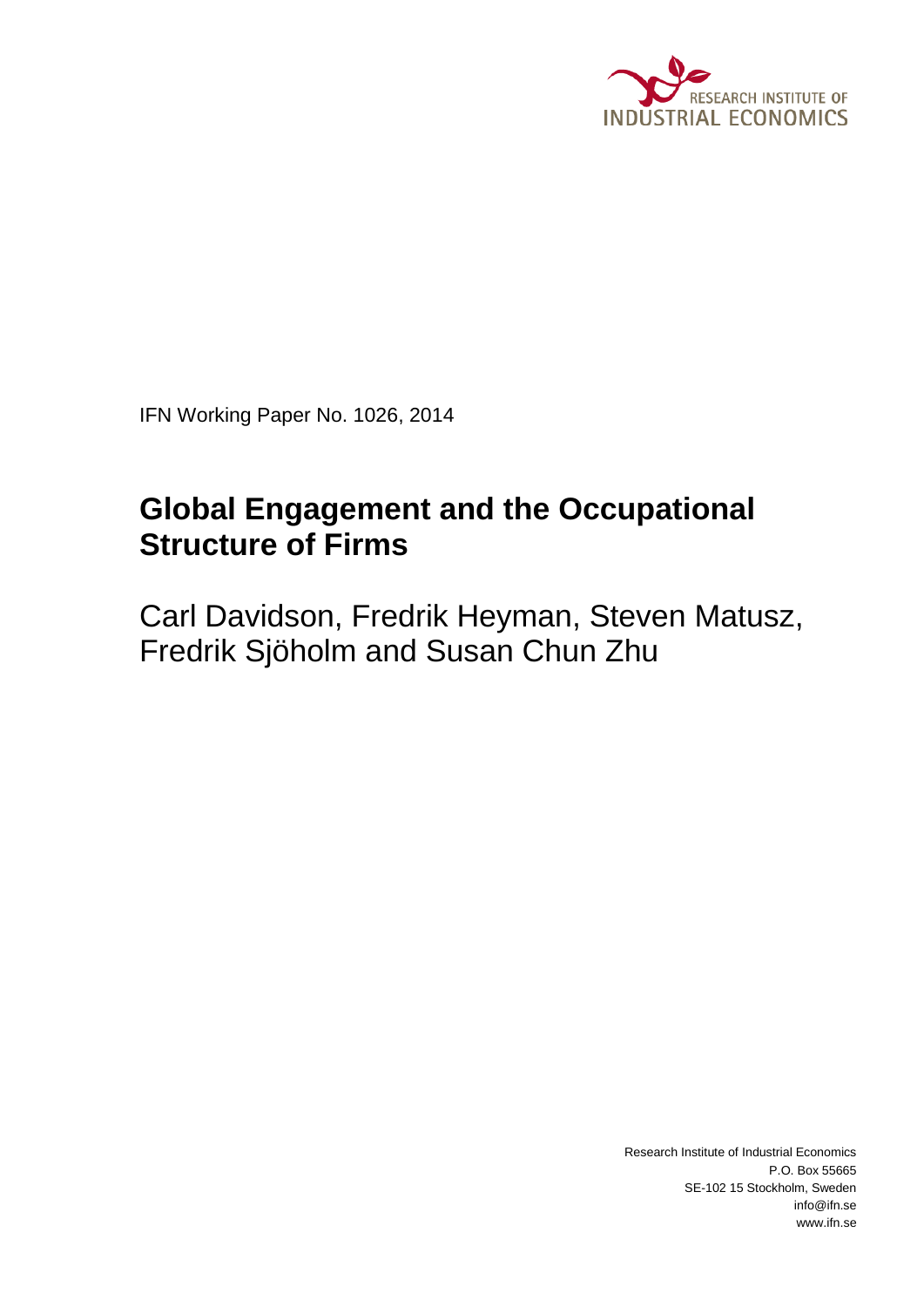# **Global Engagement and the Occupational Structure of Firms**

Carl Davidson\*†, Fredrik Heyman<sup>+¤</sup>, Steven Matusz<sup>\*†</sup>, Fredrik Sjöholm<sup>¤+†</sup>, and Susan Chun Zhu<sup>\*</sup>

August 2017

**Abstract:** Global engagement can impact firm organization and the occupations firms need. We use a simple task-based model of the firm's choice of occupational inputs to examine how that choice varies with global engagement. We reveal a robust and causal relationship between global engagement and the skill mix of occupations within firms, using Swedish matched employer-employee data that link firms and the labor force for 1997-2005. Taking an instrumental variable approach, we find that increased export shares (driven by higher world import demand) skew the labor mix more toward high-skill occupations. Our results suggest that global engagement may require firms to employ more skilled labor to undertake complex tasks embodied in international businesses, which have further implications for the demand for specific occupational skills and overall wage dispersion.

**JEL:** F1, F2

**Keywords**: Occupational structure, Globalization, Multinational Enterprises, Exporters

\* Michigan State University; + The Research Institute of Industrial Economics, Sweden; ¤ Lund University; † GEP, University of Nottingham

**Acknowledgements**: We thank two anonymous referees and an associate editor for comments that helped us improve the paper substantially. We are indebted to Mina Kim, Yi Lu, Jonathan Vogel, and Jeff Wooldridge for helpful discussions. We have also benefitted from the feedback provided by participants at numerous seminars, workshops, and conferences. Fredrik Heyman and Fredrik Sjöholm gratefully acknowledge financial support from the Swedish Research Council, the Swedish Research Council for Health, Working Life and Welfare, NORFACE, and Torsten Söderberg's Foundation. Susan Chun Zhu gratefully acknowledges financial support from the Visiting Fellow Programme at Lund University.

Corresponding author: Carl Davidson; Department of Economics; Michigan State University; East Lansing, MI 48824; Email: [davidso4@msu.edu;](mailto:davidso4@msu.edu) Phone: (517.355.7756)

Email contact for co-authors: Heyman; [\(Fredrik.Heyman@ifn.se\)](mailto:Fredrik.Heyman@ifn.se); Matusz [\(matusz@msu.edu\)](mailto:matusz@msu.edu); Sjöholm [\(fredrik.sjoholm@nek.lu.se\)](mailto:fredrik.sjoholm@nek.lu.se); Zhu [\(zhuc@msu.edu\)](mailto:zhuc@msu.edu)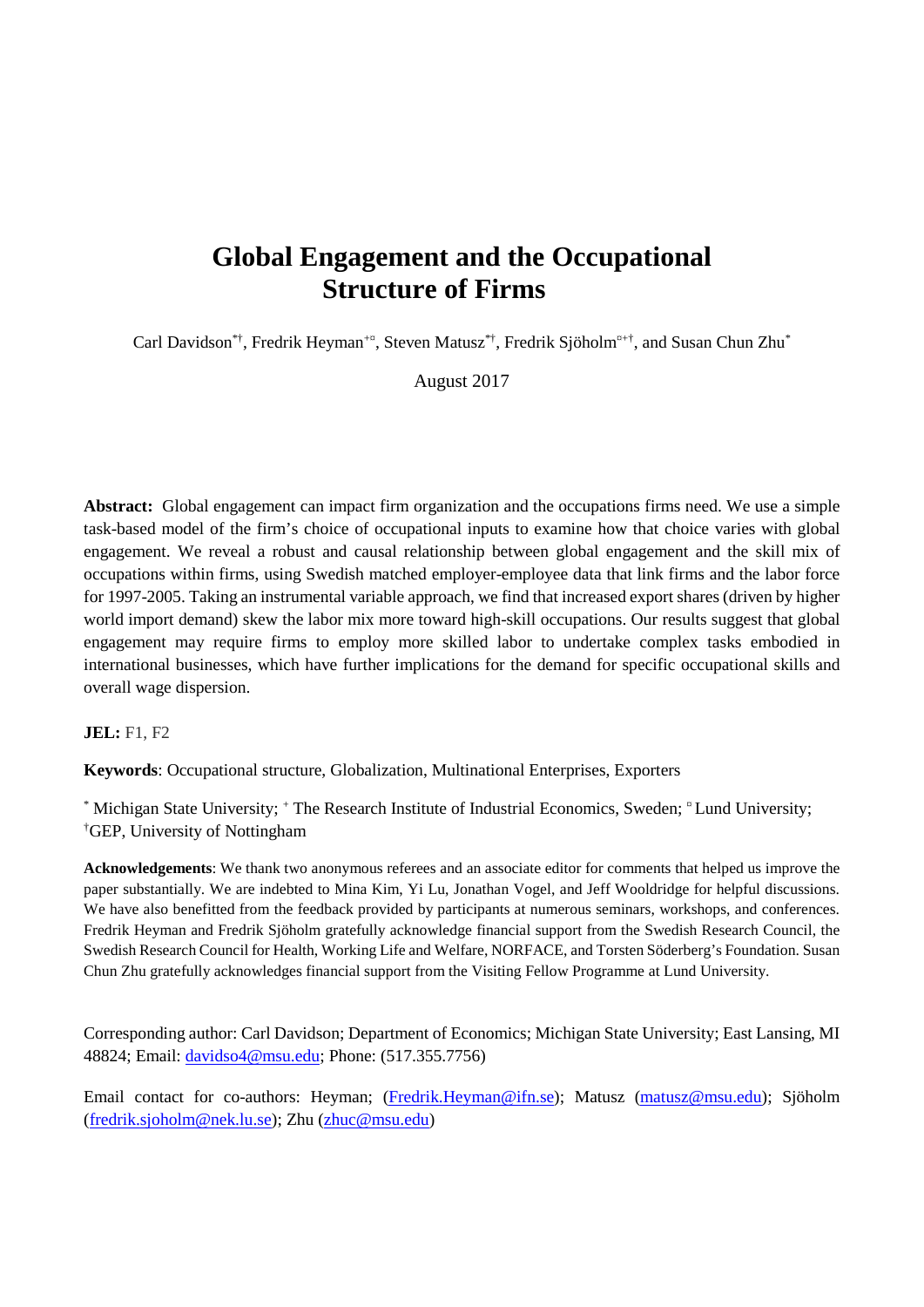# **1. Introduction**

It is well documented that multinational firms are more skill intensive than purely local firms,<sup>[1](#page-2-0)</sup> and exporters are more skill intensive than non-exporters. [2](#page-2-1) However, less is known about the exact nature of, and the mechanism behind, the differences in skill intensities. Due to data limitations, previousstudies usually define production workers as the unskilled and non-production workers as the skilled. Further, although the established evidence suggests a strong correlation between exporters/multinationals and skill intensity, it remains unclear to what extent international activities can affect the skill mix within firms. This is important since the systematic differences in skill mix across firms can have implications for the dynamics of aggregate labor markets as the degree of globalization changes. If the distribution of firms *within* sectors changes in concert with the process of globalization, those cross-firm differences in skill mix may imply changes in the demand for workers with different skills and thus their wages.

In this paper we reveal detailed patterns of the skill mix across firms with different degree of global engagement, and investigate the causal effect of global engagement on the skill mix at the firm level. To this end, our empirical investigation uses comprehensive and detailed Swedish matched employer-employee data spanning 1997 to 2005, which is further merged with Swedish Foreign Trade Statistics that contain information on firms' import and export activities. The data cover all Swedish firms and a representative sample of the labor force, including information on worker occupations at a very detailed level (100 occupations), which allows us to examine labor specialization at a detailed occupational level.

Initial results are displayed in Figure 1 which shows the aggregate distribution of payroll shares by skill levels for three different firm types: MNEs, which are the most globally integrated firms; non-MNEs that do not export (i.e., Local firms), which are the least globally integrated; and non-MNE exporters, which represent an intermediate degree of global integration. The horizontal axis is the skill percentile ranking of occupations based on the average occupational wages for all firms in 1997. The vertical axis is the cumulative payroll share accounted for by the skill category indicated on the horizontal axis. Compared to Local firms, the distribution of payroll share for MNEs and non-MNE exporters is more skewed toward high-skill occupations, e.g.,

**.** 

<span id="page-2-0"></span> $1$  e.g., see Markusen 1995, and Barba-Navaretti and Venables 2004, for a survey; Lipsey and Sjöholm 2004 on Indonesia; Heyman et al. 2007 on Sweden.

<span id="page-2-1"></span><sup>&</sup>lt;sup>2</sup> e.g., see Bernard and Jensen 1997 on the U.S.; Alvarez and Lopez 2005 on Chile; Munch and Skaksen 2008 on Denmark.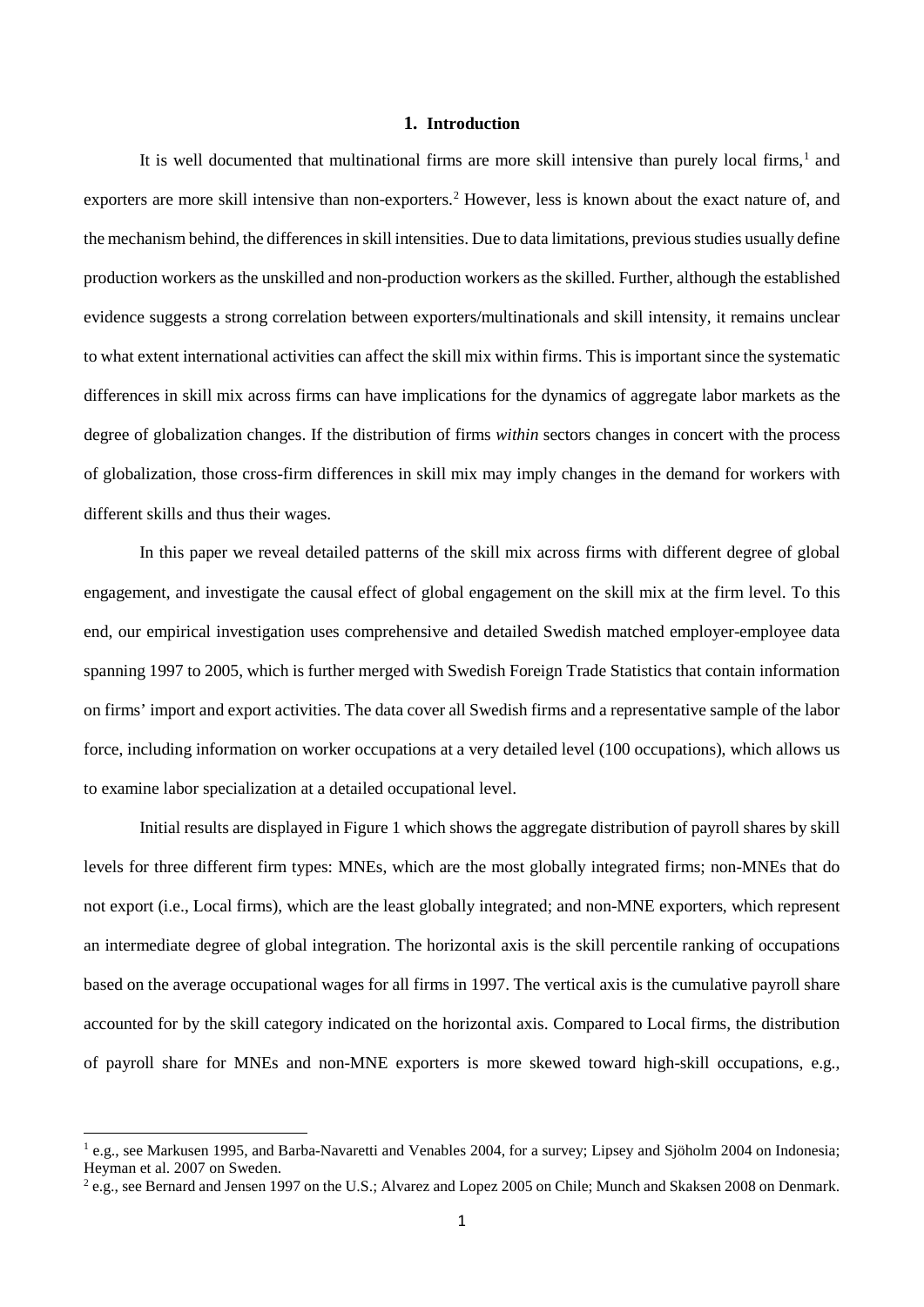managers, professionals specialized in finance and sales, computing, and engineering. For instance, Local firms allocate roughly 40% of payroll expenditures to occupations above the 60<sup>th</sup> skill percentile. The corresponding figures for MNEs and Exporters are roughly 60% and 50%, respectively.

To guide the empirical investigation, we use a task-based model of the firm's choice of occupational inputs to examine how that choice varies with global engagement. Our model builds on Chaney and Ossa's (2013) framework in which production requires a series of tasks to be completed and firms design their production chain to minimize costs. We depart from Chaney and Ossa by assuming that it is costlier to train workers to perform more complex tasks. Within the structure of our model, firms skew employment and payroll shares toward occupations engaged in more complex tasks. Assuming that increased global engagement is associated with additional fixed costs (e.g., Melitz 2003, Helpman et al. 2014) and the additional fixed cost is intensive in the use of more complex specializations, we derive the main proposition that *for more globalized firms, total payroll expenses will be further skewed towards higher-skilled occupations with specialization in more complex tasks.* In this paper, we quantify this relationship between global engagement and the occupational structure of firms.

Our estimations confirm a robust and causal relationship between the degree of international integration and the skill mix of occupations at the firm level. We measure the skill mix using an index computed as a weighted average of the skill rankings of each occupation, with firm-occupation-year specific payroll shares as the weight. We first focus on a sample of exporters to estimate the impact of increased export shares on the skill mix. Taking an instrumental variable approach, we find that increased export shares, driven by higher world demand for the product that the firm is exporting, lead to a shift of payroll expenses toward more skilled occupations. The 2SLS estimate of the coefficient on export shares is significantly positive, and the magnitude is economically large: the implied skill index differential between exporters at the  $75<sup>th</sup>$  percentile of export shares and those at the 25<sup>th</sup> percentile is more than half of the 75-25 skill index differentials between firms that exported in 1997. We also find that this shift in skill mix (induced by higher export shares) mainly arises from a shift toward more complex specializations *within* non-production categories (e.g., a smaller share of sales workers, and a bigger share of professionals specialized in finance, engineering) and *within* production categories (e.g., a smaller share of transportation operators and a bigger share of machine operators). However, we find less robust evidence for a shift from production to non-production categories, implying that using the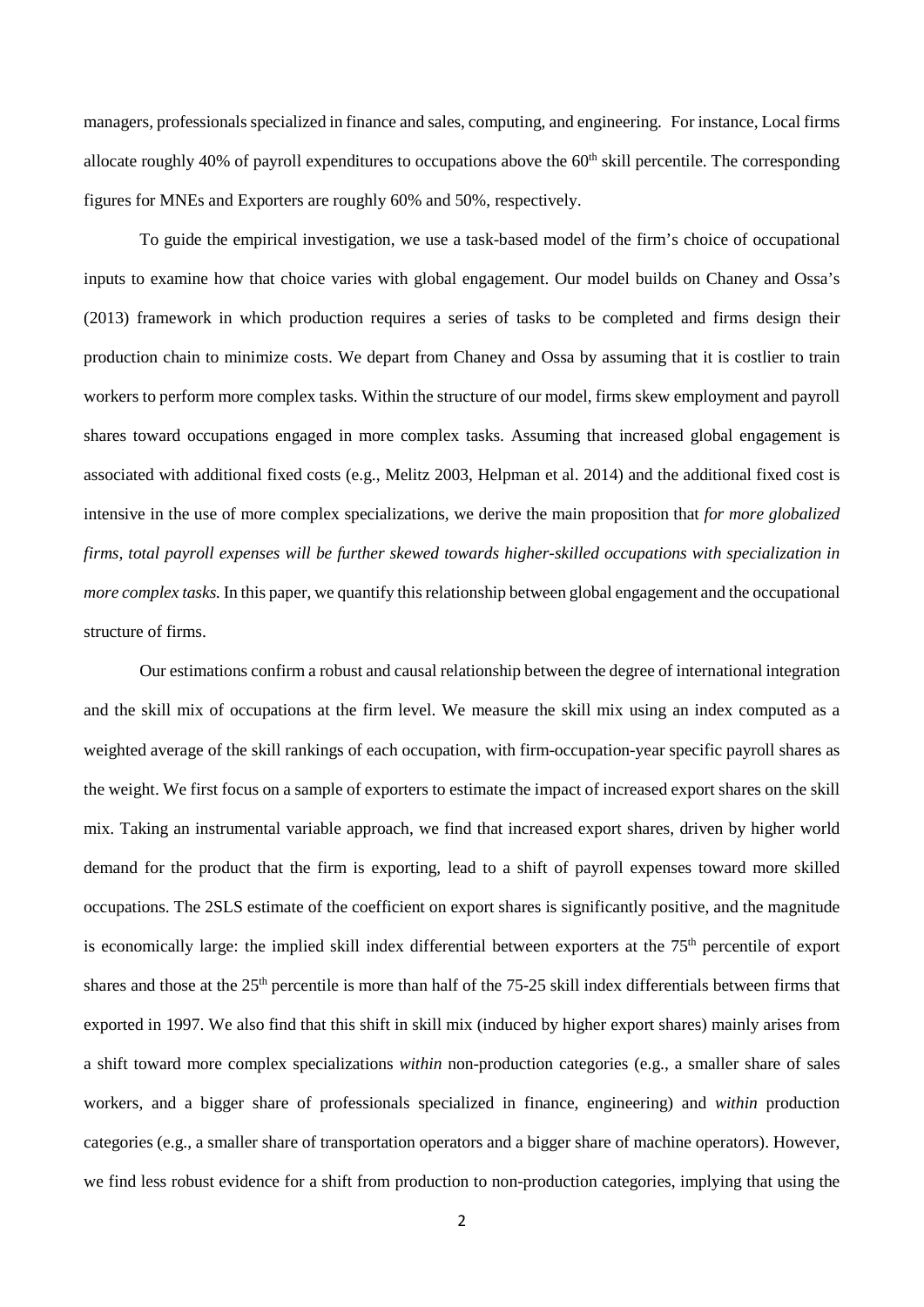standard classification of worker skills into production and non-production categories may miss substantial shifts in skill mix as a result of increased export shares. We also find that export to markets with higher entry costs (e.g., non-EU markets, lower-income markets) is significantly associated with a higher skill index.

We then look at the full sample of all firms, and compare MNEs, non-MNE exporters and Local firms. Confirming the pattern at the aggregate level as displayed in Figure 1, we find that payroll expenses are most skewed toward high skilled occupations for MNEs, and the least skewed toward skilled for Local firms. More than half of the skill index differential between globally engaged firms and Local firms is associated with a shift toward more complex specializations within non-production categories, while only about one third is associated with a shift from production to non-production categories.

Our results suggest that increased global engagement may lead firms to change their skill mix in order to undertake complex tasks embodied in multinational and export activities. Previous studies document that firms invest in new technology in response to increased market access (see, e.g., Lileeva and Trefler 2010 on Canada, and Bustos 2011 on Argentina). Our paper complements these studies by showing that firms may also need to reorganize their production (in terms of labor specialization) in the process of globalization. In particular, certain occupational skills can constitute an important component of the fixed costs that firms must incur to gain access to global markets. This is a new mechanism that differs from the technology-skill complementarity by Burstein and Vogel (2016) and sorting by product quality within industries by Verhoogen (2008). In Section 4.C we emphasize the importance of this new mechanism by showing that the cross-firm variation in the occupational structure has important implications for the demand for different skills and overall wage dispersion.

Our paper also relates to a small but growing empirical literature on globalization and firm organization. Some of these studies find that trade liberalization makes firms flatter with fewer layers of management (Rajan and Wulf 2006, Guadulupe and Wulf 2010), whereas others find that new exporters are likely to add layers of management (Caliendo et al. 2015). Unlike these empirical studies that focus on organizational hierarchy, our work focuses on the skill mix in firms with different degrees of global engagement.

Furthermore, the richness of our data allows us to deepen our understanding of the relationship between global engagement and skills. Our study presents the most comprehensive analysis to date, with a special focus on differences in the mix of occupations between firms. Our measure of skill mix captures not only the shift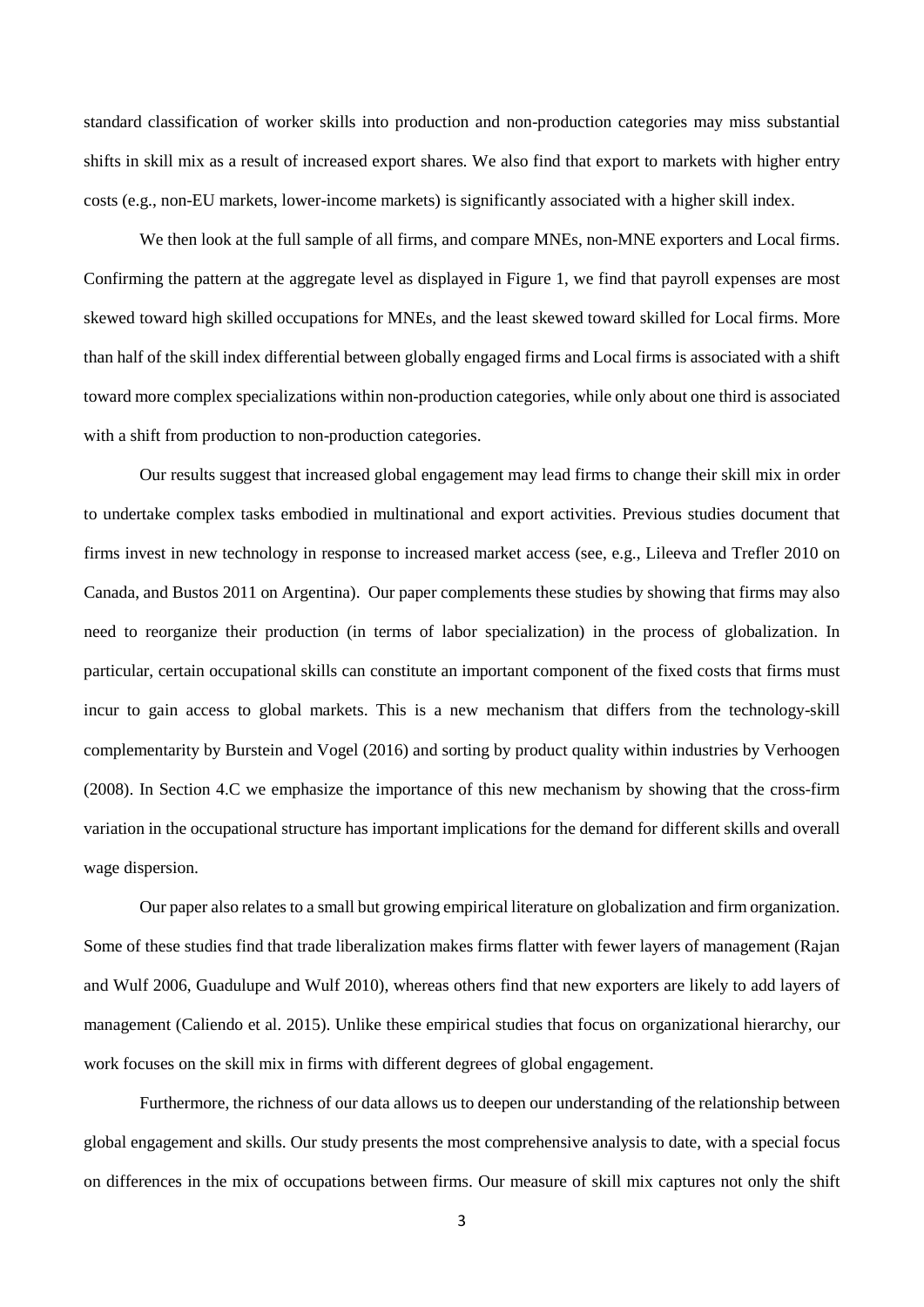from production to non-production categories, but also the shift from lower skilled to higher skilled occupations within the categories of production or non-production.

While our main interest is in the skill effect of export activities, our analysis also covers the impact of offshoring on the demand for different skills. As documented by Hummels et al. (2014) and others, imports of intermediates may substitute for unskilled labor and thus shift the distribution of employment (and payroll) toward more skilled. We find that the skill effect of export activities is little changed after controlling for offshoring. On the other hand, the skill effect of offshoring varies across occupations within the broad nonproduction and production groups. We show that higher offshoring shares increase the demand for more skilled occupations within the non-production category, while shifting payroll expenses toward lower skilled occupations within the production category. This result complements previous studies on offshoring and labor markets, e.g., Hummels et al. (2014) and Goos et al. (2014).

Finally, our study covers the whole economy, including both manufacturing and non-manufacturing industries. This is important since manufacturing is declining in many industrialized economies while nonmanufacturing industries are playing an increasingly important role in global businesses (see Jensen 2011 for an overview). We find that more globalized firms have payroll more skewed toward high skilled occupations for both manufacturing and non-manufacturing firms.

In the following we sketch out a simple theoretical framework in Section 2, describe the data, measurement and empirical specification in Section 3, turn to detailed empirical analysis in Section 4, and conclude in Section 5.

#### **2. A Conceptual Framework**

In this section, we modify the theoretical framework of Chaney and Ossa (2013) to understand why we might expect systematic differences in the occupational structure of employment across firms with different characteristics.<sup>[3](#page-5-0)</sup> In this framework, firms create teams of workers and assign each team a set of tasks to complete. In doing so, the firm trains each team to have a "core competency" or "specialization," which allows it to complete a certain task at zero cost. The team completes related tasks that are close to its specialization at

 $\overline{a}$ 

<span id="page-5-0"></span><sup>&</sup>lt;sup>3</sup> See Davidson et al. (2016) for a complete analysis of the model outlined here. Footnote 6 below clarifies the differences between our analysis here and the one provided in Davidson et al (2016).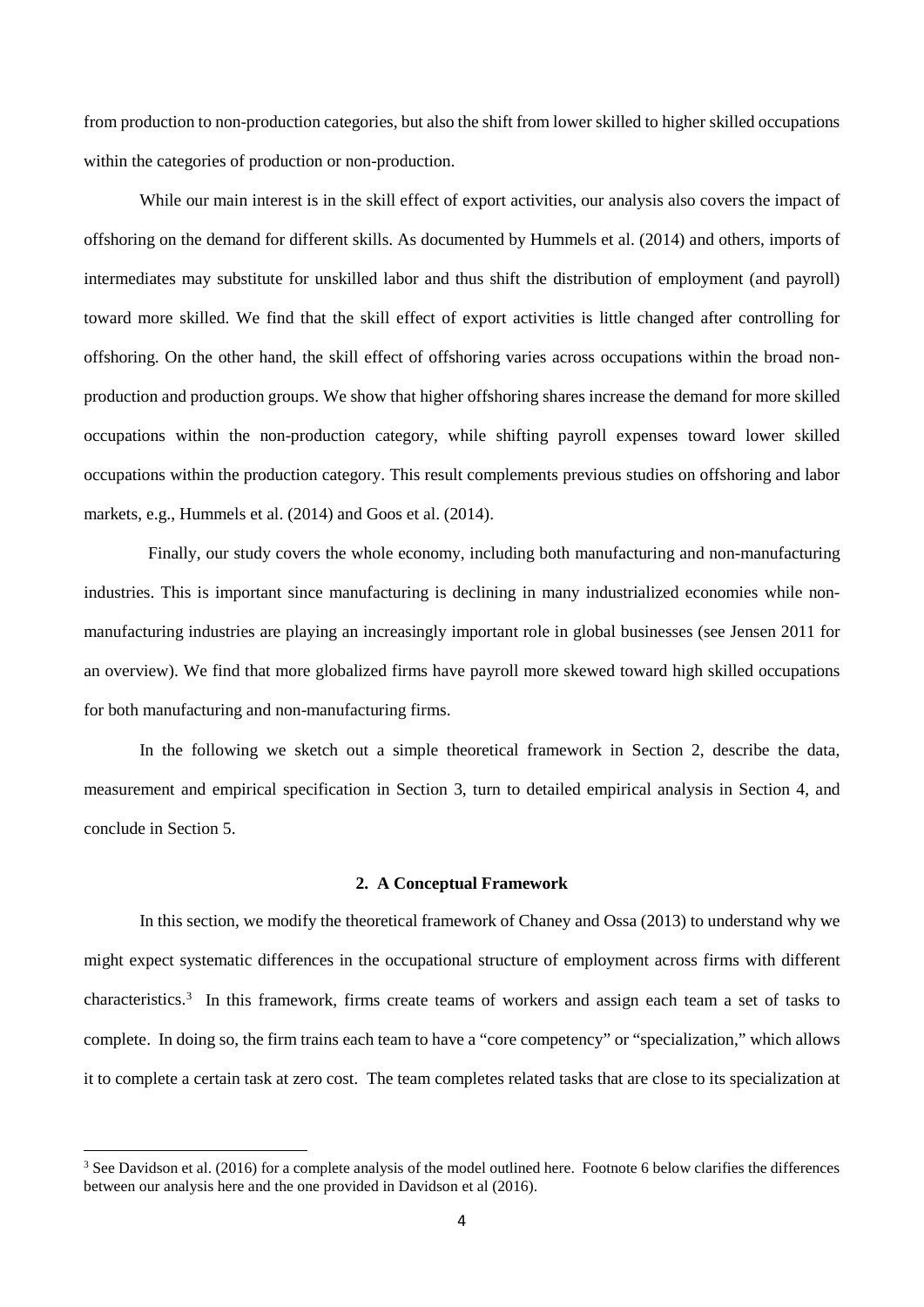positive cost, with the cost increasing in the distance of that task from the team's core competency. Thus, we can think of a firm hiring a group of attorneys and training them in the law that relates specifically to the firm's product market. Those attorneys could also deal with other legal issues within the firm that are somewhat related to their specialization. The firm's goal is to select the number of teams and assign them tasks in a way to produce the desired output as cheaply as possible.

We measure labor in efficiency units and use w to represent the wage per efficiency unit of labor. We order tasks by complexity and assume that more complex tasks require more efficiency units of labor. To operationalize the theory, we map teams to occupations by defining an occupation as a specialization combined with the tasks assigned to the team. For example, firms hire teams of attorneys, accountants, mid-level managers, machinists, and so on. This interpretation is consistent with the definition of occupations in the context of ISCO-88 and SSYK96 where occupations are grouped together and aggregated on the basis of the similarity of skills required to fulfill the duties of particular jobs (Hoffman 2004). Given our interpretation, we can then use the terms "occupation" and "teams" interchangeably.

Formally, define the set of tasks  $\omega \in [0,1]$  where  $\omega''$  is more complex than  $\omega'$  for all  $\omega'' > \omega'$  and assume that each task must be completed once to produce one unit of output. Suppose that there are  $n$ occupations indexed by k and let  $s_k \in [0,1]$  denote the specialization associated with occupation (and team) k. We further assume that this team is assigned a range of tasks  $[\omega_k, \overline{\omega}_k] \subseteq [0,1]$ . We define  $\ell_k$  as the number of efficiency units of labor needed for this team to produce  $\nu$  units and assume that

(1) 
$$
\ell_k = f + \beta s_k + y \int_{\underline{\omega}_k}^{\overline{\omega}_k} |s_k - \omega| d\omega, \ f > 0, \ \beta > 0.
$$

**.** 

The cost of employing occupation k is  $w\ell_k$ , consisting of both fixed and variable components. Multiplying the first two terms in  $(1)$  by  $w$  captures the fixed cost of establishing and training the team, while multiplying the last term by *w* represents the variable cost of producing *y* units of output.<sup>4</sup>

In writing (1), we treat f and  $\beta$  as parameters of the technology that may vary across industries and possibly with the degree to which firms within a given industry are globalized. We can think of this as a

<span id="page-6-0"></span><sup>&</sup>lt;sup>4</sup> Since different individuals may embody different efficiency units of labor, (1) does not necessarily represent the measured number of workers (headcount or hours) in a particular occupation For example, a firm might have one manager embodying  $M$  efficiency units of labor, and  $P$  production workers, each embodying one efficiency unit of labor. The payroll share of management will exceed the payroll share of production workers as long as  $M > P$ .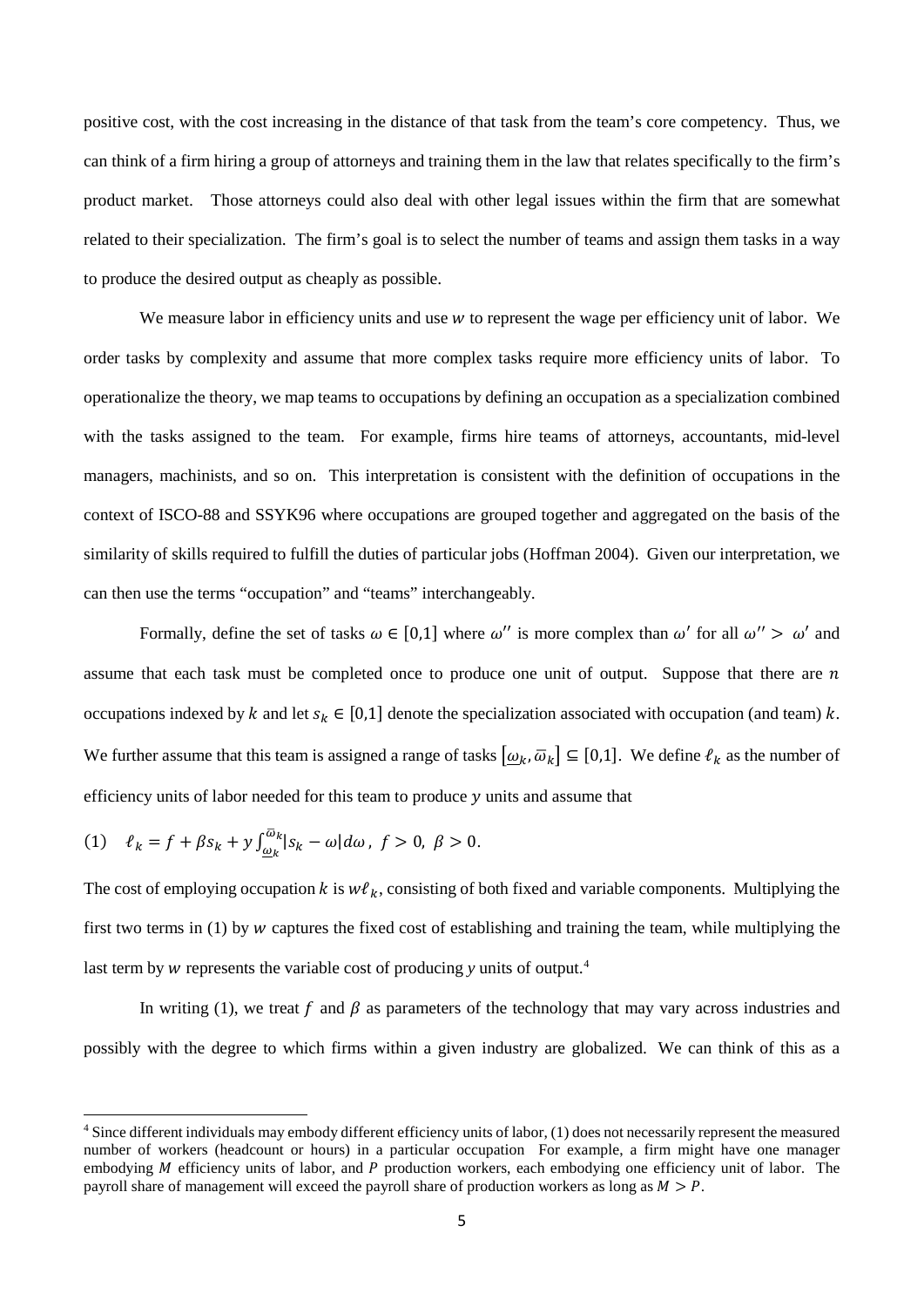refinement of Melitz (2003) or Helpman, Melitz, and Yeaple (2004), both of which assume additional fixed costs for firms that are more globalized. Our model supposes that the additional fixed cost is intensive in the use of more complex specializations. For example, additional fixed costs associated with exporting might be concentrated in tasks dealing with writing contracts and managing exchange risk rather than product assembly (in which case, task  $s_k$  would be interpreted as 'writing contracts' or 'managing risk'). Thus, an internationally engaged firm would need to train its legal staff to handle contracts that cover aspects of both domestic and international law related to its product. In a sense, this means that internationally engaged firms must train their workers to take on a wider variety of duties (i.e., embody more efficiency units of labor) for a given task  $s_k$ . Under this scenario,  $\beta$  would be larger for more globalized firms. As such, the degree of globalization would exert a *direct globalization effect* on the design of the optimal production chain.

In addition to the direct effect, global engagement may also exert an indirect effect on the design of the optimal production chain. The indirect effect emerges since more globalized firms tend to be larger than less globalized firms. That effect, which we reference as the *size effect*, is captured by in equation (1). As we show below, the direct globalization effect and size effect are partially offsetting.<sup>[5](#page-7-0)</sup>

The firm's objective is to design its production chain to minimize cost. Specifically, it must decide how many teams to form  $(n)$ , the location of each team's specialization  $(s_k)$  on the task continuum, and the set of tasks to assign each team ( $\omega_k$  and  $\overline{\omega}_k$ ). Formally:

(2) minimize 
$$
\sum_{n, s_k, \underline{\omega}_k, \overline{\omega}_k}^{n} w \sum_{k=1}^{n} \left\{ f + \beta s_k + y \int_{\underline{\omega}_k}^{\overline{\omega}_k} |s_k - \omega| d\omega \right\}.
$$

**.** 

Solving the firm's problem is done via backwards induction. Taking the number of teams as given, we first solve for the optimal specialization  $(s_k)$  given that team's assigned set of tasks (defined by  $\omega_k$  and  $\overline{\omega}_k$ ). We then solve for the optimal set of tasks to assign to each team.<sup>[6](#page-7-1)</sup>

The first insight that we obtain is that for a given set of tasks, the firm will select a specialization closer

<span id="page-7-0"></span><sup>&</sup>lt;sup>5</sup> Thus, we are following Helpman et al. (2004) in assuming increased global engagement is associated with firms that are bigger (as captured through changes in *y*) and that have additional fixed costs of production and market entry (as captured by changes in  $\beta$ ) when compared to their domestic counterparts.

<span id="page-7-1"></span> $\delta$ . There are two main differences between this analysis and what is presented in Davidson et al (2016). First, in the latter paper, we present the details behind all of our derivations, while here we only summarize our results. Second, for concreteness, we take the number of teams to be fixed in this paper. In Davidson et al (2016) we treat *n* as endogenous, solve for the optimal number of teams and show that the analysis is qualitatively the same as when  $n$  is exogenous.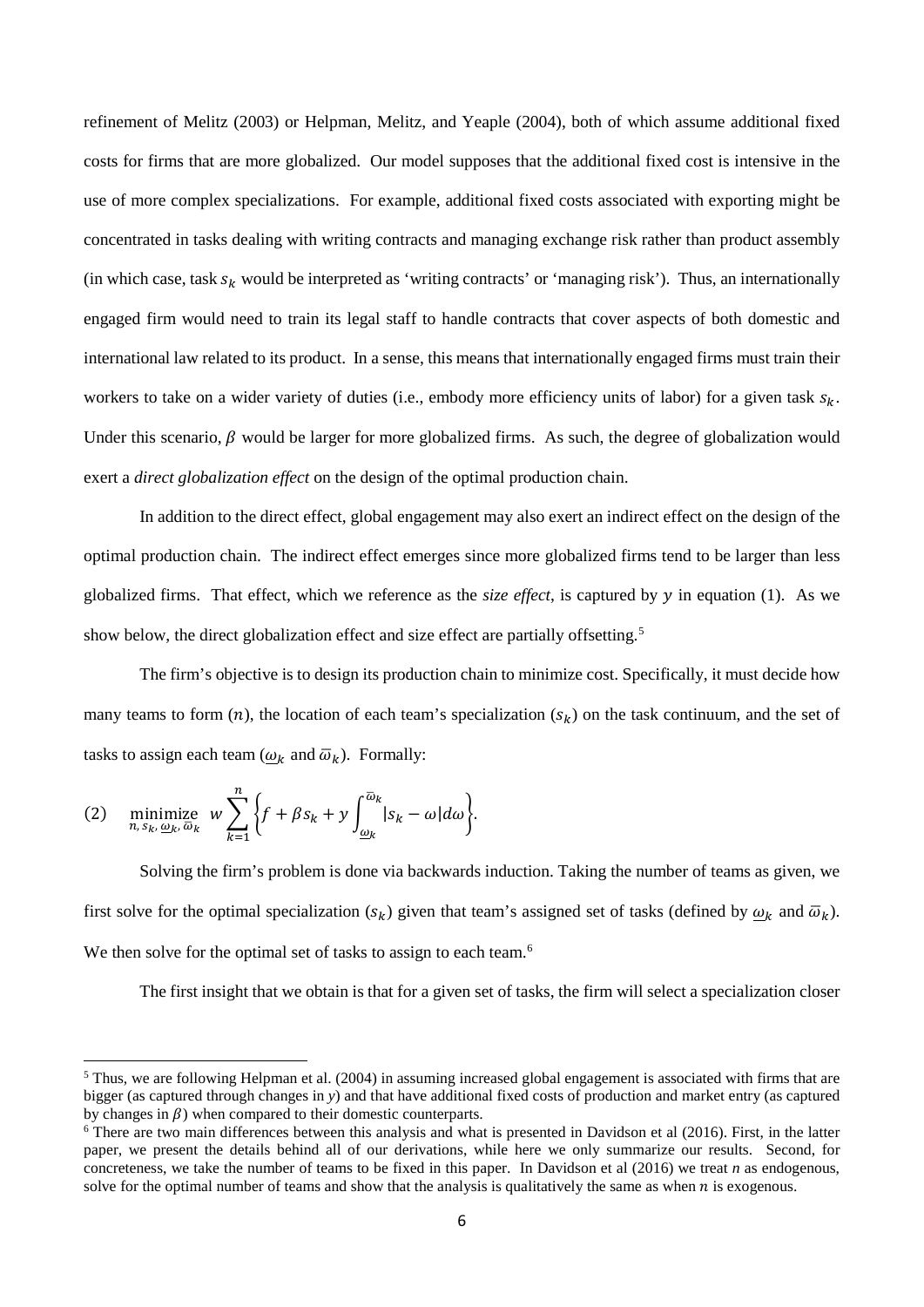to the least complex task than it is to the most complex task. Using an asterisk to represent the cost-minimizing choice, it can be shown that  $s_k^* = \frac{1}{2} \left( \omega_k + \overline{\omega}_k - \frac{\beta}{y} \right) < \frac{1}{2} \left( \omega_k + \overline{\omega}_k \right)$ . The intuition for this result, which we refer to as the *specialization bias*, is as follows. If  $\beta = 0$  so that the fixed component in (1) is independent of the team's specialization, the firm would choose  $s_k$  at the mid-point of the range of tasks in order to minimize the variable cost needed to complete the tasks. However, this is not the case if the fixed labor requirement increases with complexity. In this case, the firm can save on fixed costs by marginally reducing the specialization that it uses, but doing so increases variable cost. A given reduction in  $s_k$  results in a larger reduction in fixed costs relative to the increase in variable cost when  $\beta$  is large or y is small. Thus, an increase in  $\beta$  makes the specialization bias more pronounced while an increase in *y* moderates the specialization bias by increasing the relative importance of variable costs. Much of what follows hinges on the tradeoff between fixed and variable costs and how that tradeoff might be affected by global engagement.

The second insight concerns the range of tasks assigned to each team. Since the fixed cost of establishing a team is increasing in the complexity of that team's specialization, *the firm will assign teams with less complex specializations a narrower range of tasks than those with more complex specializations*. To show this, we first note that since each task must be completed, the most complex task assigned to the team with specialization  $s_k$  must be the same as the least complex task assigned to the team with specialization  $s_{k+1}$  (i.e.,  $\overline{\omega}_k = \underline{\omega}_{k+1}$ ). With this in mind, if we substitute  $s_k^*$  into (2), fix *n*, and optimize over  $\underline{\omega}_k$  and  $\overline{\omega}_k$  we can show that  $\overline{\omega}_k^* = \underline{\omega}_{k+1}^* = \frac{k}{n} - k(n-k)\frac{\beta}{y}$ . We can now solve for the range of tasks assigned to team *k*:  $\overline{\omega}_k^* - \underline{\omega}_k^* =$  $\frac{1}{n} - [n - 2k + 1] \frac{\beta}{y}$  $\frac{\rho}{y}$ , which is increasing in *k*.

We can push the analysis further by substituting the optimal cut-off values back into  $s_k^*$  to obtain  $s_k^*$  $rac{2k-1}{2n} - \left(\frac{n}{2}\right)$  $\frac{n}{2} + (n - k)(k - 1)\frac{\beta}{y}$  $\frac{\beta}{\gamma}$ , implying that  $s_{k+1}^* - s_k^* = \frac{1}{n} - [n - 2k + 2] \frac{\beta}{\gamma}$  $\frac{\rho}{y'}$ , which is increasing in  $k$  – that is, the distance between specializations is increasing in the complexity of the task, so that *the design of the production chain is skewed towards less complex occupations*. The skewness is positively related to the direct globalization effect and inversely related to the size effect. Intuitively, this stems from the fact that the relative cost of using more complex occupations rises as  $\beta$  increases, leading firms to use relatively more occupations with less complex specializations and assigning them a narrower range of tasks, therefore increasing the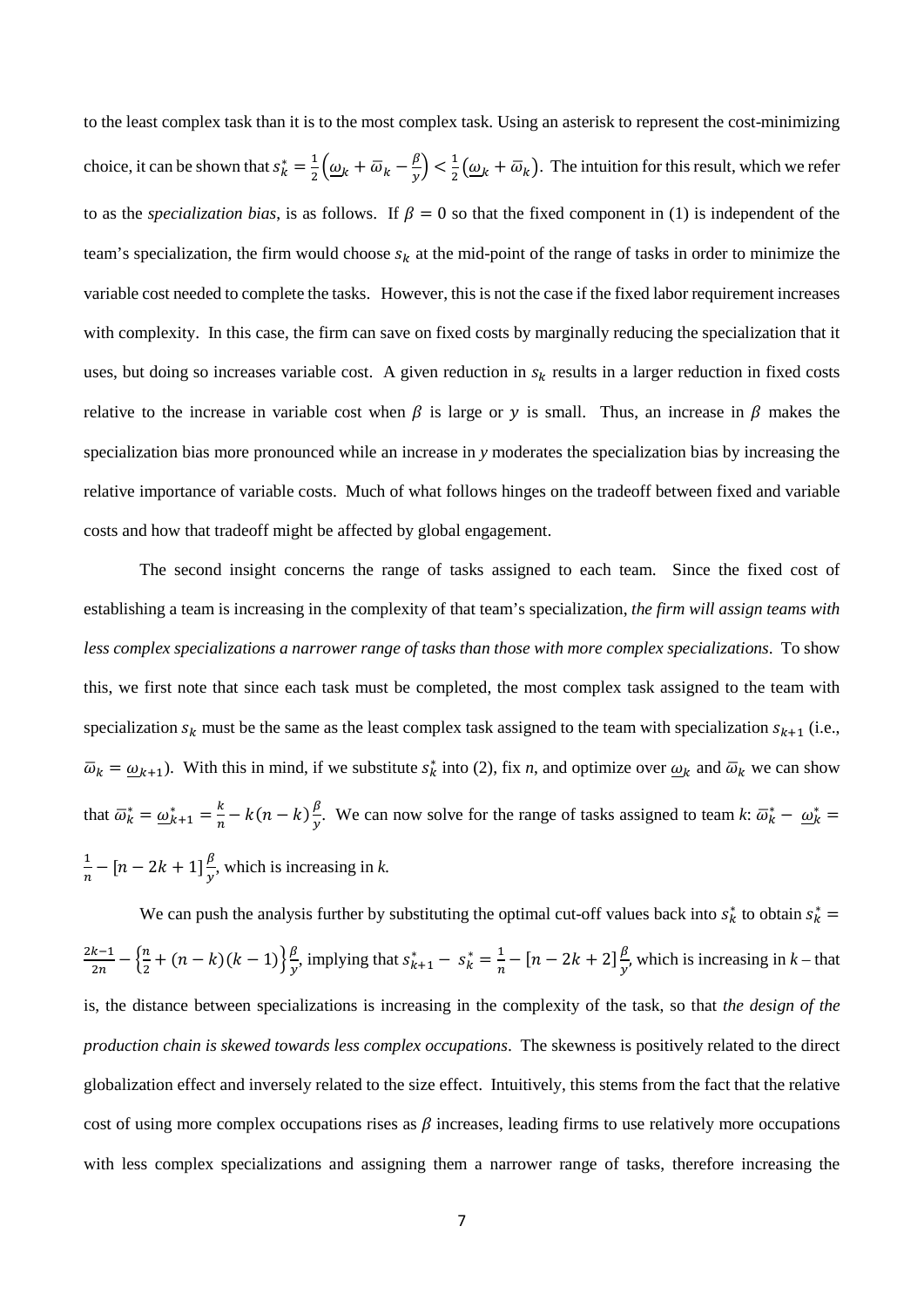skewness of the distribution of specializations. The size effect works in the opposite direction, since any increase in *y* makes variable costs relatively more important and decreases the firm's incentive to shade each team's specialization towards low-skilled tasks.

We can now derive the theoretical analog of Figure 1. If we substitute the optimal cut-off values and specializations back into (1), we can derive the payroll expense for occupation  $k$ :  $w\ell_k =$  $w\left\{f+\frac{y}{4}\left(\frac{1}{n}\right)\right\}$  $\frac{1}{n}$  $\frac{\beta^2}{y} + \frac{\beta^2}{y} \left\{ \frac{n^2 + 4n + 2}{4} \right\} - \frac{\beta(n+2)}{2n} + \left\{ \frac{2\beta}{n} - \frac{2\beta^2(1+n)}{y} \right\} k + \frac{2\beta^2}{y}$  $\frac{p}{y}k^2$ Differentiate with respect to the

occupation index to get:

 $\overline{a}$ 

(3) 
$$
w \frac{\partial \ell_k}{\partial k} = w \left\{ \frac{2\beta}{n} \left( 1 - \frac{\beta n^2}{y} \right) + \frac{2\beta^2}{y} (2k - 1) \right\}.
$$

The second-order condition for the firm's optimization problem is  $n^2 < y/\beta$  so that  $\beta > 0$  implies that  $\frac{\partial \ell_k}{\partial k} > 0$ and  $\frac{\partial^2 \ell_k}{\partial k^2} > 0$  for all  $k \ge 1$  (see Davidson et al. 2016). Occupation-specific payroll is increasing and convex in the occupation index. Moreover, since occupation-specific payroll *share* is simply occupation-specific payroll divided by the firm's total payroll, *convexity of occupation-specific payroll implies that the cumulative distribution function for payroll shares is also convex*. In addition, the Arrow-Prat measure of convexity is increasing in  $\beta$  and decreasing in y.<sup>[7](#page-9-0)</sup>

These results come directly from our earlier findings on the skewness of the specialization distribution and the manner in which the specialization bias depends on  $\beta$  and  $\gamma$ . To see this, first note that since less-skilled workers are assigned tasks that are near their specialization, the amount of variable cost involved is minimal. In contrast, more-skilled workers are assigned a wide range of tasks, some of which are quite distant from their specialization. This entails the need for a substantial amount of variable cost. Combined with the assumption that more complex occupations entail more fixed costs, we conclude that the payroll share tied to more complex occupations is larger than the payroll share tied to less complex occupations. In other words, *total payroll expenses will be skewed towards high-skilled occupations*. Moreover, the degree of skewness is increasing in  $\beta$  since the specialization bias becomes more pronounced as  $\beta$  rises. The reverse is true for changes in y. We can address this prediction in our empirical work by explicitly including firm size and degree of global

<span id="page-9-0"></span><sup>7</sup> This is seen by using (3) to solve for  $\frac{\partial^2 \ell_k}{\partial k^2} / \frac{\partial \ell_k}{\partial k}$ . After some simplification,  $\frac{\partial^2 \ell_k}{\partial k^2} / \frac{\partial \ell_k}{\partial k} = \frac{2n}{y/\beta - n^2 - n + 2nk}$ .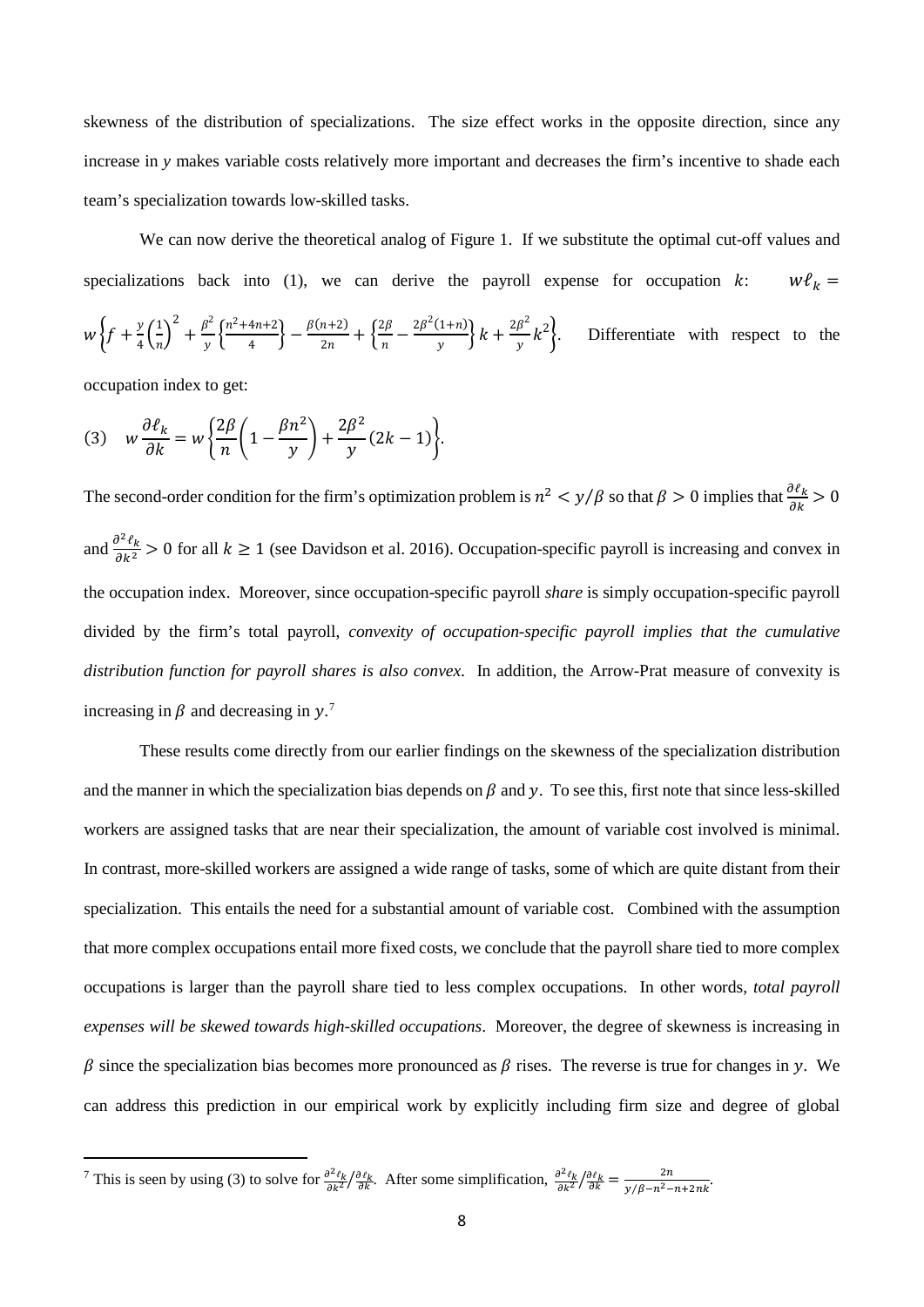engagement as explanatory variables.

To tie the model more closely to our empirical results, we note that our empirical work uses the language of "skill" when referring to occupations in contrast to the language of "complexity" in the theoretical model. In our context, more skilled workers are those who embody more efficiency units of labor. Further, in our empirical work, we have direct measures of firm size, but we do not have direct measures of  $\beta$ . Rather, as described in the next section, we proxy for  $\beta$  using measures that capture the degree to which a firm is globally engaged, e.g., export shares, and indicator variables for MNEs, non-MNE exporters and Local firms.

#### **3. Data, Measurement, and Empirical Specification**

*A. Data*

**.** 

We use register-based matched employer-employee data from Statistics Sweden covering the period 1997-2005. The firm data contain detailed information on all Swedish firms, including variables such as value added, capital stock (book value), number of employees, wages, ownership status, sales, and industry. Moreover, the Regional Labor Market Statistics (RAMS) provide plant-level information on education and demographics, which we aggregate to the firm level. RAMS include data on all Swedish plants. The worker data cover detailed information on a representative sample of the labor force, including full-time equivalent wages, education, occupation, and gender.[8](#page-10-0) Occupations are based on the *Swedish Standard Classification of Occupations* (*SSYK96*) which in turn is based on the *International Standard Classification of Occupations (ISCO-88).* Occupations in ISCO-88 and SSYK96 are grouped based on the similarity of skills required to fulfill the duties of the jobs (Hoffmann, 2004).<sup>[9](#page-10-1)</sup> Appendix A provides details on the occupation classification.

Firm level data on exports and imports by products and countries originate from the Swedish Foreign Trade Statistics, collected by Statistics Sweden. Based on compulsory registration at Swedish Customs, the data

<span id="page-10-0"></span><sup>8</sup> The worker data originate from the Swedish annual salary survey (*Lönestrukturstatistiken*). The survey's sampling units consist of firms included in Statistics Sweden's firm data base (FS). A representative sample of firms is drawn from FS and stratified according to industry affiliation and firm size (number of employees). The sample size consists of between 8,000 and 11,000 firms. The Central Confederation of Private Employers then provides employee information to Statistics Sweden on all its member firms that have (i) at least ten employees and (ii) are included in the sample. Firms with at least 500 employees are examined with probability one. The final sample includes information on around 50% of all employees within the private sector and is representative of the Swedish labor force. See www.scb.se for more details on the data.

<span id="page-10-1"></span><sup>9</sup> As part of the Swedish annual salary survey, data on occupations are also collected. In the instructions to firms, Statistics Sweden are asking for the main job duties for those who work at the firm during the current year, or who have worked at the firm during the previous year. There is an obligation to provide information for this survey according to the Official Statistics Act. The coverage of our occupation data is very good. Out of 8.3 million worker-year observations in firms with at least 20 employees, only 238,000 observations have missing information on occupation status.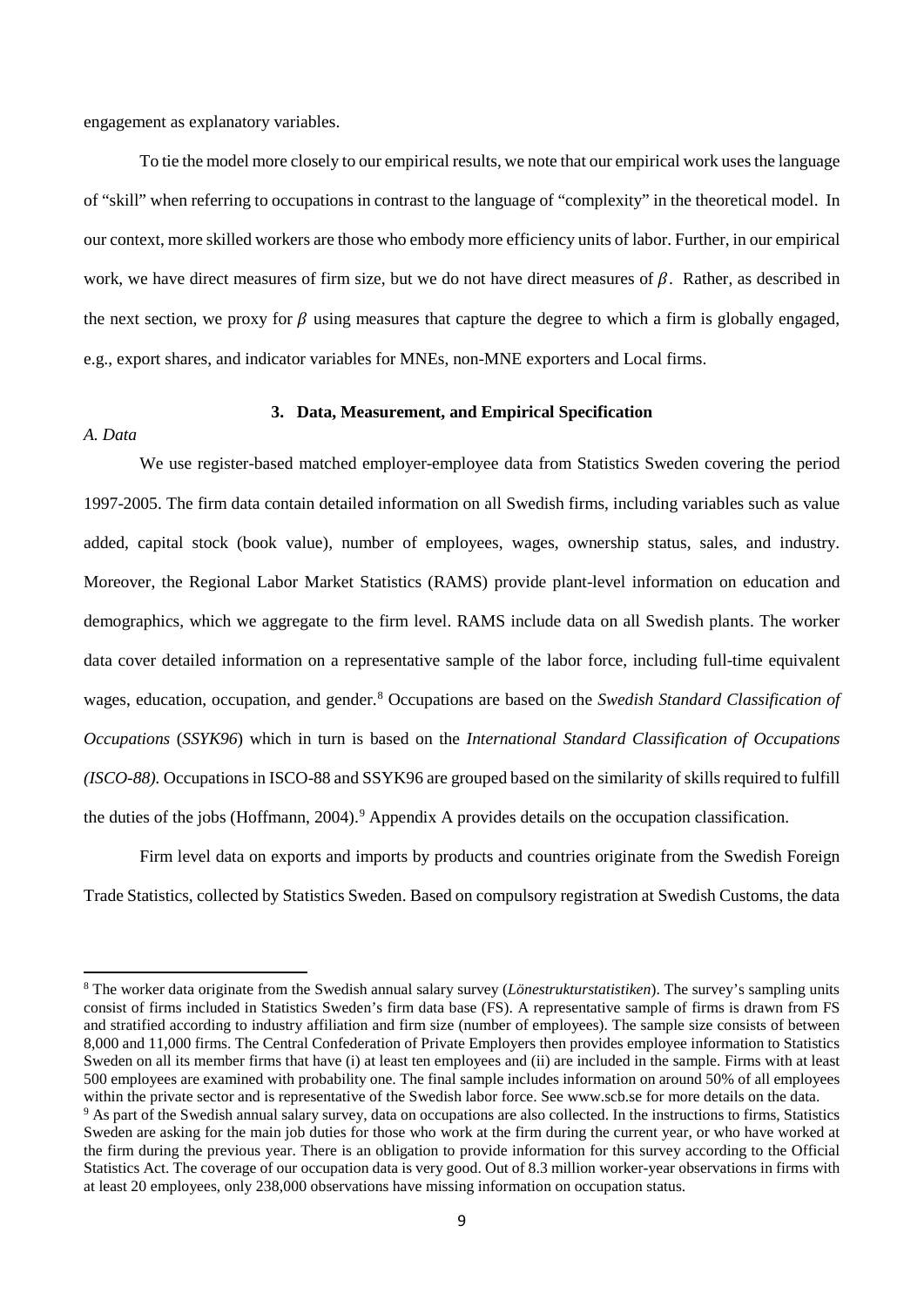cover all trade transactions from outside the EU. [10](#page-11-0) Trade data for EU countries are available for all firms with a yearly import or export of around 1.5 million SEK and above. According to the figures from Statistics Sweden, the data cover around 92% of total goods trade within the EU. Material imports are defined at the 5-digit level according to NACE Rev 1.1 and grouped into Main Industrial Groupings (MIGs) based on intended use.<sup>[11](#page-11-1)</sup> Based on the MIGs definition of intermediate inputs we identify offshoring using import data at the firm and product  $level<sup>12</sup>$  $level<sup>12</sup>$  $level<sup>12</sup>$ 

Multinationals consist of both Swedish and foreign owned firms. Information on foreign MNEs operating in Sweden comes from the Swedish Agency for Economic and Regional Growth (Tillväxtanalys). The Agency uses definitions that are in accordance with definitions in similar data from the OECD and Eurostat. A firm is classified as a foreign-owned MNE if more than 50% of the equity is foreign-owned. Finally, firms reporting trade with foreign firms in the same corporation are defines as Swedish MNEs.

All data sets are matched by unique identification codes. To make the sample of firms consistent across the time periods, we restrict our analysis to firms with at least 20 employees in the non-agricultural private sector, which are available throughout the period.

# *B. Measurement*

The goal of our empirical analysis is to quantity the relationship between global engagement and the occupational structure of firms. Below we describe how we measure the two key variables in our analysis: a firm's degree of global engagement (a proxy for  $\beta$  in the model), and the occupational structure of employment (or skill mix of occupations) within a firm.

#### *Global engagement*

**.** 

We construct various measures to capture the different degree of global engagement by firms. On the extensive margin, we follow Helpman et al. (2004) and classify firms into three exclusive categories: (1) multinationals (MNEs); (2) non-MNE exporters; and (3) Local firms, i.e., non-MNEs that do not export. In our

<span id="page-11-0"></span><sup>&</sup>lt;sup>10</sup> Many firms in the non-manufacturing sector export goods as defined in our Customs data. Since the Customs data do not include service trade, firms that only export services are classified as non-exporters. However, as we show in Section 4.B, our results differ little between manufacturing and non-manufacturing industries.

<span id="page-11-2"></span><span id="page-11-1"></span> $11$ . The Main Industrial Grouping (MIG) is a European Community classification of products. Based on intended use, there are five broad categories: Intermediate goods, capital goods, consumer durables, consumer non-durables, and energy. See [http://ec.europa.eu/eurostat/statistics-explained/index.php/Glossary:Main\\_industrial\\_grouping\\_\(MIG\)](http://ec.europa.eu/eurostat/statistics-explained/index.php/Glossary:Main_industrial_grouping_(MIG)) for more detail. <sup>12</sup> See Hummels et al. (2016) for an overview of different measures of offshoring.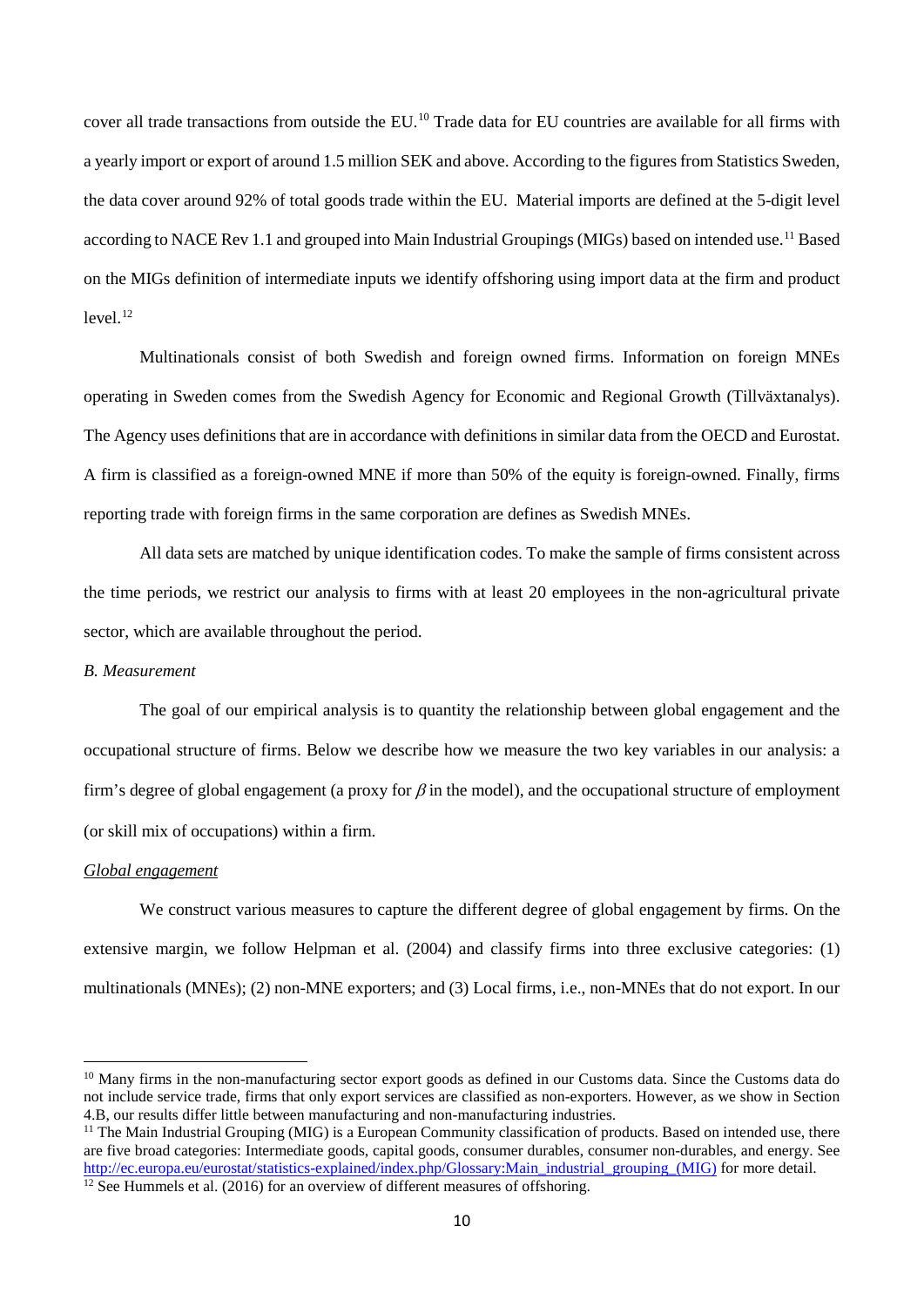sample, 34.4% of firms are MNEs, 31.7% are non-MNE exporters, and 33.9% are Local firms. Our data reveal that the shares of professionals, especially in financing, marketing, and engineering, are the highest in MNEs, and lowest in Local firms. Those professionals may represent an important component of the fixed costs required for gaining access to foreign markets (Matsuyama, 2007). To map onto our model, MNEs have the largest  $\beta$ while Local firms have the smallest  $\beta$ . This is consistent with the Helpman et al. (2004) assumption that the fixed costs of production and market entry are the highest for MNEs but the lowest for Local firms.

On the intensive margin, we use the value of exports as a share of total sales to capture the variation in export intensity across both MNEs and non-MNE exporters. As firms export more, they may need to reach out for new consumers in foreign markets, which could imply additional costs of marketing, financing, and engineering. Thus,  $\beta$  is increasing in export shares.

We note that offshoring is an additional aspect of global engagement. In our sample 80% of MNEs are engaged in both exporting and offshoring, and more than two-thirds of non-MNE exporters also offshore. On the other hand, 91% of offshorers export. These statistics suggest that offshoring tends to be bundled with export decisions when firms expand globally. However, offshoring presents an alternative mechanism through which global expansion affects the occupational structure of employment. Unlike our model that associates global entry with skill-biased fixed costs, offshoring may reduce the demand for unskilled labor if imported intermediates are substitutes for the unskilled (Hummels et al. 2014). Thus, in the following analysis we control for offshoring (see Section 4.A for details).

#### *Occupational structure*:

 $\overline{a}$ 

In our model tasks are ranked by complexity. Teams (occupations) that specialize in more complex tasks (e.g., writing contracts) require more skills. Empirically, we rank occupations using average occupationspecific wages as proxies for skills*.* [13](#page-12-0) Table A1 in the online appendix lists the 100 occupations ranked by the average occupational wages. On the top of the list are occupations that tend to require more education/training such as managers, research/business professionals, and technicians.

<span id="page-12-0"></span><sup>&</sup>lt;sup>13</sup> An alternative approach is to impute the task content of occupations (see e.g. the seminal work by Autor et al. 2003, and Acemoglu and Autor 2011 for an overview). Two studies that look at how globalization affects the relative demand for different job tasks are Becker et al. (2013) (analyzing the impact of offshoring) and Hakkala et al. (2014) (studying multinational activity and inward FDI). However, the data patterns presented in the online appendix suggest that the skill content of occupations may better characterize the cross-firm difference in labor mix in our sample.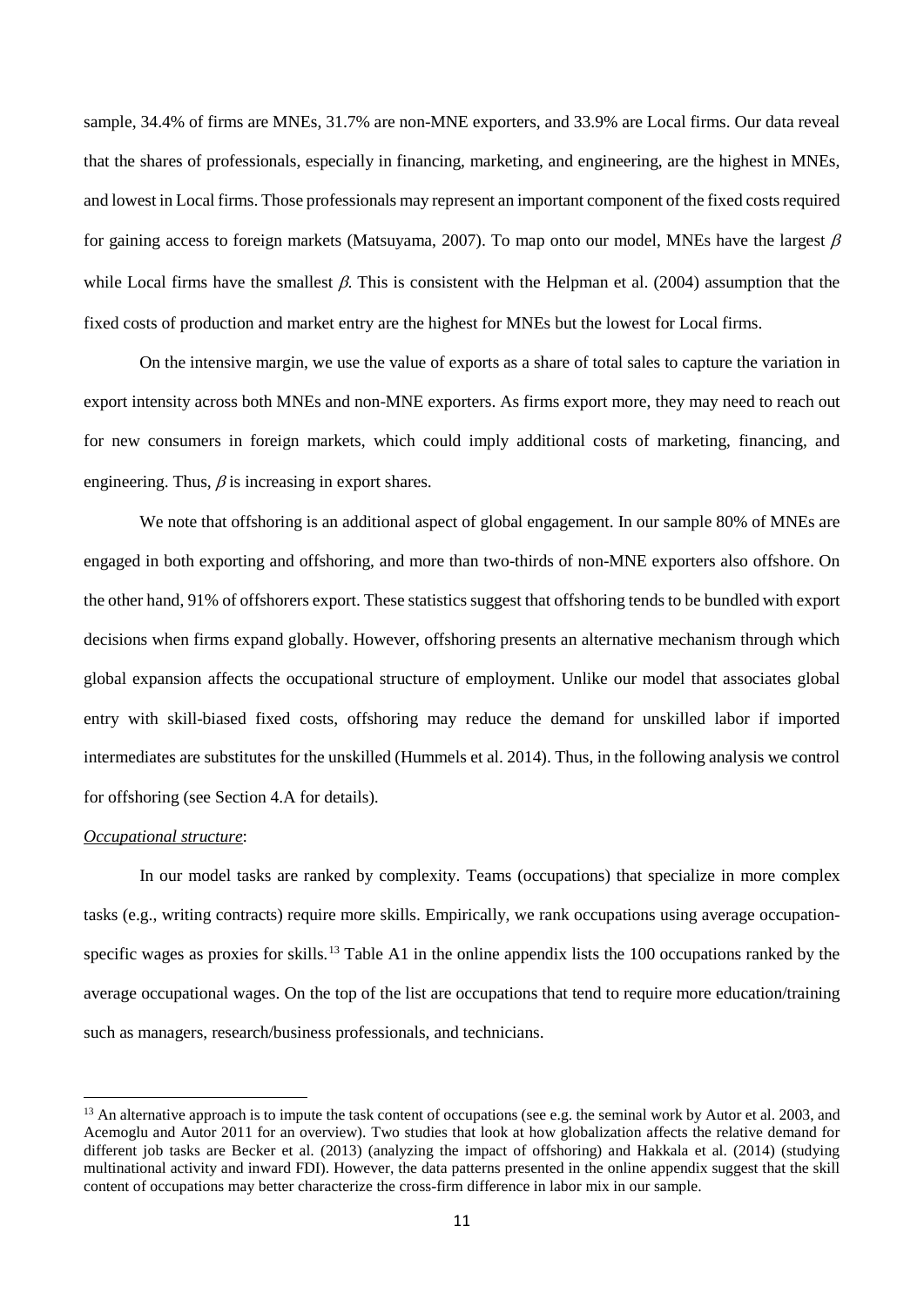The main proposition of our model is that total payroll expenses will be more skewed towards highskilled occupations for more globalized firms. To capture the cross-firm difference in occupational structure, we use two measures. Our main measure is a skill index that captures the average skill level of the occupational structure. We also use a measure that captures the skewness of the occupational structure. Below we describe these two measures.

We first construct a skill index for firm *j* in year *t* as

$$
(4) \t S_{jt} = \sum_{k} \lambda_{jkt} s_k
$$

**.** 

where  $s_k$  represents the skill percentile ranking of occupation *k* and  $\lambda_{jkt}$  is the payroll share of occupation *k* at firm *j* in year *t*. This index is similar to the one used by Zhu and Trefler (2005) to measure the skill content of a country's exports. Since  $s_k$  is fixed for a specific occupation  $k$ , the difference in the skill index reflects the difference in distribution of payroll shares across firms. The skill index is higher if payroll is allocated more toward higher skilled occupations. The index is bounded between zero and one, and a value of 0.5 indicates that payroll is evenly distributed across all occupations.<sup>[14](#page-13-0)</sup> We note that payroll expenditures are used to capture employment in efficiency units, as in our model. A manager could have more efficiency units than a production worker. To back out the efficiency units of employment, we use data on worker wages. For example, a manager who is twice as productive as a production worker should earn twice as much as that production worker. It is straightforward to show that the payroll share equals the share of employment in efficiency units.<sup>[15](#page-13-1)</sup> Table A2 in the online appendix reports descriptive statistics on the skill index and on other firm characteristics. Consistent with our expectation, MNEs have the highest skill index on average while local firms have the lowest skill index. Compared to local firms, globalized firms are also larger, older, and more productive.

It is worth pointing out that since our skill index is constructed using a detailed classification of occupations, it can capture skill differentiation within the broader categories of production and non-production workers. In order to gain additional insights into labor specialization within firms, below we decompose the skill index into components that capture the shift from lower skilled to higher skilled occupations within the

<span id="page-13-0"></span><sup>&</sup>lt;sup>14</sup> This is a limiting result as the number of occupations tends to infinity. For a finite number of occupations (*n*), the lower limit of the index is  $1/n$ , and  $S_{jt} = \frac{1}{2}$  $\frac{n+1}{n}$  when  $\lambda_{jkt} = \frac{1}{n}$  for all k.

<span id="page-13-1"></span><sup>&</sup>lt;sup>15</sup> Some other empirical work on globalization and labor demand also uses changes in payroll shares as the dependent variable (e.g. Hakkala et al., 2014).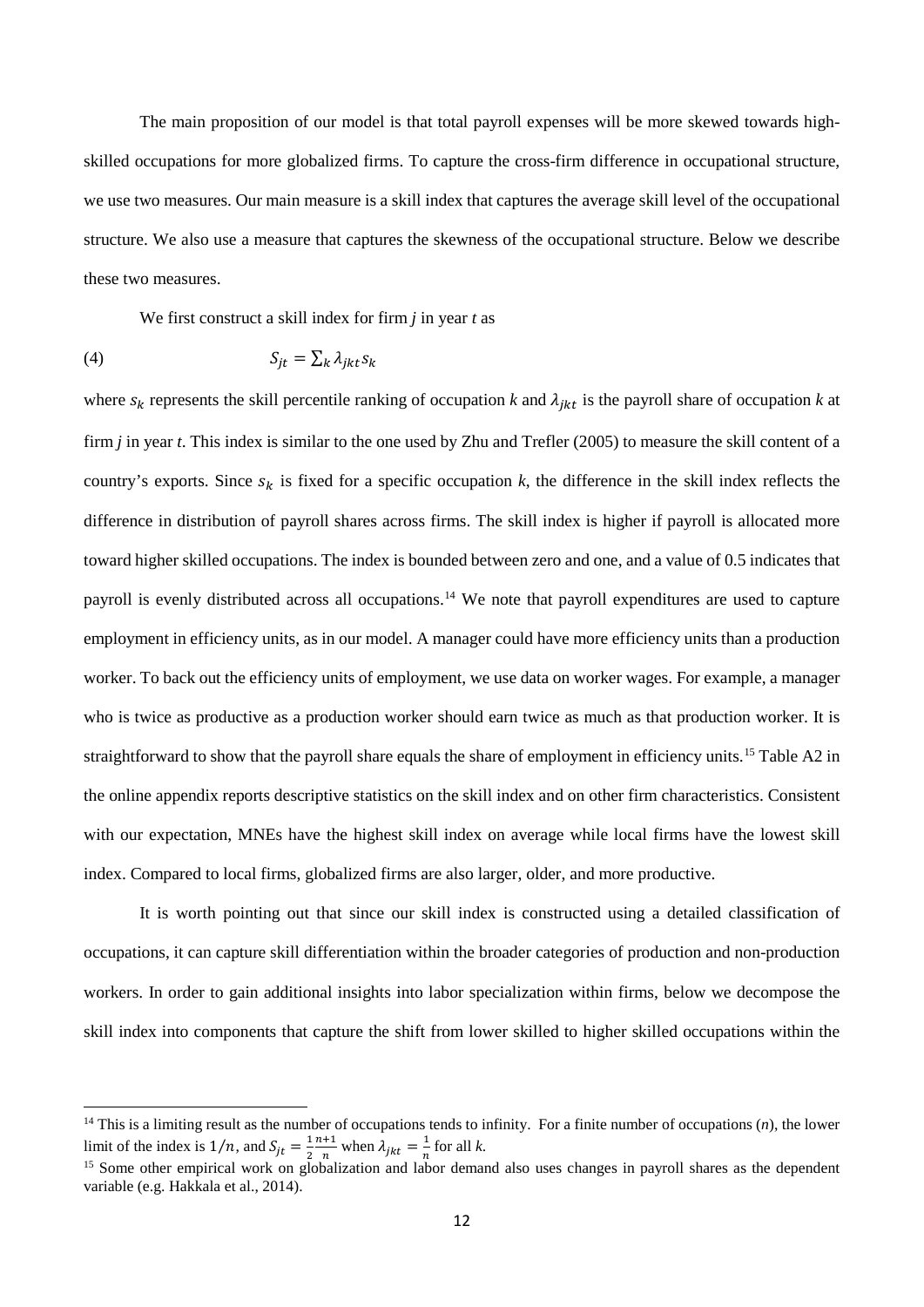broader categories of production or non-production, and the shift from production to non-production categories (equivalent to the traditional measure of the share of non-production workers). Specifically, let  $\bar{s}_{NP}$  be the average of  $s_k$  for all non-production occupations (NP), and  $\overline{s}_p$  be the average of  $s_k$  for all production occupations (*P*). Our skill index can then be decomposed as

(5) 
$$
S_{jt} = \sum_{k \in NP} \lambda_{jkt} (s_k - \bar{s}_{NP}) + \sum_{k \in P} \lambda_{jkt} (s_k - \bar{s}_P) + [(\bar{s}_{NP} - \bar{s}_P) \sum_{k \in NP} \lambda_{jkt} + \bar{s}_P].
$$

To understand this decomposition, consider two firms *j* and *j'*. The difference in their skill index  $S_{jt} - S_{j'}$ equals

$$
\sum_{k\in NP} (\lambda_{jkt} - \lambda_{j'kt}) (s_k - \bar{s}_{NP}) + \sum_{k\in P} (\lambda_{jkt} - \lambda_{j'kt}) (s_k - \bar{s}_P) + (\bar{s}_{NP} - \bar{s}_P) \sum_{k\in NP} (\lambda_{jkt} - \lambda_{j'kt}).
$$

The first term is positive if on average  $\lambda_{jkt} > \lambda_{j'kt}$  for occupations with  $s_k > \bar{s}_{NP}$ , that is, if firm *j* allocates more payroll expenses toward higher skilled occupations in the non-production category, as compared to firm ′ . Similarly, the second term captures the shift from less skilled to more skilled occupations in the production category. The third term is positive if  $\sum_{k \in NP} \lambda_{jkt} > \sum_{k \in NP} \lambda_{j'kt}$ , that is, firm *j* has a higher payroll share of the non-production category, as compared to firm  $j'$ .

In order to analyze higher moments of the distribution of skills across occupations, we apply a transformation of the Groeneveld-Meeden skewness measure (Groeneveld and Meeden, 1984). Let  $v_{it}$  be the median of the payroll distribution, i.e., half of the payroll expenses are allocated to occupations with a skill percentile above  $v_{it}$ , and the other half to occupations with a skill percentile below  $v_{it}$ . We capture the skewness of the payroll distribution as

(6) 
$$
SK_{jt} = \frac{v_{jt} - S_{jt}}{\sum_{k} \lambda_{jkt} |s_k - v_{jt}|}.
$$

A positive  $SK_{jt}$  (i.e.  $v_{jt} > S_{jt}$ ) implies that the payroll distribution is more skewed toward higher skilled occupations. Note that the skill index  $S_{jt}$  is the mean of the payroll distribution.

Finally, we use various alternative ways to measure the skill level of occupations as a robustness check, including the share of college graduates among workers in a particular occupation, the mean wage for each occupation using the sample of non-MNE firms (taking into account the dominant effect of MNEs on wages), or using the estimates from Mincer wage regressions that combine the returns to schooling and training required for a specific occupation. Since there are very high correlations between different ranking measures (over 95%),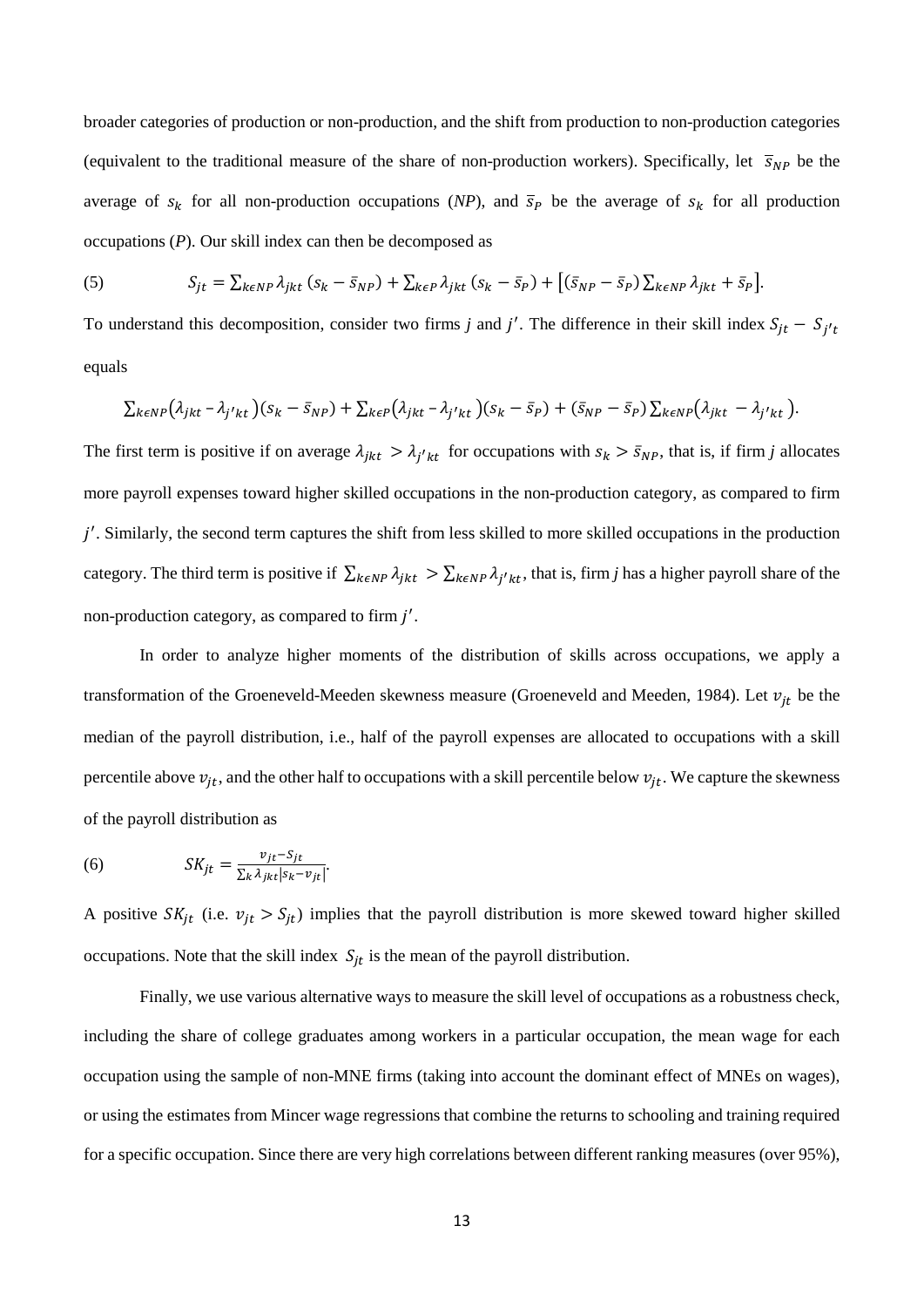our results are unchanged when these alternative measures are used. To save space, in what follows we only report results that use average occupational wages to rank occupations by skill content.

#### *C. Empirical specification*

We use the following specification to examine our prediction that more globally engaged firms (with a larger  $\beta$ ) have a distribution of employment more skewed toward higher skilled occupations:

(7) 
$$
S_{jt} = \alpha \cdot Global_{jt} + Z_{jt}\gamma + D_t + D_t + \varepsilon_{jt}
$$

where  $i, j$  and  $t$  index industries, firms, and years, respectively;  $S_{it}$  is the skill index for firm  $j$  in year  $t$ ;  $Global<sub>it</sub>$ measures the extent of global engagement by firm  $j$  in year  $t$ ;  $Z_{jt}$  is a vector of firm characteristics that might affect the skill mix, including firm size (the number of employees), capital intensity (capital-labor ratio), labor productivity (value added per worker), and firm age;  $D_i$  represents industry fixed effects to control for e.g. technology differences across industries;  $D_t$  is year fixed effects that control for common macro-level shocks that may affect firm-level employment; and  $\varepsilon_{it}$  is the error term.

Our model predicts a positive relationship between global engagement and skill mix, i.e.,  $\alpha > 0$ . Although our specification controls for various firm characteristics, it is still possible that some unobserved factors (e.g., firm-specific technology shocks) could be correlated with both global engagement and skill mix. Furthermore, firms with a higher share of professionals specialized in marketing, financing, and engineering might be able to expand trade more and have a higher export share. As a result, our estimates could be biased due to the possible endogeneity problem arising from omitted variables or reverse causality. Below we describe how we tackle these issues.

#### *Instruments for export shares:*

In the following analysis we first focus on a sample of exporters, which account for nearly two-thirds of the firms and more than 80% of employment in our sample. To overcome the potential endogeneity problem with the OLS estimates, we need to construct instruments that are positively correlated with a firm's export shares, but do not directly affect the occupational structure of the firm. Following Hummels et al. (2014), we instrument for export shares using the weighted averages of world import demand  $(WID)$ . Specifically, for firm *j* in year *t*, it is computed as:

(8) 
$$
WID_{jt} = \sum_{cg} ts_{jcg} * WID_{cgt},
$$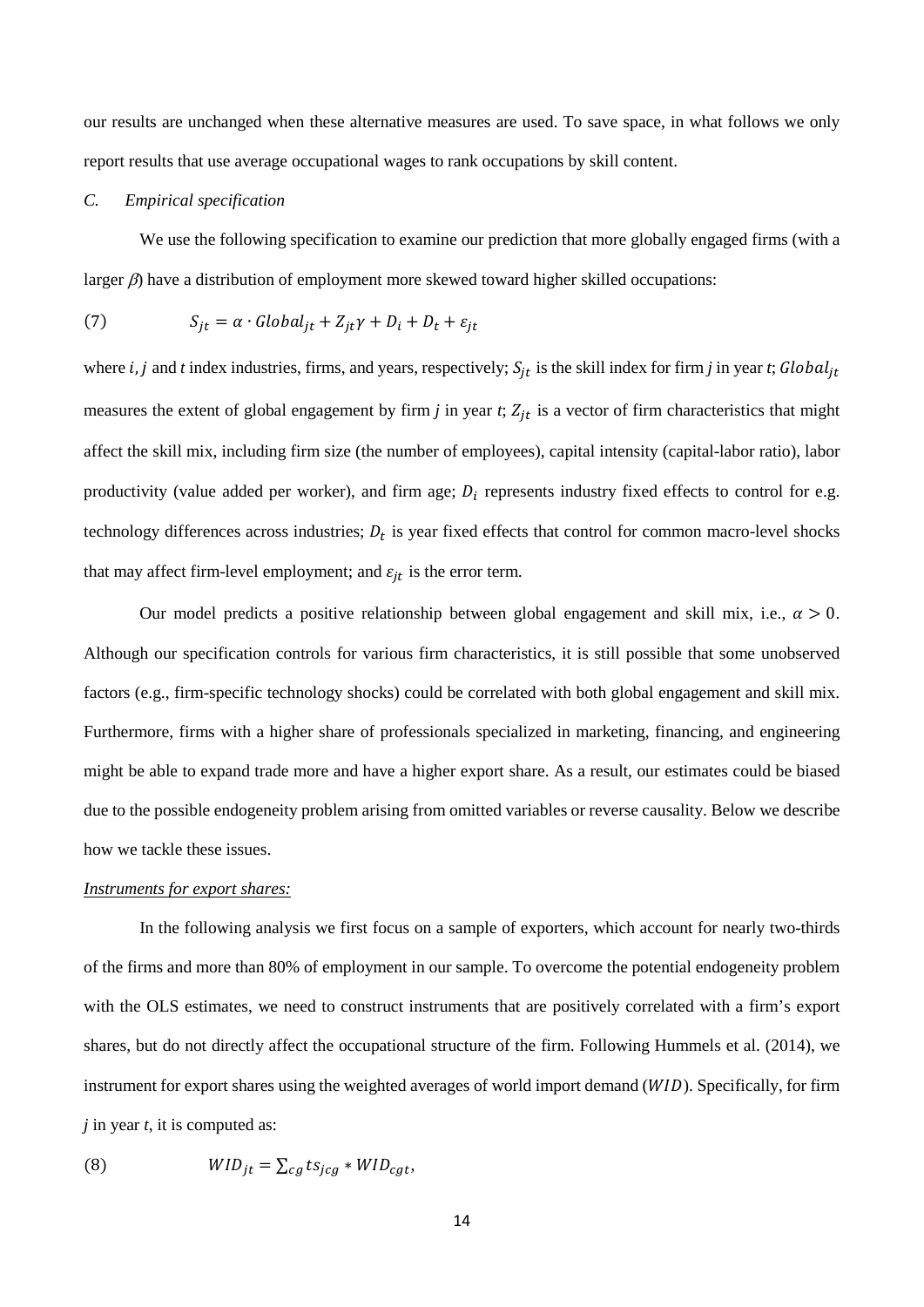where  $WID_{cat}$  is country c's total purchases of product *g* (at the 6-digit HS level) from the world market (less purchases from Sweden) in year *t* and  $ts_{ica}$  is the share of firm *j*'s export of product *g* to country *c* in firm *j*'s total export.<sup>[16](#page-16-0)</sup> Thus, the instrument  $WID_{it}$  captures the fluctuations in world demand conditions that are time varying and specific to firm *j*. The variation in  $WID_{jt}$  stems from the fact that different firms export different products to different destination countries and hence firms will be differentially affected by changes in world demand. At the same time, the shocks to world import demand are external to Swedish firms and unlikely to be correlated with unobserved firm characteristics that may affect the firm-level labor mix.

An important issue with aggregating trade shocks at the firm level is the choice of weights. Trade shares for different product-destination pairs will vary over time in response to current market conditions. To avoid endogeneity, Hummels et al. (2014) use trade shares for the year prior to the sample period. Then introducing new products or expanding to new destination markets will have no effect on the instrument. Hence, if firms' production and export structure change over time, the explanatory power of the instrument would decrease over time because these new products or new destinations are not captured by the pre-sample trade shares[.17](#page-16-1) To deal with this issue, we have experimented with five different versions of trade shares. First, following Hummels et al. (2014), we use trade shares for the pre-sample year (1997) and run regressions for the period 1998-2005. In the second version we use trade shares for 1998 instead as the pre-sample year and then run regressions for 1999-2005. One problem with using the pre-sample years is that we (and Hummels et al.) have observations where trade for a specific combination of destinations and products is equal to zero for the first year (1997), resulting in many missing observations.[18](#page-16-2) To deal with this problem, we have also used different lags (at one, two or three years) to construct the trade shares. Our results are robust to different weights used to construct the trade shocks.

#### **4. Empirical Results**

Our following analysis provides a comprehensive view of the relationship between global engagement and the skill mix within firms. We first focus on a sample of exporters and estimate the effect of increased

1

<span id="page-16-1"></span><span id="page-16-0"></span><sup>&</sup>lt;sup>16</sup> World import demand (*WID*) is constructed using COMTRADE bilateral trade data.<br><sup>17</sup> However, Hummels et al. (2014) argue that typically a large share of export revenue for Danish manufacturing firms is accounted for by a small set of stable product-destinations. Hence for most firms, the instrument will remain strong over time as long as the core products of a firm in the pre-sample remain an important part of their export activities in later years as well.

<span id="page-16-2"></span><sup>18</sup> See discussions in Hummels et al. (2014) on p. 1611.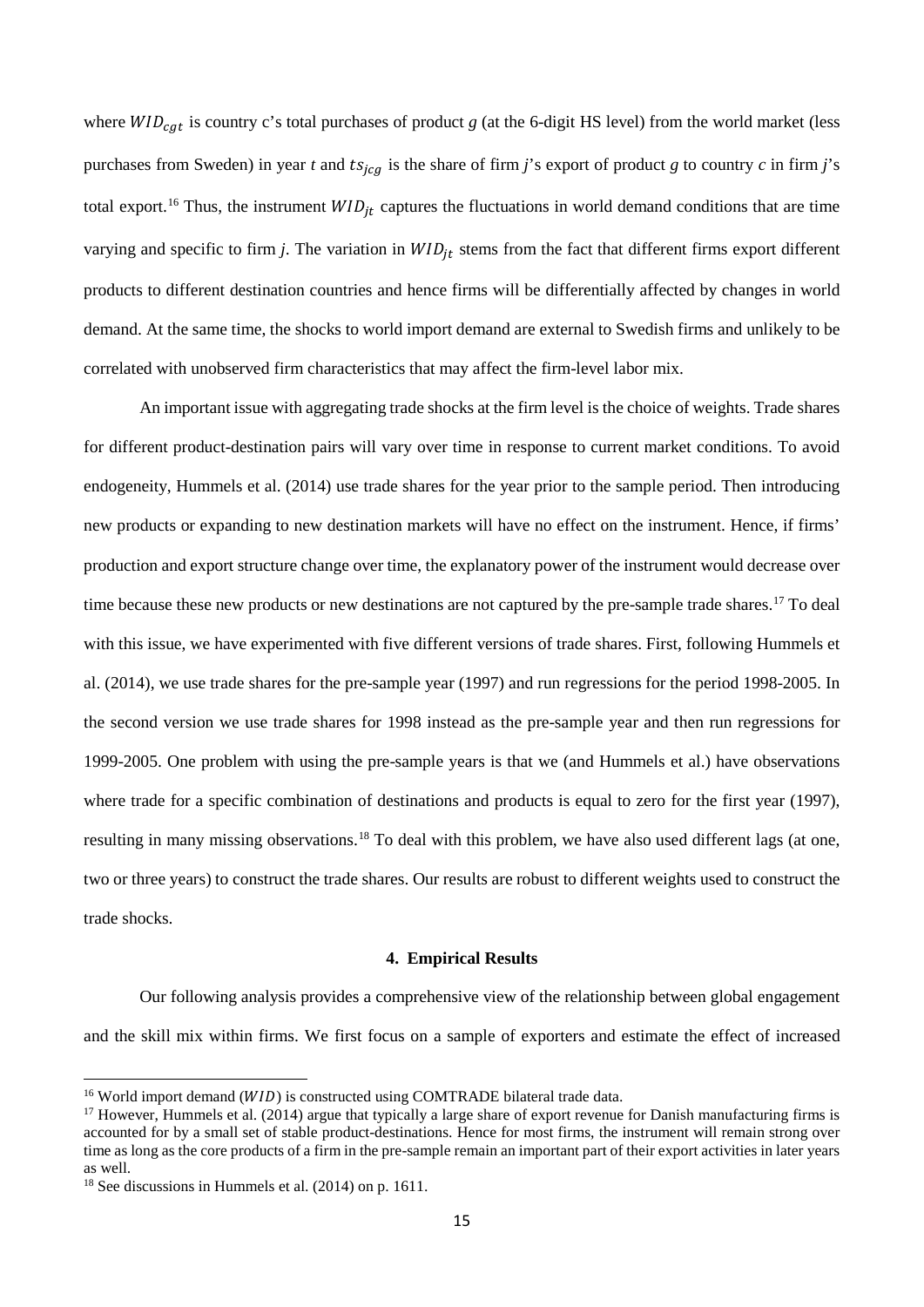export shares on the skill index and skewness of the occupational structure. We then use a full sample of firms to compare MNEs, non-MNE exporters, and Local firms.

#### *A. Intensive margin*

**.** 

# *The skill effect of export shares:*

The sample of exporters, including both MNE and non-MNE exporters, account for more than 80% of employment. We use export shares of total sales to capture the variation in export intensity among these exporters. Table 1 presents the regression results where the dependent variable is the skill index defined in (4). Column 1 shows that firms with a larger export share have a higher skill index.

In column 2 we report the two-stage least square (2SLS) estimates where the export share is instrumented using world demand shocks with weights for 1997 ( $WID_{97}$ ). Since the regressions include only firms that exported in 1997, the sample is reduced. The first-stage estimate shows that  $Log(WID_{97})$  is significantly and positively correlated with export shares, implying that Swedish firms tend to have a higher export share when the world demand is stronger for the products they export. The 2SLS estimate of the coefficient on export shares is significantly positive, and the magnitude is economically large. For the sample of firms that exported in 1997, a coefficient of 0.209 implies that compared to exporters at the 25<sup>th</sup> percentile of export shares (0.03), exporters at the 75<sup>th</sup> percentile of export shares (0.55) have a higher skill index by 0.209\*(0.55−0.03) = 0.11. This implied skill index differential is more than half of the 75-25 skill index differentials between firms that exported in 1997 ( $0.68 - 0.50 = 0.18$ ).

In column 3 we present OLS estimates for the same reduced sample to facilitate the comparison between OLS and IV estimates. We find that the IV estimate is about 4 times larger than the corresponding OLS estimate.<sup>[19](#page-17-0)</sup> This suggests that the observed positive association between export shares and skill mix is not driven by reverse causality (or simultaneity) since the OLS estimates would be biased upward if a higher share of skilled occupations makes it easier for firms to export more. On the other hand, the OLS estimates could be biased downward due to some unobserved firm-level shocks that may be positively related to the skill mix, but negatively related to export shares. For example, some unobserved firm-specific technology shocks might

<span id="page-17-0"></span> $19$  As a comparison, the corresponding differences in Hummels et al. (2014) are much larger between OLS (FE) and IV estimates. Comparing columns 1 and 3 (or columns 2 and 4) of Table 5 in Hummels et al. (2014) we find differences that are of factor 9 (or 16).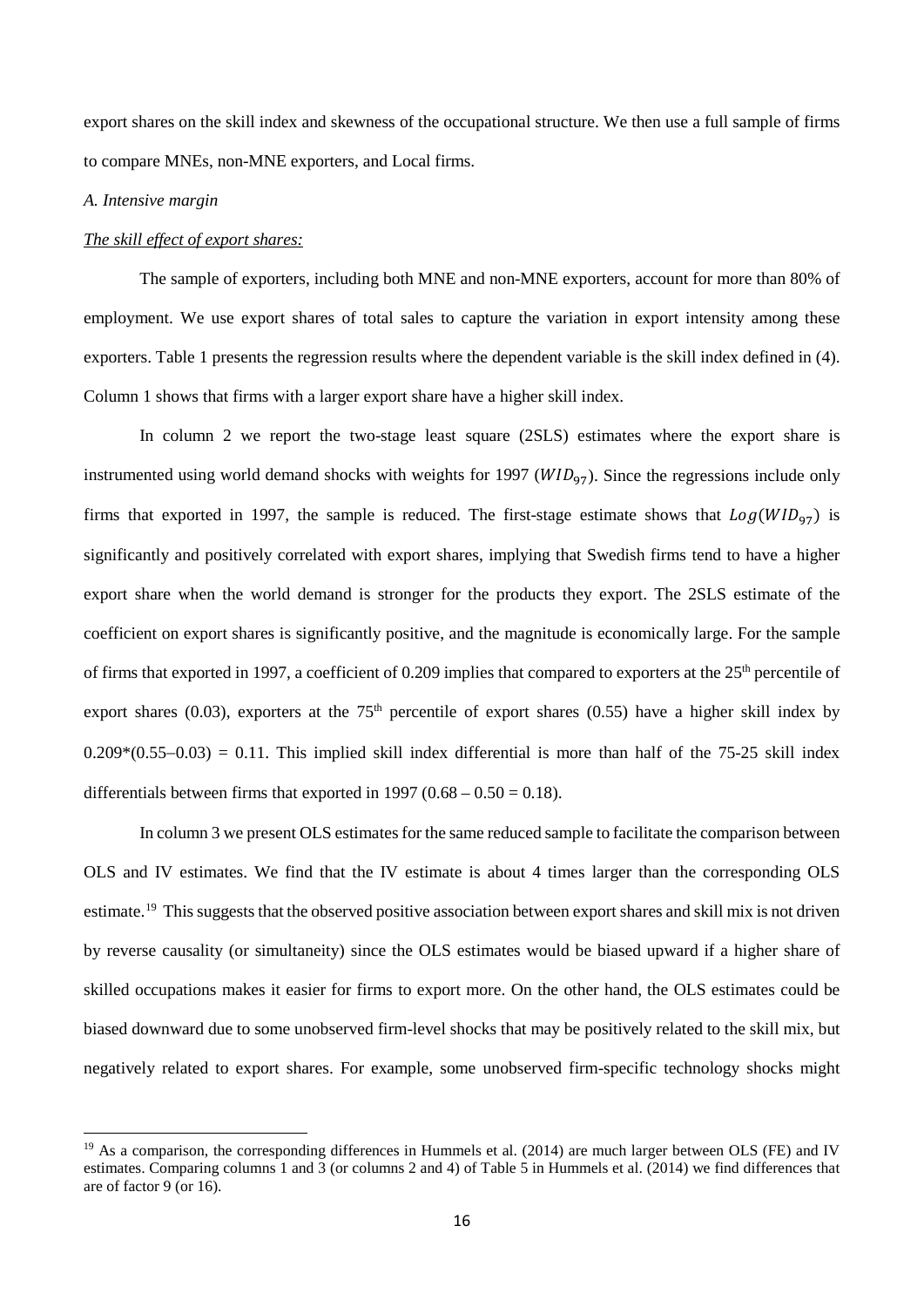reduce the use of unskilled labor while allowing the firm to expand domestic sales faster than foreign sales. The OLS estimates could also be biased downward toward zero due to measurement errors in export shares. One possible source of measurement errors in export shares could arise from the fact that small trade flows to the EU are not included. The IV approach can solve the problem of omitted variables bias and attenuation bias, leading to larger estimates of the skill effect. Furthermore, it is important to note that the IV estimates capture the average effect of export shares on the skill index for the subsample of firms that exported more because of the positive world import demand shocks but would not have exported more otherwise (e.g., see Imbens and Angrist 1994 for discussions about the local average treatment effect). It is possible that the skill effect of export shares is stronger for this subsample of firms ("compliers") than for other firms.

Column 4 shows the IV estimates when export shares are instrumented by world import demand constructed by using trade weights at a one-year lag. The regression sample includes firms that exported in two consecutive years. The coefficient for export shares is significantly positive, and slightly larger than the one reported in column 2.

We have also experimented with alternative trade weights when constructing the instrument for export shares, including weights for 1998, and weights at a lag of two years or three years. We obtained estimates that are very similar to those reported in columns 2 and 4. In particular, the alternative instruments are significantly and positively correlated with export shares. The IV estimates of export shares are statistically significant and very stable across different samples. Hence, we find strong evidence that firms with higher export shares (driven by stronger world demand) have significantly higher skill levels.

We also run regressions with firm fixed effects. The estimates of the skill effect remain positive, although they are less significant and the magnitudes are smaller. Note that since both our dependent variable and export shares are normalized, they do not change much over time. With firm fixed effects, measurement errors can amplify and reduce estimation precision. In addition, the specification with firm fixed effects addresses a different question: the extent to which an increase in export shares within a firm can affect its skill mix over time. This differs from the main focus of the paper: we are interested in the cross-firm comparison.

# *Controlling for offshoring*:

As mentioned above, offshoring offers an alternative channel through which global engagement affects the labor market. Some previous studies have examined the impact of imports of intermediate goods on the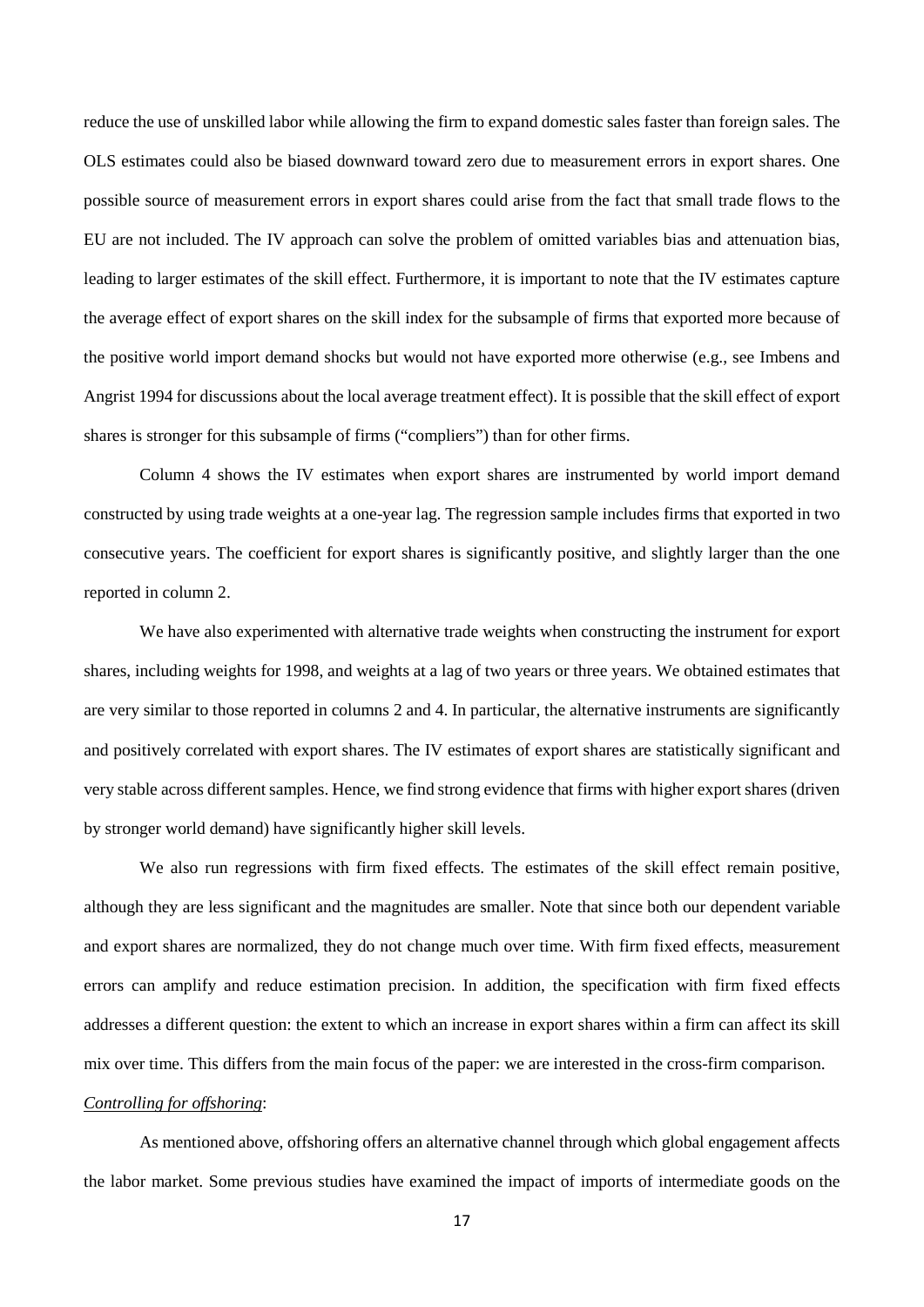labor market (see e.g. Goos et al. 2009 for European countries, Liu and Trefler 2011 for the U.S., Baumgarten et al. 2013 for Germany, and Hummels et al. 2014 for Denmark). We note that in our sample nearly 80% of exporters are engaged in offshoring. It is possible that part of the estimated exporting effect could be attributable to offshoring. Hence, in columns 5-7 we control for offshoring shares, which are measured by import of intermediate goods as a share of total sales. To account for endogeneity of offshoring, we again follow Hummels et al. (2014) and instrument offshoring shares using the world export supply (*WES*). Specifically, for firm *i* in year *t*, it is computed as:

(9) 
$$
WES_{jt} = \sum_{cg} tS_{jcg} * WES_{cgt},
$$

where  $WES_{cat}$  is country c's total supply of product *g* (at the 6-digit HS level) to the world market (less exports to Sweden) in year *t* and  $ts_{jcg}$  is the share of firm *j*'s import of product *g* from country *c* in firm *j*'s total import for 1997. We also construct an additional instrument for offshoring shares by replacing  $WES_{cgt}$  in (9) with Swedish tariffs imposed on imports of input *g* (at the 6-digit HS level) from country *c* in year *t*.

Column 5 reports the IV estimates where export shares and offshoring shares are instrumented by  $WID_{97}$  and  $WES_{97}$ . Now the sample includes firms that both exported and offshored in 1997. The IV estimate of export shares is close to that reported in column 2 when offshoring shares are excluded. Offshoring shares have significantly positive coefficients. A coefficient of 0.439 implies that compared to firms at the  $25<sup>th</sup>$ percentile of offshoring shares (0.006), firms at the  $75<sup>th</sup>$  percentile of offshoring shares (0.14) have a higher skill index by  $0.439*(0.145-0.006) = 0.06$ . This implied skill index differential is around a third of the 75-25 skill index differentials between firms that both exported and offshored in 1997 ( $0.69 - 0.50 = 0.19$ ).

The bottom of column 5 reports the first-stage estimates of the coefficients on instruments. Both instruments have expected signs, implying that firms tend to have a higher export share when they experience a higher world import demand, and have a higher offshoring share when they experience a higher world export supply.

As a comparison, column 6 reports the OLS estimates on the same sample of firms that exported and offshored in 1997. The coefficient on export shares remains statistically significant and positive. The magnitude is close to that of OLS estimates reported in column 3 when offshoring shares are excluded. However, the OLS estimate of the coefficient on offshoring shares is statistically insignificant.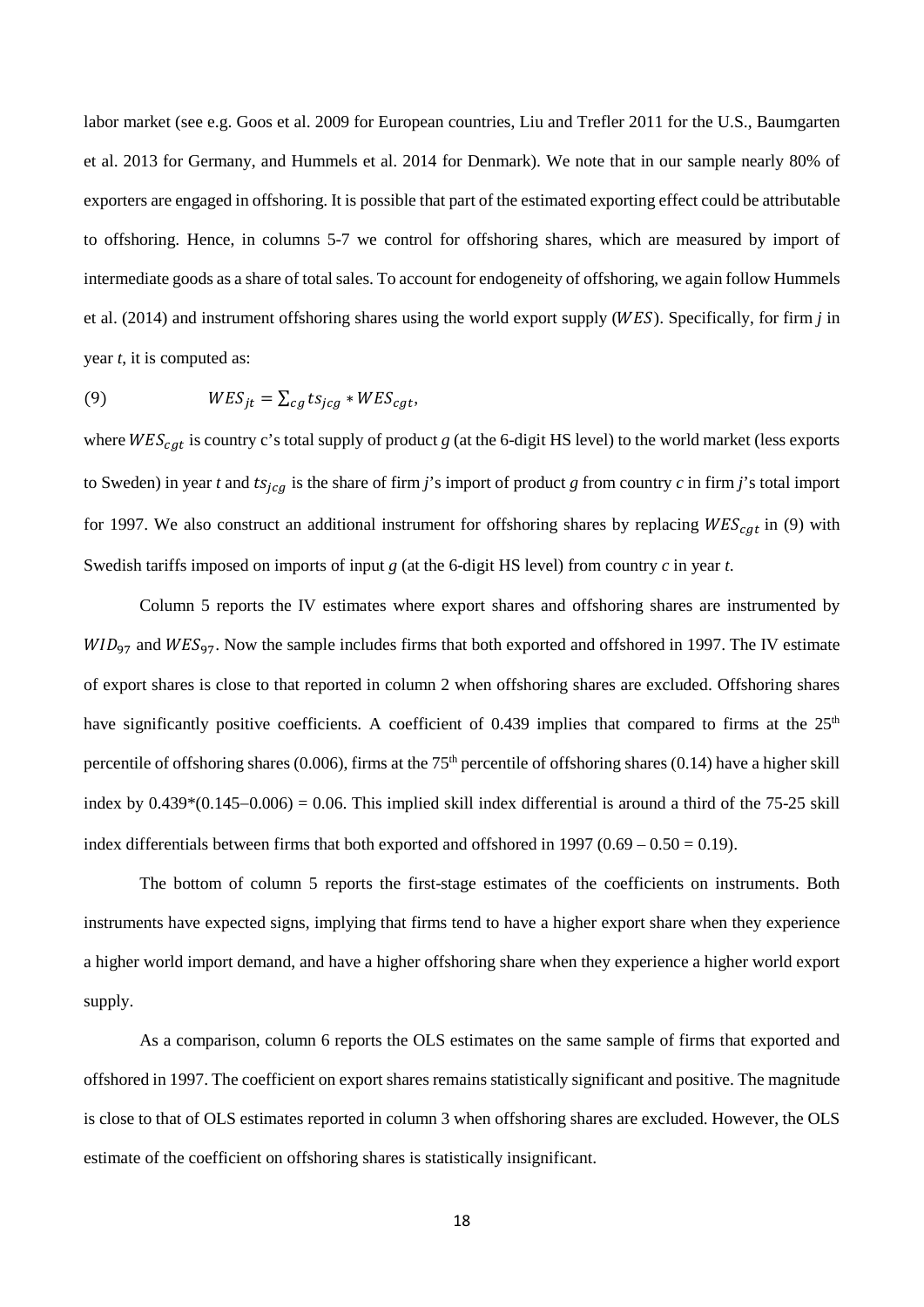In column 7 we include Swedish tariffs on imports of inputs as an additional instrument for offshoring shares. The sample is the same as in columns 5-6. As shown in the bottom of column 7, the instrument of world export supply ( $WES_{\alpha}$ ) remains strong. Swedish tariffs on imports of inputs are negatively correlated with offshoring shares, indicating that firms tend to have a higher offshoring share when facing a lower tariff on imports of inputs.

The second-stage estimates are little changed when Swedish tariffs are used as an additional instrument. The IV estimates suggest that increased offshoring activities (driven by higher world export supply) may shift the distribution of employment toward high-skill occupations among firms that offshore. On the other hand, controlling for offshoring shares has very little impact on our estimates of the effect of export shares on the skill mix within firms. The coefficients on export shares remain significantly positive and stable across different samples. The magnitude of the estimates is very similar to those when offshoring is excluded.

# *Decomposing the skill effect*

**.** 

The above analysis has provided strong evidence that higher export shares significantly increase the average skill level of exporters. To provide further insights into this skill effect, we now use equation (5) to decompose the skill index into three components: (i) a shift within the non-production category; (ii) a shift within the production category; and (iii) a shift between the production and non-production categories (equivalent to the traditional measure of the share of non-production workers). [20](#page-20-0) We then re-run the regression equation (7) by using each of the three components as the dependent variable separately. The results are shown in Table 2.

In panel A, we use the benchmark specification where the export share is the variable of interest, and detailed firm characteristics, industry and year fixed effects are included as controls. Columns 2-4 display the OLS results. [21](#page-20-1) As comparison, column 1 carries over the baseline result from Table 1 column 3. These results show that nearly half of the skill effect is associated with a shift from lower skilled to higher skill occupations within the non-production category, e.g., a smaller share of sales and service workers, but a higher share of

<span id="page-20-0"></span><sup>&</sup>lt;sup>20</sup> Workers are classified into non-production or production category based on their detailed occupation information. The non-production category includes managers, professionals, technicians, clerks, sales and service workers. The production category includes operators, craft, and laborers. See Table A1 in the online appendix for details on the occupation classification.

<span id="page-20-1"></span> $21$  Note that the sum of the estimated coefficients for the three terms in the decomposition is equal to the estimated coefficient for the aggregated index (see e.g. columns 1-4 for the OLS results).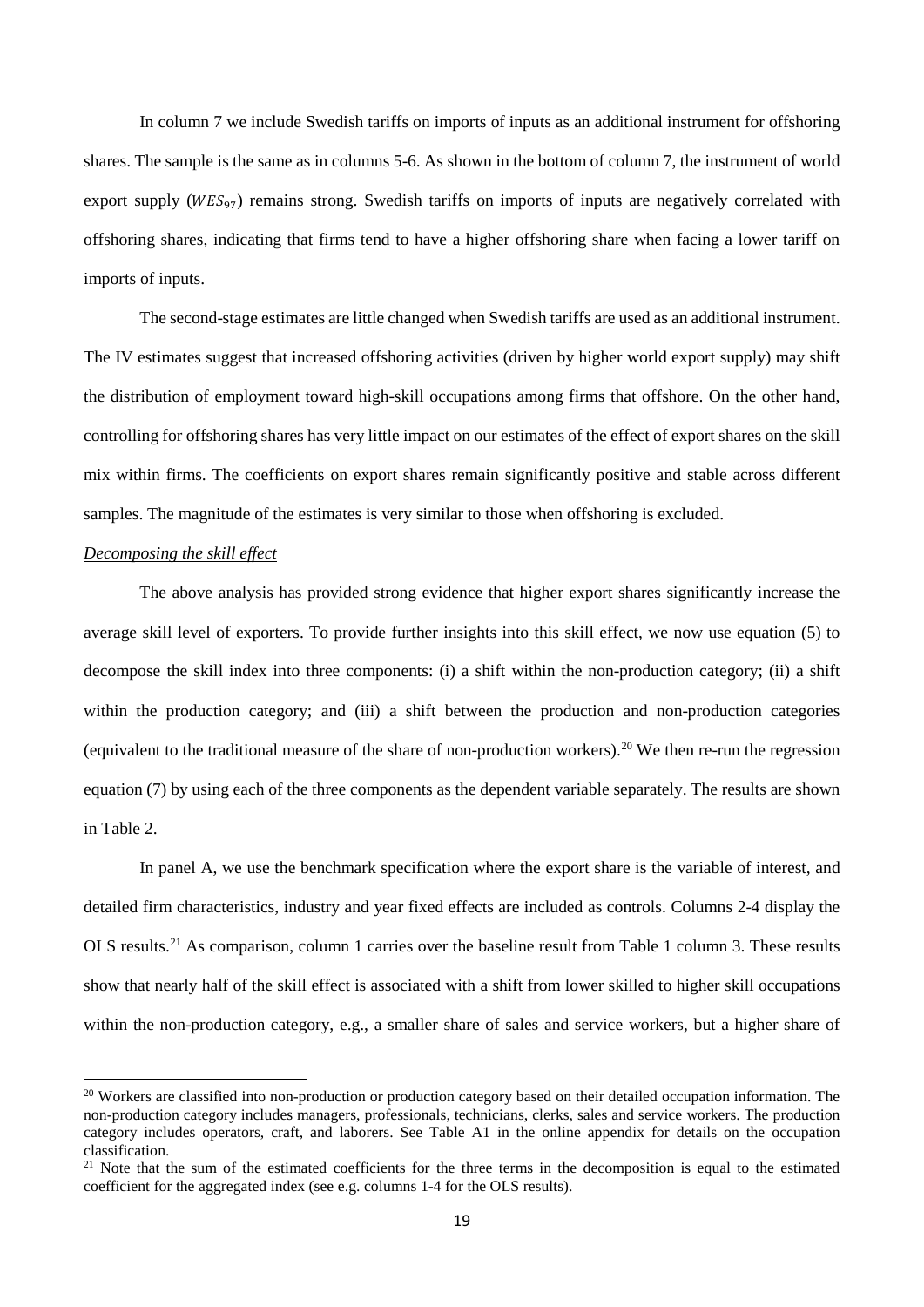professionals specialized in finance and engineering. The other half is associated with a shift from less skilled to more skilled occupations within the production category: a smaller share of transportation operators and laborers, but a higher share of machine operators. On the other hand, there is no evidence for a significant shift from production to non-production. Therefore, using the traditional measure of the share of non-production workers can miss the significant changes within both categories of non-production and production.

Columns 5-8 of Table 2 give the corresponding IV estimates. As comparison, column 5 repeats the baseline result from Table 1 column 2. To save space, the first-stage results are not reported since they are the same as shown in column 2 of Table 1. These IV estimates confirm the observation that the skill effect mainly arises from shifts *within* the broader categories of non-production and production.

In panel B, we include offshoring shares as an additional control. We note that the results on the skill effect of export shares are largely similar to those without controlling for offshoring, but with some minor differences. For instance, the IV results in column 7 shows a relatively small and only marginally significant increase in the skill mix within production workers from higher export shares, suggesting that shifts toward higher skills are perhaps more important within non-production workers than within production workers.

The skill effect of offshoring shares appears interesting. Like export shares, higher offshoring shares contribute to a shift toward more skilled occupations within the nonproduction category. However, unlike export shares, higher offshoring shares shift payroll expenses toward lower skilled occupations within the production category. Compared to higher skilled production occupations (e.g., machine operators), those lower skilled production occupations (e.g., laborers, transportation operators) tend to be more intensive in non-routine tasks and thus less offshorable. Hence, our result implies that increased offshoring shares may contribute to a higher share of lowest skilled occupations at the expense of mid-skilled ones, which is consistent with previous studies on job polarization, e.g., Goos et al. (2009).

# *Skewness of the occupational structure*

Columns 9-10 of Table 2 look at the effect of export shares on the skewness of the occupational structure. The dependent variable is the skewness measure defined in equation (6). The estimated coefficients on export shares are significantly positive, indicating that firms with high export shares have a distribution of occupations more skewed toward higher skilled ones. This pattern holds for both OLS and IV estimates, and is not changed after offshoring shares are included as a control. On the other hand, we find some indications that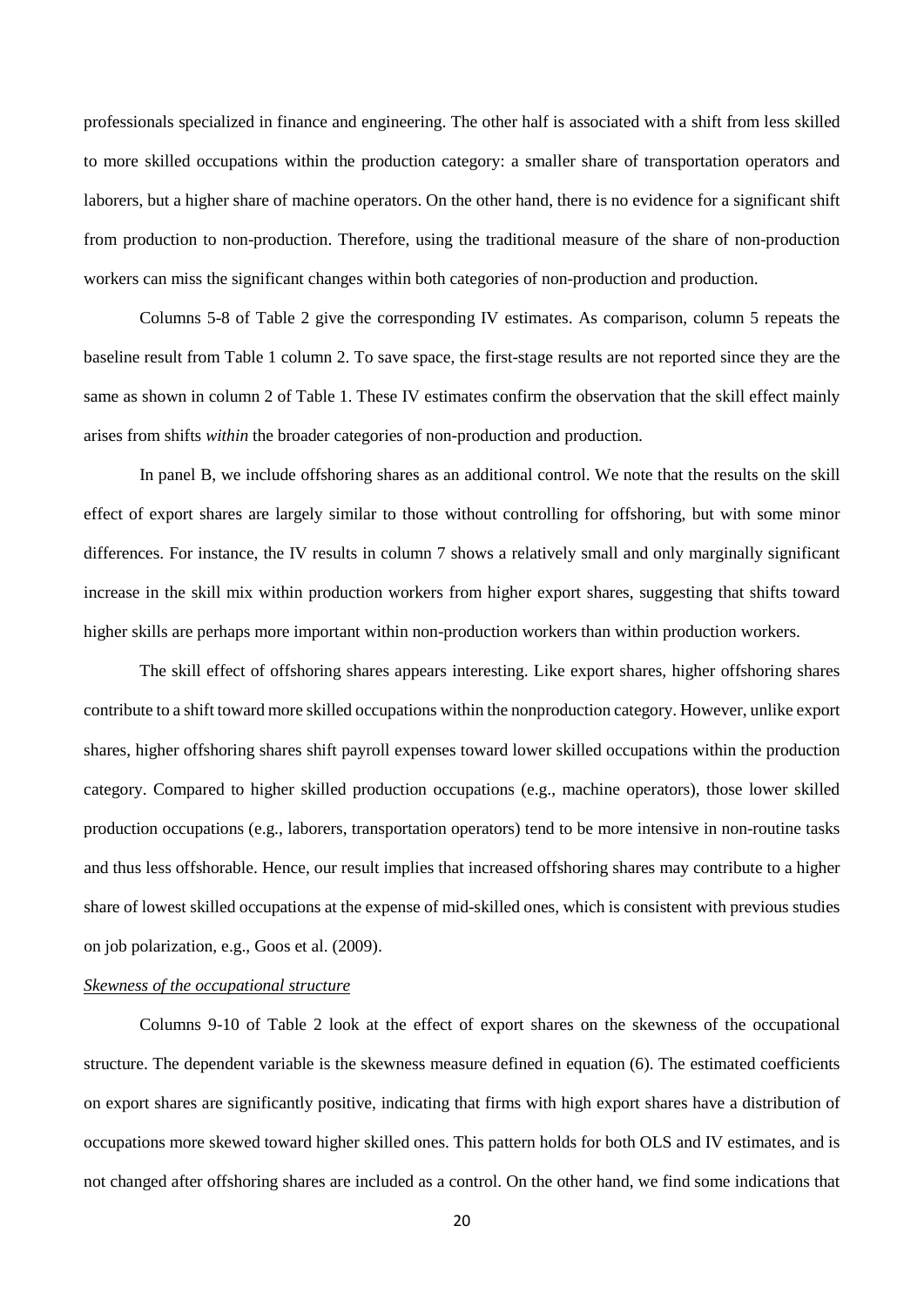offshoring shares have the opposite effect: large shares of offshoring correspond to a distribution of occupations skewed towards less skilled ones.

#### *The skill effect by destination markets*

 $\overline{a}$ 

Our model emphasizes the role of fixed costs involved in global engagement. To provide more direct evidence for this mechanism, we now study the variation in skill mix across firms that export to different destination markets. The literature has pointed out that different export markets imply different costs of entry (Blanes-Cristóbal et al. 2008; Arkolakis 2010; Gullstrand 2011). Therefore, in Table 3 we examine the extent to which the skill mix varies between firms that export to different markets.

We first separate destination markets into EU vs. non-EU.<sup>[22](#page-22-0)</sup> Compared to the EU markets, exporting to non-EU markets is likely to involve higher tariffs, higher transport costs, and other types of trade barriers including the border effect. We divide the total export share from Table 1 into the share of export to EU and that to non-EU markets, and examine whether the skill effect of export shares differs between these two destination markets. The OLS estimate in column 1 shows that export to non-EU markets has a stronger positive effect on the skill mix, suggesting that more skilled occupations tend to be associated with higher entry costs. In column 2 we treat the export shares as endogenous and instrument for export shares using component-specific instruments. Specifically, we instrument the share of export to EU markets using  $WID_{jt}^{EU} = \sum_{g,c \in EU} t s_{jcg} *$ WID<sub>cgt</sub>, and instrument the share of export to non-EU markets using  $WID_{jt}^{non-EU} = \sum_{g,c \in non-EU} t s_{jcg} *$  $WID_{cgt}$ , where  $WID_{cgt}$  is country c's total purchases of product *g* (at the 6-digit HS level) from the world market (less purchases from Sweden) in year  $t$  and  $ts_{icq}$  is the share of firm  $j$ 's export of product  $g$  to country  $c$ in firm *j*'s total export. The bottom of column 2 shows the first stage regressions. As expected, log  $WID_{jt}^{EU}$  is significantly and positively correlated with the share of export to EU markets, and log  $WID_{jt}^{non-EU}$  is significantly and positively correlated with the share of export to non-EU markets. The IV estimate in column 2 confirms the result that given the same share of export to EU markets, an increased share of export to non-EU markets can raise the skill index even higher.

In columns 3-4, we group destination markets into high-income vs. middle- or low-income based on

<span id="page-22-0"></span><sup>&</sup>lt;sup>22</sup> The EU-15 countries are Austria, Belgium, Denmark, Finland, France, Germany, Greece, Ireland, Italy, Luxembourg, the Netherlands, Portugal, Spain, Sweden and the United Kingdom.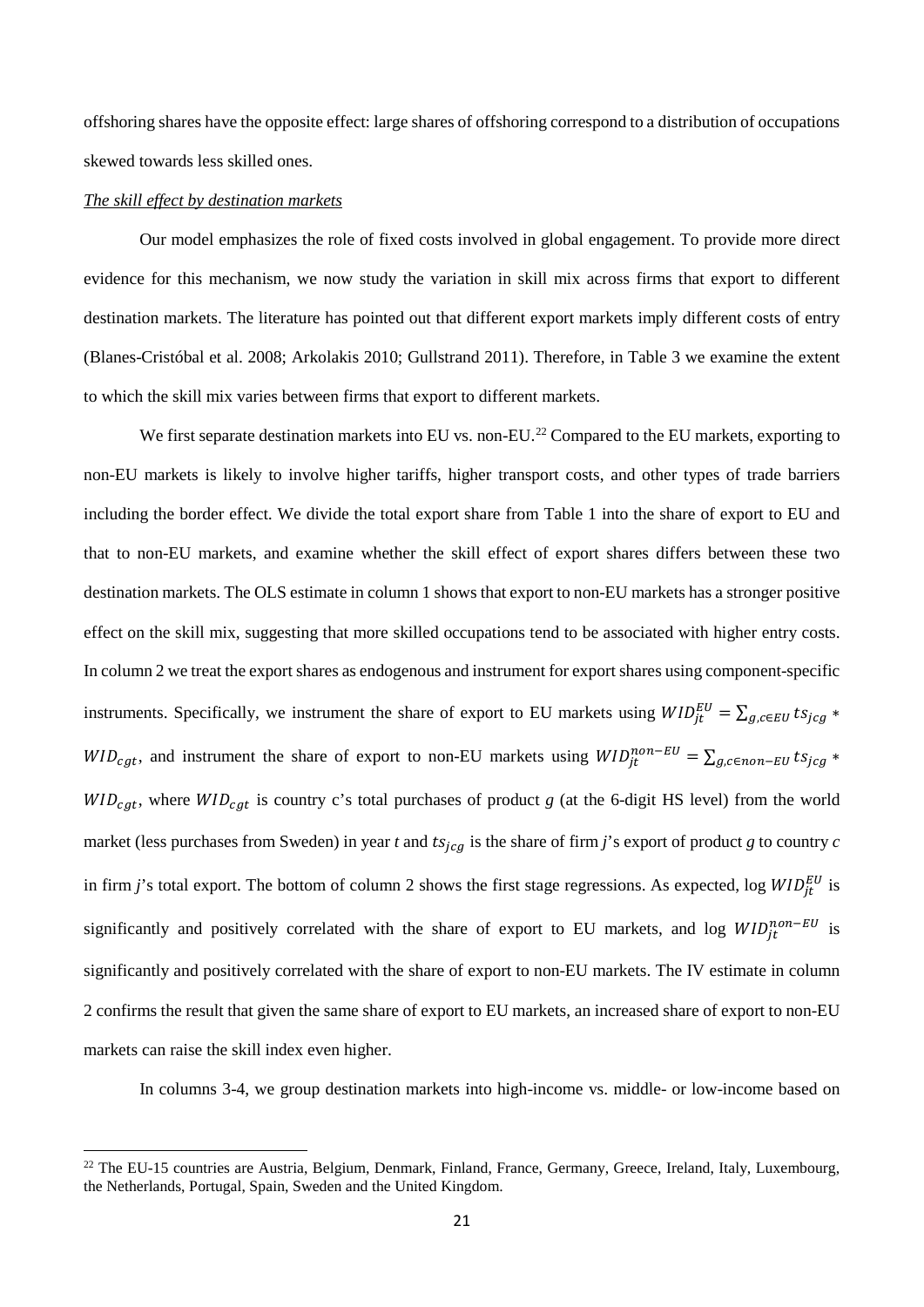the World Bank classification of countries by income levels. Unlike the comparisons in columns 1-2, the division based on income levels is less related to the geographic distance from Sweden since the group of highincome countries ranges from Europe, Asia and Oceania, to North America. Compared to high-income countries, export to lower-income countries may involve higher costs given the larger difference from Sweden in consumer preferences, business practices, and rule of law. Both OLS and IV estimates show that the skill index is even higher for firms with a higher share of export to lower-income countries. This result is distinct from the mechanism of sorting by product quality proposed by Verhoogen (2008) to explain skill upgrading by Mexican exporters in response to exchange rate shocks. Similar to column 2, export shares in column 4 are instrumented using weighted average of world import demand shocks where the weight is specific to the export destination markets. The first-stage results show strong correlations between instruments and export shares.

In columns 5-6, we separate Sweden's top ten trading partners from other destination markets.<sup>[23](#page-23-0)</sup> This distinction may capture the difference in market size for Swedish exporters. Compared to larger markets, breaking into smaller and less familiar markets may impose a higher entry cost. The results in columns 5-6 again confirm the pattern that entering a more difficult market requires a higher share of skilled occupations.

Overall, the results in Table 3 provide strong evidence supporting the key mechanism in our paper: fixed entry costs are skill biased and entering markets that involve higher costs can significantly shift the occupational structure toward more skilled occupations.

# *B. Extensive margin*

The above analysis has shown that increased export shares may shift the occupational structure toward higher-skilled occupations for a sample of exporters. In this section, we complement the above analysis by looking at the full sample of all firms, including those that solely serve the domestic markets. Our focus is on the relationship between firm types, or the extensive margin of global engagement, and the skill mix at the firm level. Unlike the above analysis focusing on causality, the extensive margin analysis is of a descriptive nature and does not control for the possibility of a self-selection bias.

# *Full sample:*

**.** 

<span id="page-23-0"></span> $^{23}$  The top ten trading partners (ranked by export value in 1998) include Germany, United Kingdom, United States, Norway, Denmark, the Netherlands, Finland, France, Belgium, and Italy. Note that United States and Norway are not in the EU-15 markets.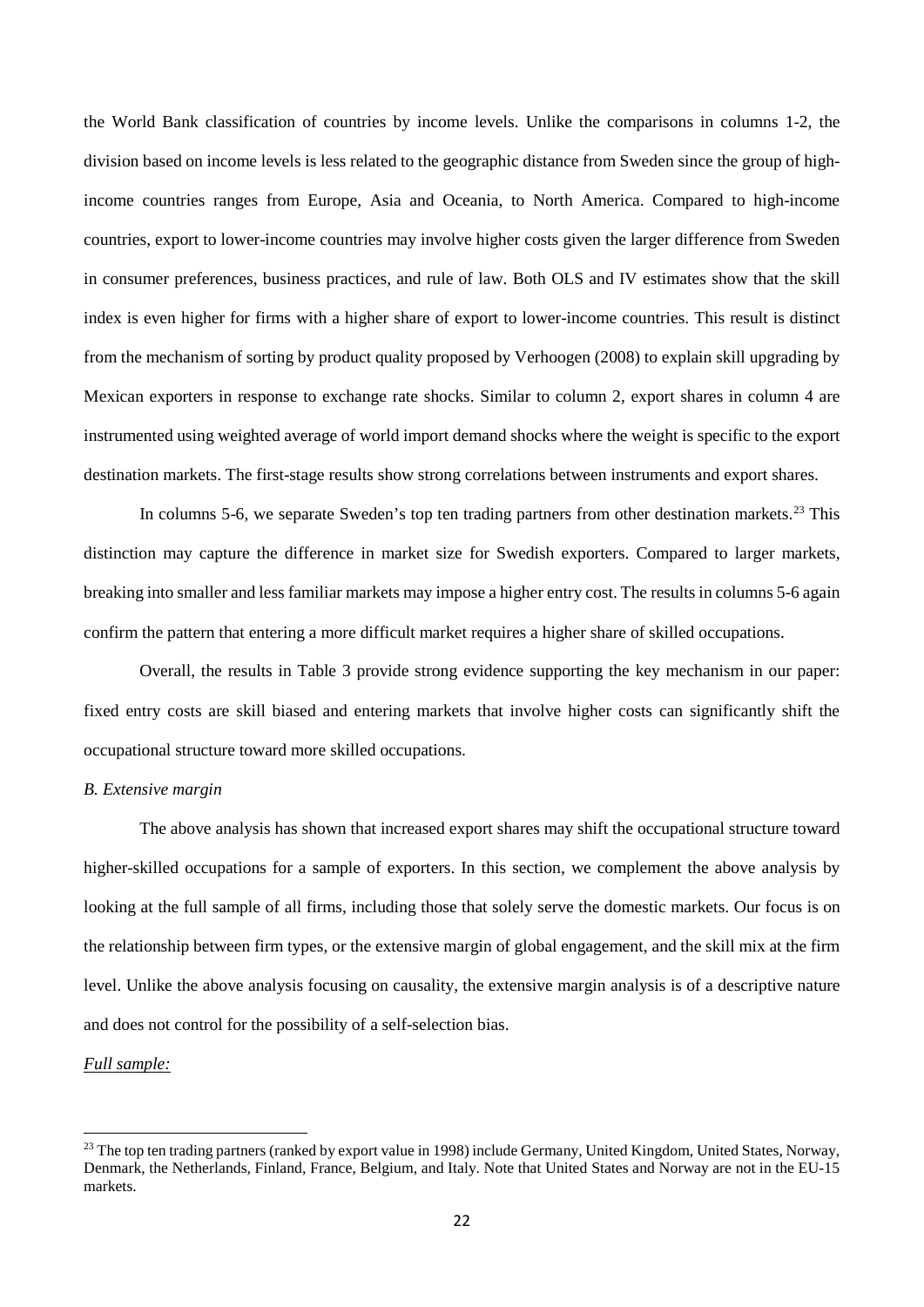Table 4 shows how the skill mix differs across firm types. All regressions control for firm characteristics (firm size, productivity, capital-labor ratio, and age) and industry and year fixed effects. Column 1 includes indicators for MNEs, non-MNE exporters, and offshorers. The excluded group is non-MNEs that neither export nor offshore. Compared to firms that are not globally engaged, both MNEs and non-MNE exporters have a significantly higher skill index. Further, the skill index is even higher for MNEs than for non-MNE exporters: the estimated coefficient for MNE is statistically larger based on standard *t*-tests. This sorting pattern is consistent with our model's assumption that FDI involves the highest fixed costs (i.e., the largest  $\beta$ ) and serving the domestic market involves the lowest fixed costs. It also aligns well with the pattern of sorting by firm productivity in Helpman et al. (2004): MNEs and non-MNE exporters are more productive than firms that solely serve the domestic market, and MNEs are the most productive. The coefficient on export shares is significantly positive, and the magnitude is similar to that reported in Table 1 for the sample of exporters. Note that the export share is zero for non-exporters. Column 1 also shows that the coefficient on the offshoring dummy is significantly positive, indicating that offshoring activities are associated with a shift toward more skilled occupations at the firm level. However, the coefficient on offshoring shares is statistically insignificant, which is similar to the OLS results for the sample of offshorers (column 6 of Table 1).

In columns 2-4, we use equation (5) to decompose the skill index into three components and run regressions using these three components separately as the dependent variable. We find that more than half of the higher skill index for MNEs and non-MNE exporters is associated with a shift toward higher skilled occupations within the category of non-production, and just about a quarter to one third of the difference in skill index is related with a shift from production to non-production categories.<sup>[24](#page-24-0)</sup>

#### *Manufacturing vs. non-manufacturing*:

1

While data limitations force most studies to focus on manufacturing, our sample is more comprehensive, allowing us to study non-manufacturing as well. We therefore divide our sample into manufacturing and nonmanufacturing firms. Results are presented in Table 5. Because manufacturing industries have very few Local firms (i.e., non-MNEs that do not export), in columns 1-4 we compare MNEs with non-MNEs (most of which

<span id="page-24-0"></span><sup>&</sup>lt;sup>24</sup> We also studied how the skill mix evolves before and after a firm switches from being Local to Global. We found significant and persistent shifts in payroll toward more skilled occupations after firms begin to export or become multinational. These results are available upon request.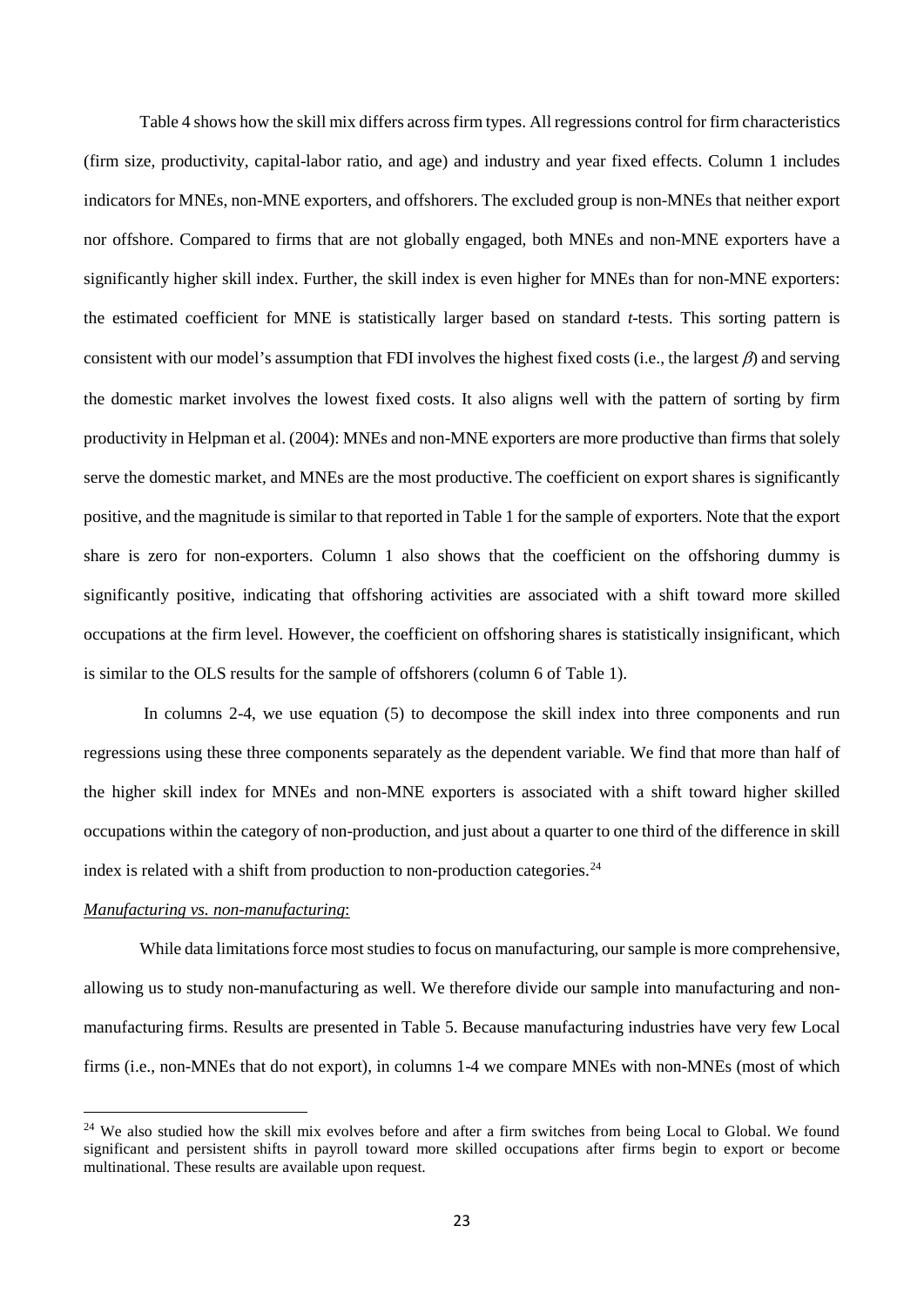are exporters).[25](#page-25-0) MNEs have a more skilled labor mix than non-MNEs. The difference in skill index between MNEs and non-MNEs is 0.029 in column 1. The magnitude is similar to the difference in the estimated coefficients on MNE and non-MNE exporter dummies as reported in column 1 of Table 4 for all industries. In columns 2-4 we decompose the difference into three components based on the decomposition in equation (5). The results suggest that most of the difference arises from a shift toward higher skilled occupations within the non-production category, and a shift from production to non-production categories. These results are also similar to those reported in Table 4 for the difference in the estimated coefficients on MNE and non-MNE exporter dummies.

The result for non-manufacturing, where we have more firms in the category of Local firms, is also in line with previous results. Compared to the estimates for all industries, MNEs and non-MNE exporters have an even higher skill levels than Local firms. The decomposition results in columns 6-8 suggest that more than half of the difference in skill index stems from a shift toward more skilled occupations within the non-production category, and about a quarter to one third is associated with a shift from production to non-production categories. *C. Implications for skill upgrading and wage dispersion*

Our firm-level results have presumably important implications for skill upgrading and wage dispersion on the aggregate level. To examine the implications for skill upgrading, we modify the standard decomposition in the literature on wage inequality (e.g., Berman et al., 1994), and decompose the change in skill index on the aggregate level into within- and between-industry changes. We then decompose the within-industry change into three components: (1) a change of skill index in globalized firms (MNEs and non-MNE exporters); (2) a change of skill index in Local firms; and (3) a change due to the compositional shift from local to globalized firms and the difference in skill index between globalized firms and their local counterparts (see Appendix B for technical details). Figure 2 plots these changes relative to 1997. The aggregate level the skill index rises over the sample period as shown in panel A. This is mainly driven by skill upgrading within industries, which is similar to the pattern documented in previous studies, e.g., Berman et al. (1994) on the U.S. economy. Panel B displays the three components of the within-industry change in skill index. It is clear that the within-industry change mainly

**.** 

<span id="page-25-0"></span> $25$  For instance, only in Printing and Publishing do we have a more substantial share of Local firms (24 percent). In other manufacturing industries the share of employees in Local firms ranges from 0 percent (Basic Metals) to 4 percent (Food, Beverages and Tobacco).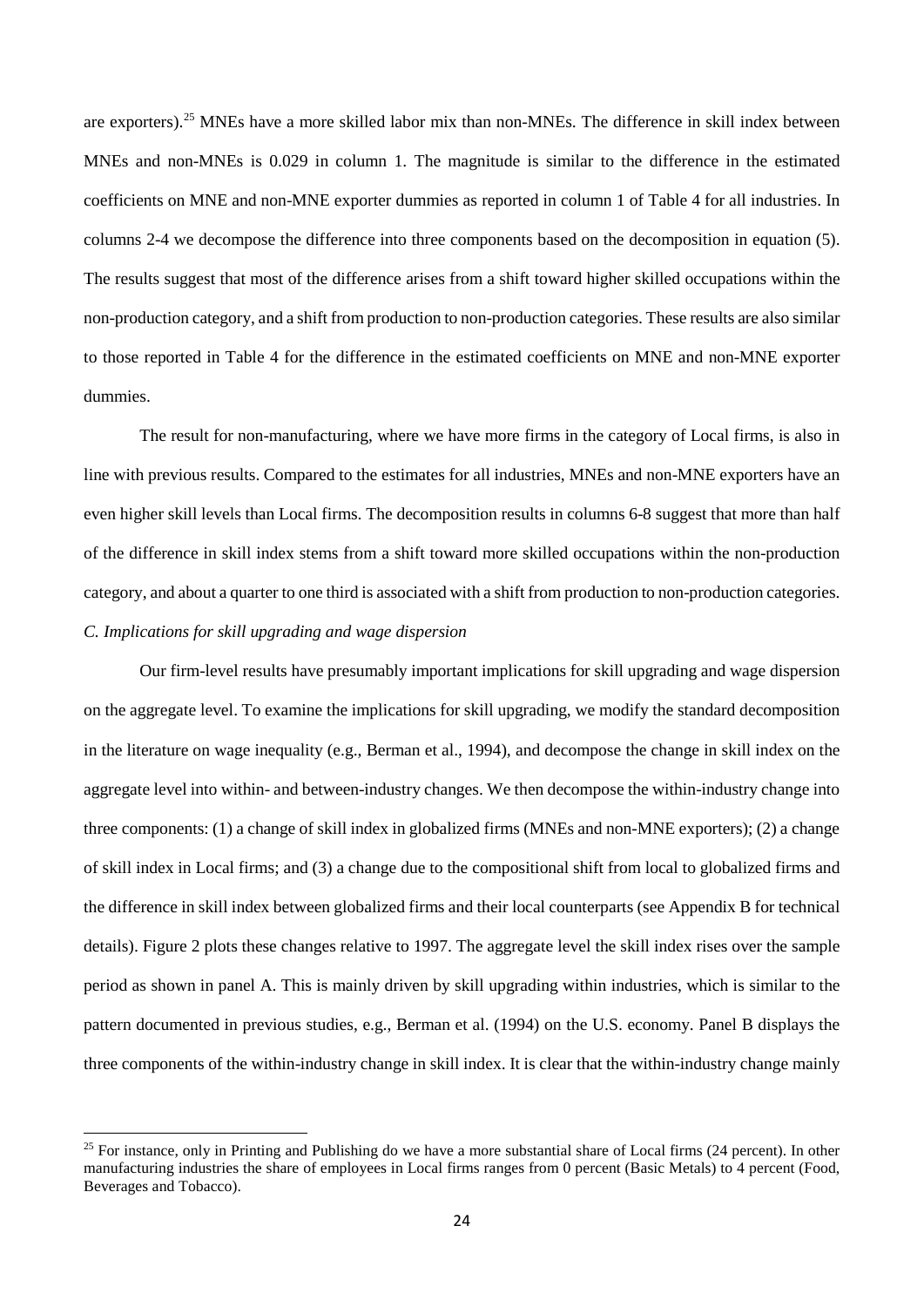stems from skill upgrading by globalized firms and the compositional shift from local to globalized firms. These two components of changes correspond to our earlier estimates of the skill effect of global engagement. As reported in Table 1, higher export shares raise the skill index. Thus, skill upgrading by globalized firms may arise from skill upgrading within the same firm due to increased export shares or from a compositional shift from firms with a lower export share to those with a higher export share within the same industry. Furthermore, as shown in Table 4, globalized firms have a significantly higher skill index than local firms. Hence, as the share of globalized firms increases within industries, the demand for more skilled workers rise, leading to withinindustry skill upgrading.

To further illustrate the economic significance of our results, we now turn to the implications of the cross-firm differences in skill mix for wage dispersion. The overall wage dispersion can be decomposed into dispersion within firms (each firm has a mix of workers in different occupations) and dispersion between firms (average wages vary across firms). Between-firm wage dispersion comes from three sources: (1) *the betweenoccupation component* – given the same occupational wages, firms have a different labor mix; (2) *the withinoccupation component* – given the labor mix, firms pay different wages to workers with the same occupation; and (3) *the cross-term* – the covariance between the difference in labor mix and within-occupation wage differentials. The cross term is positive when higher-wage firms employ a higher share of skilled workers than lower-wage firms. So a positive sign of the cross term reflects some degree of assortative matching between firms and workers (see Appendix C for technical details).

Figure 3 displays the three components of between-firm wage dispersion as a share of overall wage dispersion. An increasing share of the overall wage dispersion is attributable to the between-firm dispersion (27.1% in 1997, 34.4% in 2005). This pattern is consistent with what Lazear and Shaw (2009) report for many countries. Figure 3 also reveals that the contribution of the within-occupation component to overall wage dispersion is relatively small and constant (7.7% in 1997, 8.3% in 2005). By contrast, the between-occupation component is relatively large and increasing over time (15% in 1997, 19.3% in 2005). Moreover, the cross term is positive and increasing (4.5% in 1997, 6.7% in 2005), indicating that there is increasingly assortative matching between firms and workers.<sup>[26](#page-26-0)</sup> Overall, the cross-firm difference in labor mix and a higher share of

1

<span id="page-26-0"></span><sup>&</sup>lt;sup>26</sup> See also Davidson et al. (2012 and 2014) for evidence of an increase over time in assortative matching.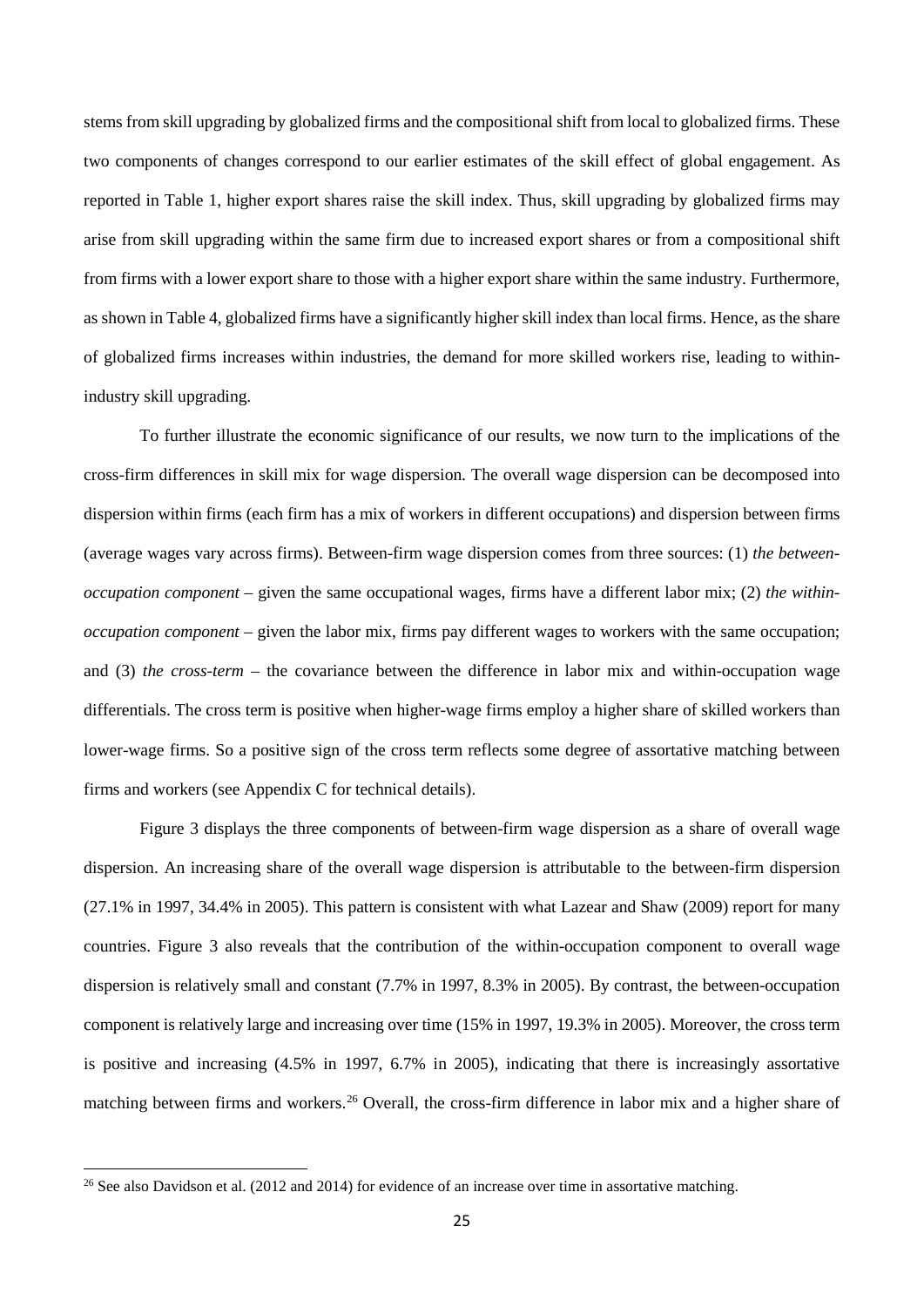skilled workers in higher-wage firms contributed to 19.4% of overall wage dispersion in 1997 and 26% in 2005.[27](#page-27-0) Furthermore, the vast majority of this is due to globally engaged firms: as shown in Figure 3, the between-occupation component and positive assortative matching (i.e., the cross term) by global firms contributed to 15.2% of overall wage dispersion in 1997 and 22.1% in 2005. Thus, our results could have further implications for the effect of globalization on overall wage dispersion.

#### **5. Concluding Remarks**

The availability of firm level data has transformed the field of international trade over the past 20 years. Focus has shifted away from industry analysis and now rests squarely on the firm. While we have learned a great deal (see Melitz and Redding 2014 for a survey) there is still much to explore. We know very little about the nature of the fixed costs that firms must overcome to gain access to global markets and we are just beginning to explore how the organizational structure of the firm is affected by globalization. Moreover, one would expect that changes in organizational structure (as documented by Rajan and Wulf 2006 and Guadalupe and Wulf 2010) would lead firms to alter the occupational mix of workers that they employ. For example, a firm that begins to export will likely need to hire new employees in occupations such as logistics and marketing. Or, a firm that sells goods on world markets through foreign affiliates will require information on foreign preferences, laws, regulations, distribution networks and a host of similar issues; and collecting such information requires a different set of occupations than producing for the domestic market. Examining such organizational changes requires quite detailed firm-level data that includes information about the occupation of workers employed by each firm.

In this paper we made use of an extensive, remarkably rich data set to examine one of these issues. In particular, we provided compelling evidence that a more skilled labor mix (with a higher share of professionals specialized in finance and sales, computing, and engineering) is necessary for a firm to overcome costs of entry into foreign markets. Our investigation also revealed that increased global engagement can have a causal impact on the skill mix. Taking an instrumental variable approach, we find that increased export shares (driven by higher world import demand) shift the labor mix more toward high-skill occupations, e.g., professionals

**.** 

<span id="page-27-0"></span> $^{27}$  This is consistent with the finding by Card et al. (2013) that increasing plant-level heterogeneity and rising assortativeness in the assignment of workers to establishments explain a large share of the rise in wage inequality in Germany for the period 1985-2009.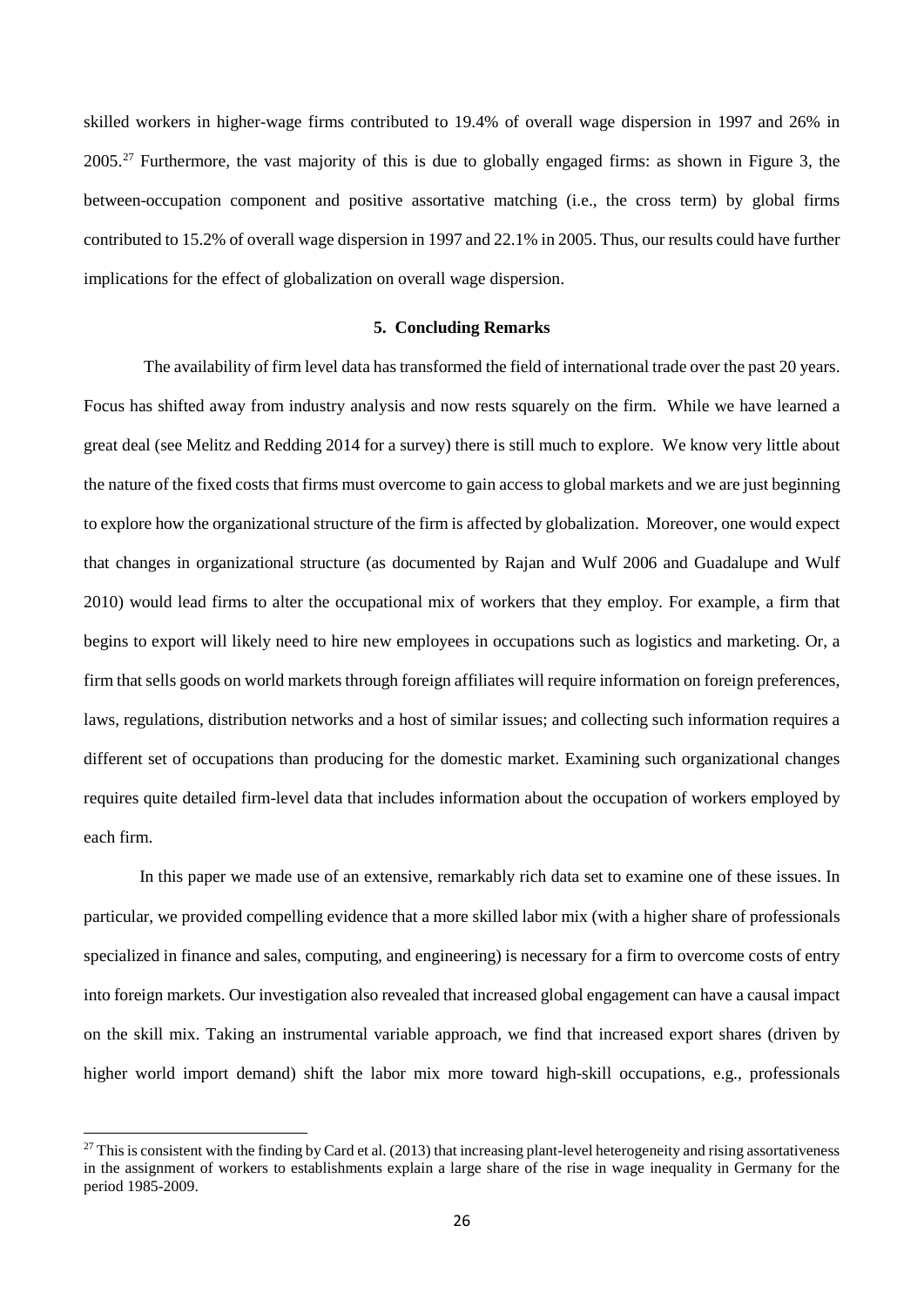specialized in finance and sales, computing, and engineering.

Our results have important implications for the impact of globalization on the demand for workers with different skills and their wages. To the extent that trade costs fall and more firms increasingly engage in export and multinational activities, we expect to see increased demand for high skilled occupations relative to low skilled occupations with the consequent change in their relative rewards. Hence, our study points at one possible mechanism behind globalization and increased wage inequality.

# **References**

Acemoglu, Daron and David H. Autor (2011), "Skills, Tasks and Technologies: Implications for Employment and Earnings," in *Handbook of Labor Economics*, Volume 4, Part B, Orley Ashenfelter and David E. Card (eds.), Amsterdam: Elsevier.

Alvarez, Roberto and Ricardo A. López (2005), "Exporting and Performance: Evidence from Chilean Plants," *Canadian Journal of Economics*, Vol. 38(4), pp. 1384-1400.

Arkolakis, Costas (2010), "Market Penetration Costs and the New Consumers Margin in International Trade," *Journal of Political Economy*, Vol. 118(6), pp. 1151-1199.

Autor, David H., Frank Levy, and Richard. J. Murnane (2003). "The Skill Content of Recent Technological Change: An Empirical Exploration". *Quarterly Journal of Economics*, Vol. 118 (4), pp. 1279-1333.

Barba-Navaretti, Giorgio and Anthony J. Venables (2004), *Multinational Firms in the World Economy*, Princeton: Princeton University Press.

Baumgarten, Daniel, Ingo Geishecker, and Holger Görg (2013), "Offshoring, tasks, and the skill - wage pattern". *European Economic Review*, Vol. 61, pp. 132‐152.

Becker, S.O., K. Ekholm, and M-A Muendler (2013), "Offshoring and the Onshore Composition of Occupations, Tasks and Skills," *Journal of International Economics*, Vol. 90, pp. 91-106.

Berman, Eli, John Bound, and Zvi Griliches (1994), "Changes in the Demand for Skilled Labor within U.S. Manufacturing: Evidence from the Annual Survey of Manufacturers," *Quarterly Journal of* Economics, Vol. 109 (2), pp. 367-397.

Bernard, Andrew B., and J. Bradford Jensen (1997), "Exporters, Skill Upgrading, and the Wage Gap," *Journal of International Economics*, Vol. 42, pp. 3-31.

Blanes-Cristobal, J, M. Dovis, J. Milgram-Baleix, and A. Moro-Egido (2008), "Do Sunk Exporting Costs Differ Among Markets? Evidence from Spanish Manufacturing Firms," *Economic Letters*, Vol. 101(2), pp. 110-112.

Burstein, Ariel and Jonathan Vogel (2016), "International Trade, Technology, and the Skill Premium," *Journal of Political Economy*, forthcoming.

Bustos, Paula (2011), "Trade Liberalization, Exports, and Technology Upgrading: Evidence on the Impact of MERCOSUR on Argentinian Firms," *American Economic Review*, Vol. 101, pp. 304-340.

Card, David, Jörg Heining, and Patrick Kline (2013), "Workplace heterogeneity and the rise of West German wage inequality", *Quarterly Journal of Economics*, Vol. 128 (3), pp. 967-1015.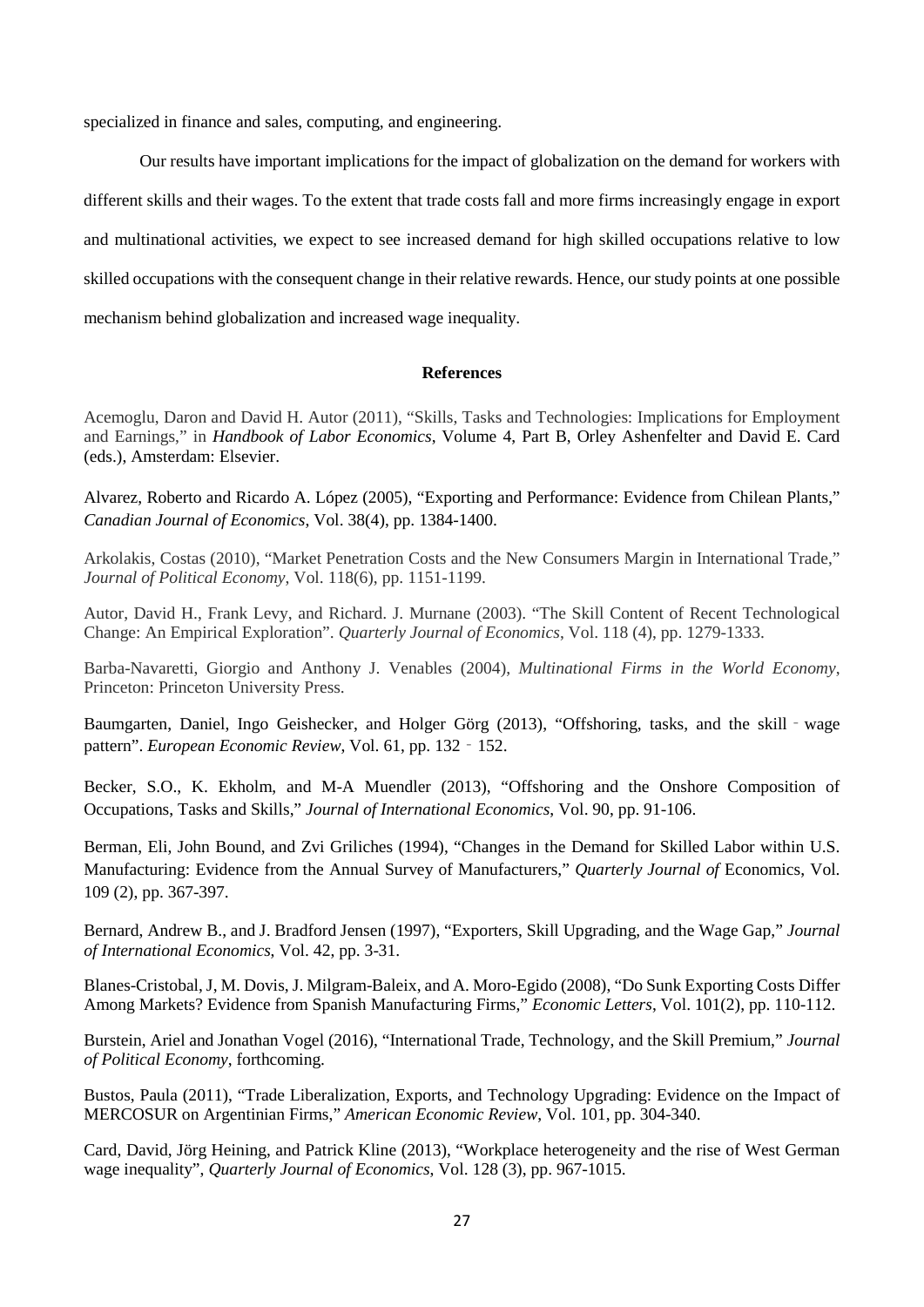Caliendo, Lorenzo, Ferdinando Monte, and Esteban Rossi-Hansberg (2015), "The Anatomy of French Production Hierarchies," *Journal of Political Economy*, Vol. 123(4), pp. 809-852.

Chaney, Thomas and Ralph Ossa (2013), "Market Size, Division of Labor, and Firm Productivity," *Journal of International Economics,* Vol. 90 (1): 177-80.

Davidson, Carl, Fredrik Heyman, Steven Matusz, Fredrik Sjöholm, and Susan Chun Zhu (2012), "Liberalized Trade and Worker Firm Matching", *American Economic Review Papers & Proceedings*, Vol. 102(3), pp. 1-8.

Davidson, Carl, Fredrik Heyman, Steven Matusz, Fredrik Sjöholm, and Susan Chun Zhu (2014), "Globalization and Imperfect Labor Market Sorting", *Journal of International Economics*, Vol. 94(2), pp. 177-194.

Davidson, Carl, Fredrik Heyman, Steven Matusz, Fredrik Sjoholm, and Susan Chun Zhu (2016), "Global Engagement, Complex Tasks and the Distribution of Occupational Employment," *Review of International Economics*, Vol. 24(4), pp. 717-736*.*

Goos, Maarten, Alan Manning, and Anna Salomons (2009), "Job Polarization in Europe," *American Economic Review*, Vol. 99(2), pp. 58-63.

Groeneveld, Richard A. and Glen Meeden (1984), "Measuring Skewness and Kurtosis," *The Statistician*, Vol. 33, pp. 391-399.

Guadalupe, Maria, and Julie Wulf (2010), "The Flattening Firm and Product Market Competition: The Effect of Trade Liberalization on Corporate Hierarchies," *American Economic Journal: Applied Economics*, Vol. 2(4), pp.105-127.

Gullstrand, Joakim (2011), "Firm and Destination-Specific Export Costs: The Case of Swedish Food Sector," *Food Policy*, Vol. 36(1), pp. 204-213.

Hakkala Nilsson, Katariina, Fredrik Heyman and Fredrik Sjöholm (2014), "Multinational Firms, Acquisitions and Job Tasks," *European Economic Review*, Vol. 66, pp. 248–265.

Helpman, Elhanan, Marc J. Melitz, and Stephen R. Yeaple (2004), "Export Versus FDI with Heterogeneous Firms," *American Economic Review*, Vol. 94(1), pp. 300-316.

Heyman, Fredrik, Fredrik Sjöholm, and Patrik Gustavsson Tingvall (2007), "Is There Really a Foreign Ownership Wage Premium? Evidence from Matched Employer-Employee Data," *Journal of International Economics*, Vol. 73(2), pp. 355-376.

Hoffmann, Eivind (2004), "International Statistical Comparisons of Occupational and Social Structures: Problems, Possibilities and the Role of ISCO-88", International Labor Office, Geneva.

Hummels, D., R. Jørgensen, J. Munch, and C. Xiang (2014), "The Wage Effects of Offshoring: Evidence from Danish Matched Worker-Firm Data," *American Economic Review*, 104(6): 1597-1629.

Hummels, D., J. R. Munch and C. Xiang (2016), "Offshoring and Labor Markets," NBER Working Paper, No. 22041.

Imbens, Guido W., and Joshua D. Angrist (1994), Identification and Estimation of Local Average Treatment Effects, *Econometrica*, Vol. 62(2), pp. 467-475.

Jensen, J.B. (2011), *Global Trade in Services: Fear, Facts, and Offshoring*, Peterson Institute for International Economics, Washington, DC.

Lazear, Edward and Kathryn Shaw (eds.) (2009), *The Structure of Wages: An International Comparison*, Chicago: University of Chicago Press.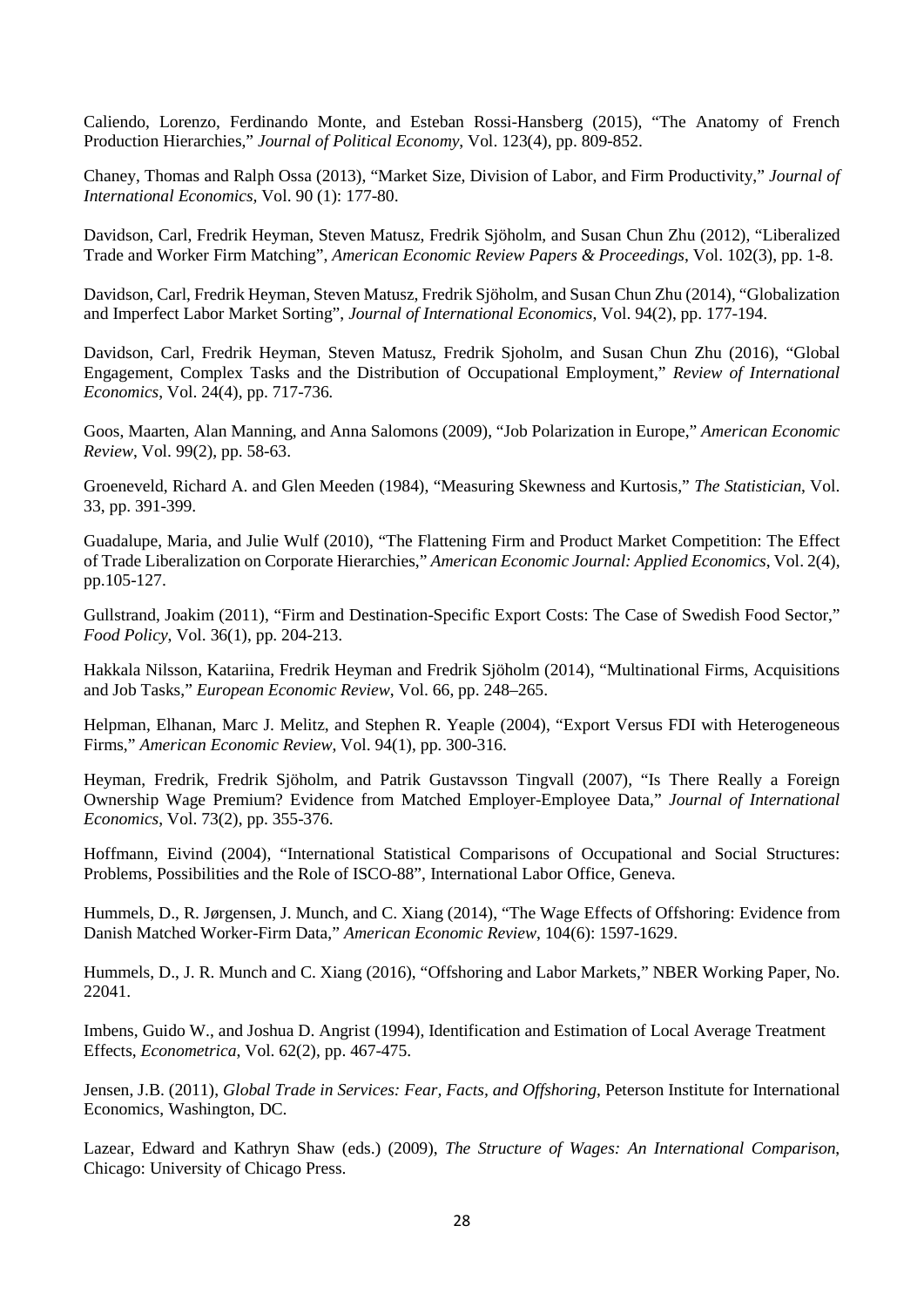Lileeva, Alla, and Daniel Trefler (2010), "Improved Access to Foreign Markets Raises Plant-level Productivity… For Some Plants," *Quarterly Journal of Economics*, Vol. 125, pp. 1051-1099.

Lipsey, Robert E. and Fredrik Sjöholm (2004), "Foreign Direct Investment, Education, and Wages in Indonesian Manufacturing", *Journal of Development Economics*, Vol. 73, pp. 415-422.

Liu, Runjuan, and Daniel Trefler (2011), "A Sorted Tale of Globalization: White Collar Jobs and the Rise of Service Offshoring," NBER Working Papers No. 17559.

Markusen, James R. (1995), "The Boundaries of Multinational Enterprises and the Theory of International Trade," *Journal of Economic Perspective*, Vol. 9, pp. 169-189.

Matsuyama, K. (2007), "Beyond Icebergs: Towards a Theory of Biased Globalization," *The Review of Economic Studies*, Vol. 74, pp. 237-253.

Melitz, Marc (2003), "The Impact of Trade on Intra-industry Reallocations and Aggregate Industry Productivity," *Econometrica,* Vol.71, pp. 1695-1725.

Melitz, Marc J. and Stephen J. Redding (2014), "Heterogeneous Firms and Trade" in *Handbook of International Economics*, 4<sup>th</sup> edition, 4:1-54. Elsevier.

Munch, Jacob and Jan Skaksen (2008), "Human Capital and Wages in Exporting Firms", *Journal of International Economics*, Vol. 75, pp. 363-372.

Rajan, Raghuram G., and Julie Wulf (2006), "The Flattening Firm: Evidence from Panel Data on the Changing Nature of Corporate Hierarchies," *Review of Economics and Statistics*, 88(4), pp. 759-773.

Verhoogen, Eric (2008), "Trade, Quality Upgrading and Wage Inequality in the Mexican Manufacturing Sector," *Quarterly Journal of Economics*, Vol. 123, pp. 489-530.

Zhu, Susan C. and Daniel Trefler (2005), "Trade and Inequality in Developing Countries: a General Equilibrium Analysis," *Journal of International Economics*, Vol. 65, pp. 21-48.

#### **Appendix A: Occupation classification**

Occupations in our data are based on the *Swedish Standard Classification of Occupations* (*SSYK96*) which in turn is based on the *International Standard Classification of Occupations (ISCO-88).* SSYK3 and ISCO88 are more or less identical at the 3-digit level with only a few exceptions. A conversion key between SSYK96 and ISCO88 are available at Statistics Sweden:

[http://www.scb.se/Grupp/Hitta\\_statistik/Forsta\\_Statistik/Klassifikationer/\\_Dokument/oversattningsnyckel.pdf.](http://www.scb.se/Grupp/Hitta_statistik/Forsta_Statistik/Klassifikationer/_Dokument/oversattningsnyckel.pdf)

In the context of ISCO-88 and SSYK96 a "job" is defined as "a set of tasks and duties which are (or can be assigned to be) carried out by one person." Occupations are grouped together and aggregated on the basis of the similarity of skills required to fulfill the tasks and duties of the jobs (see e.g. Hoffmann, 2004). Detailed descriptions of occupations can be seen from the *International Labor Organization* (ILO) website: [http://www.ilo.org/public/english/bureau/stat/isco/isco88/major.htm.](http://www.ilo.org/public/english/bureau/stat/isco/isco88/major.htm) Appendix Table A1 lists the 3-digit occupations. As shown in Table 1 in Hoffmann (1994), Managers, Professionals, and Technicians require higher skill levels, and Clerks, Sales and service workers, Craft, Operators, and Laborers require lower skill levels.

# **Appendix B: Decomposition of the aggregate skill upgrading**

We modify the standard decomposition in the literature on skill upgrading and wage inequality (e.g., Berman et al., 1994) and decompose the aggregate change in skill index into a change in skill index within- and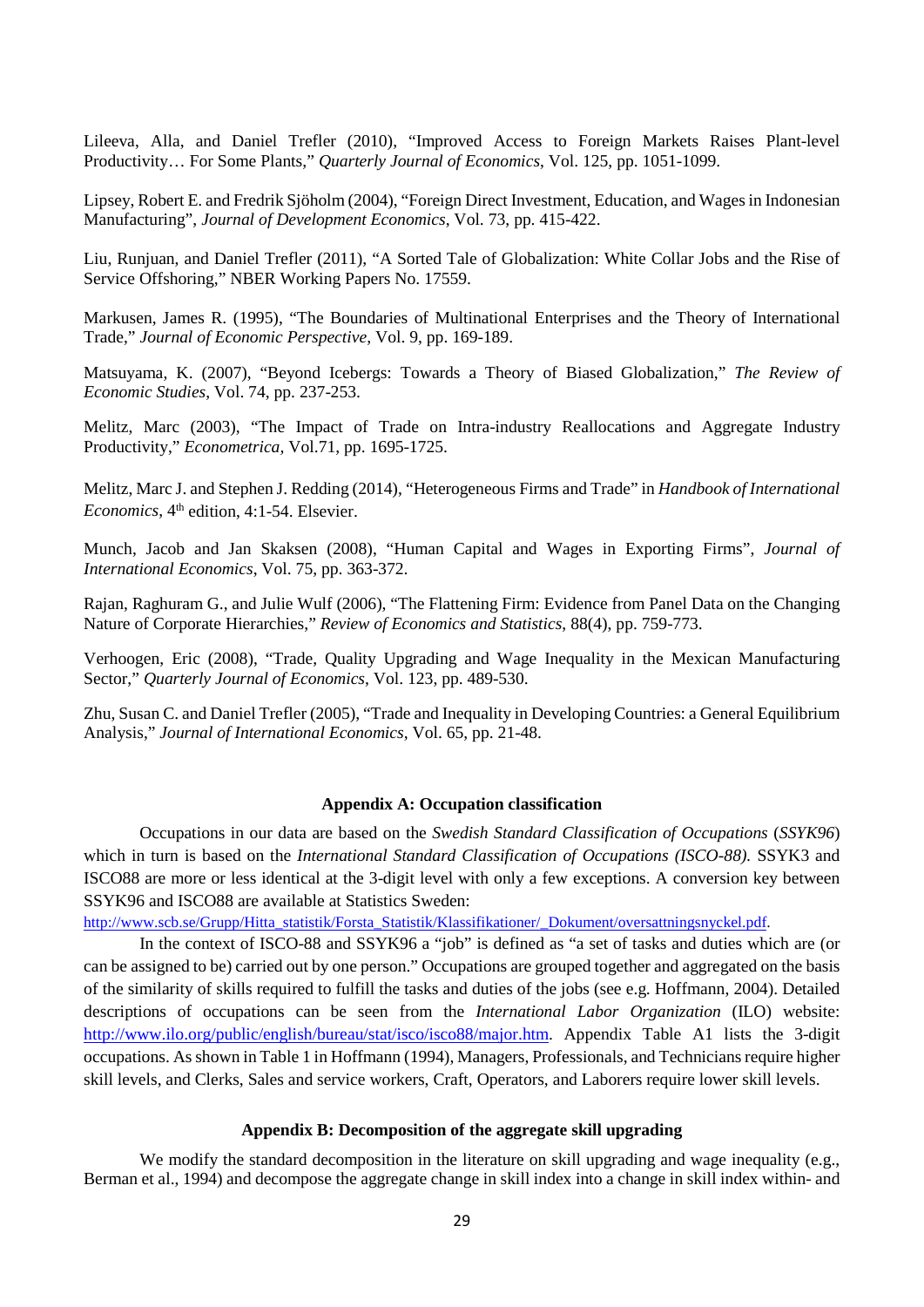between-industries. Specifically, let  $l_{ikt}$  be the payroll of occupation  $k$  in firm  $j$  in year  $t$ . The aggregate skill index is computed as  $S_t = \sum_k \lambda_{kt} s_k$ , where  $\lambda_{kt} = \frac{\sum_j l_{jkt}}{\sum_k \sum_j l_{jkt}}$  is the aggregate payroll share of *k* in year *t* and  $s_k$  is the skill percentile ranking of *k*. The average skill index for industry *i* is defined as  $S_{it} = \sum_{k} \lambda_{kit} s_k$  where  $\lambda_{kit} = \frac{\sum_{j} \epsilon^{i} l_{jkt}}{s}$  is the payrell share of *k* in industry *i* in year *t*. Let *B*. be the t  $\overline{\sum_k \sum_{j \in i} l_{jkt}}$  $\frac{\sum_{j\in i}l_{jkt}}{\sum_{i}l_{jkt}}$  is the payroll share of *k* in industry *i* in year *t*. Let  $B_{it}$  be the total payroll in industry *i* as a share of total payroll for the whole economy in year *t*. Then the change of aggregate skill index between *t* and *t+1* can be decomposed as

$$
S_{t+1} - S_t = \sum_i (S_{i,t+1} - S_{it}) \frac{B_{i,t+1} + B_{it}}{2} + \sum_i (B_{i,t+1} - B_{it}) \frac{S_{i,t+1} + S_{it}}{2},
$$

where the first term represents skill upgrading within industries, and the second term represents skill upgrading between industries.

We further decompose the within-industry change into three components: (1) a change in globalized firms (MNEs and non-MNE exporters); (2) a change in Local firms; and (3) a change due to the compositional shift from local to globalized firms. Specifically, the skill index for globalized firms in industry *i* is defined as  $S_{it}^G = \sum_k \lambda_{kit}^G s_k$  where  $\lambda_{kit}^G = \frac{\sum_{j \in i, j \in G} l_{jkt}}{\sum_k \sum_{j \in i, j \in G} l_{jkt}}$  is the payroll share of *k* in globalized firms in industry *i* in year *t*.

The skill index for local firms in industry *i* is defined as  $S_{it}^L = \sum_k \lambda_{kit}^L s_k$  where  $\lambda_{kit}^L = \frac{\sum_{j \in i, j \in L} l_{jkt}}{\sum_k \sum_{j \in i, j \in L} l_{jkt}}$ . Let  $B_{it}^G$  and

 $B_{it}^L$  be the total payroll in globalized firms and local firms, respectively, as a share of total payroll of all firms in industry *i* in year *t*. Then the within-industry change in the skill index can be decomposed as

$$
\sum_{i} (S_{i,t+1} - S_{it}) \frac{B_{i,t+1} + B_{it}}{2} = \sum_{i} (S_{i,t+1}^G - S_{it}^G) \frac{B_{i,t+1}^G + B_{it}}{2} + \sum_{i} (S_{i,t+1}^L - S_{it}^L) \frac{B_{i,t+1}^L + B_{it}}{2} + \sum_{i} (S_{i,t+1}^L - S_{it}^L) \frac{B_{i,t+1}^L + B_{it}}{2} \frac{B_{i,t+1}^L + B_{it}}{2} + \sum_{i} (S_{i,t+1}^L - S_{it}^L) \frac{B_{i,t+1}^L + B_{it}}{2} \frac{B_{i,t+1}^L + B_{it}}{2} + \sum_{i} (S_{i,t+1}^L - S_{it}^L) \frac{B_{i,t+1}^L + B_{it}}{2} \frac{B_{i,t+1}^L + B_{it}}{2} + \sum_{i} (S_{i,t+1}^L - S_{it}^L) \frac{B_{i,t+1}^L + B_{it}}{2} \frac{B_{i,t+1}^L + B_{it}}{2} + \sum_{i} (S_{i,t+1}^L - S_{it}^L) \frac{B_{i,t+1}^L + B_{it}}{2} \frac{B_{i,t+1}^L + B_{it}}{2} + \sum_{i} (S_{i,t+1}^L - S_{it}^L) \frac{B_{i,t+1}^L + B_{it}}{2} \frac{B_{i,t+1}^L + B_{it}}{2} + \sum_{i} (S_{i,t+1}^L - S_{it}^L) \frac{B_{i,t+1}^L + B_{it}}{2} \frac{B_{i,t+1}^L + B_{it}}{2} + \sum_{i} (S_{i,t+1}^L - S_{it}^L) \frac{B_{i,t+1}^L + B_{it}}{2} \frac{B_{i,t+1}^L + B_{it}}{2} + \sum_{i} (S_{i,t+1}^L - S_{it}^L) \frac{B_{i,t+1}^L + B_{it}}{2} \frac{B_{i,t+1}^L + B_{it}}{2} + \sum_{i} (S_{i,t+1}^L - S_{it}^L) \frac{B_{i,t+1}^L + B_{it}}{2} \frac{B_{i,t+1}^L + B_{it
$$

where the first term represents skill upgrading in globalized firms, the second term is skill upgrading in local firms, and the third term captures skill upgrading due to the shift from local to globalized firms and the difference in skill index between local and globalized firms. To implement the above decompositions, we use 1997 as the base year and look at the change of all the other years relative to 1997. Figure 2 displays the results of these decompositions. We note that in our sample the fourth term in the decomposition of within-industry changes is very small (i.e., of the order 10e-5).

#### **Appendix C: Decomposition of wage dispersion**

We start with a standard decomposition of the overall wage dispersion into dispersion within firms and dispersion between firms:

$$
\sum_j \sum_h \bigl( w_{h(j),j} - \overline{w} \bigr)^2 = \sum_j \sum_h \bigl( w_{h(j),j} - w_j \bigr)^2 + \sum_j E_j \bigl( w_j - \overline{w} \bigr)^2
$$

 $\Delta j \Delta h(w h(j), j, w) = \Delta j \Delta h(w h(j), j, w_j) + \Delta j \Delta j(w, w)$ <br>where  $w_{h(j), j}$  is the log wage of worker *h* employed at firm *j*,  $w_j$  is the average log wage at firm *j*,  $E_j$  is employment at *j*, and  $\overline{w}$  is the average log wage for the whole economy. The first term represents within-firm wage dispersion, and the second term represents between-firm wage dispersion.

The between-firm wage dispersion can be further decomposed as

$$
\sum_{j} E_j (w_j - \overline{w})^2 = \sum_{j} E_j (w_j^* - \overline{w})^2 + \sum_{j} E_j (w_j - w_j^*)^2 + 2 \sum_{j} E_j [(w_j^* - \overline{w})(w_j - w_j^*)]
$$
  
where  $w_i^* = \sum_{j} w_j$ , *i*, the kinmetrical curves are less than *i* if *j* zeros *w*, (the average

where  $w_j^* = \sum_k w_k \lambda_{jk}$  is the hypothetical average log wage at firm *j* if *j* pays  $w_k$  (the average log wage of all firms for occupation *k*) to workers with occupation *k*, given the labor mix captured by  $\lambda_{jk}$ . We note that  $w_j^*$ corresponds to the skill index defined in equation (4) and computed using average log wages of all firms as a proxy for skills. Since  $w_j^* - \overline{w} = \sum_k w_k (\lambda_{jk} - \lambda_k)$ , the first term captures the contribution of varying labor mix to wage dispersion (with occupational wages being held constant at  $w_k$ ), and is thus referred to as the *betweenoccupation component*. Since  $w_j = \sum_k w_{jk} \lambda_{jk}$  (where  $w_j^k$  is the log wage paid by firm *j* to workers with occupation *k*) and thus  $w_j - w_j^* = \sum_k (w_{jk} - w_k) \lambda_{jk}$ , the second term instead allows cross-firm variation in occupational wages with the labor mix held at  $\lambda_{ik}$ , and is thus referred to as the *within-occupation component*.

The sign of the third term (called *the cross term*) is interesting. The cross term is positive for firms that allocate a bigger share of workers toward highly paid jobs compared with the national average  $(w_j^* - \overline{w} =$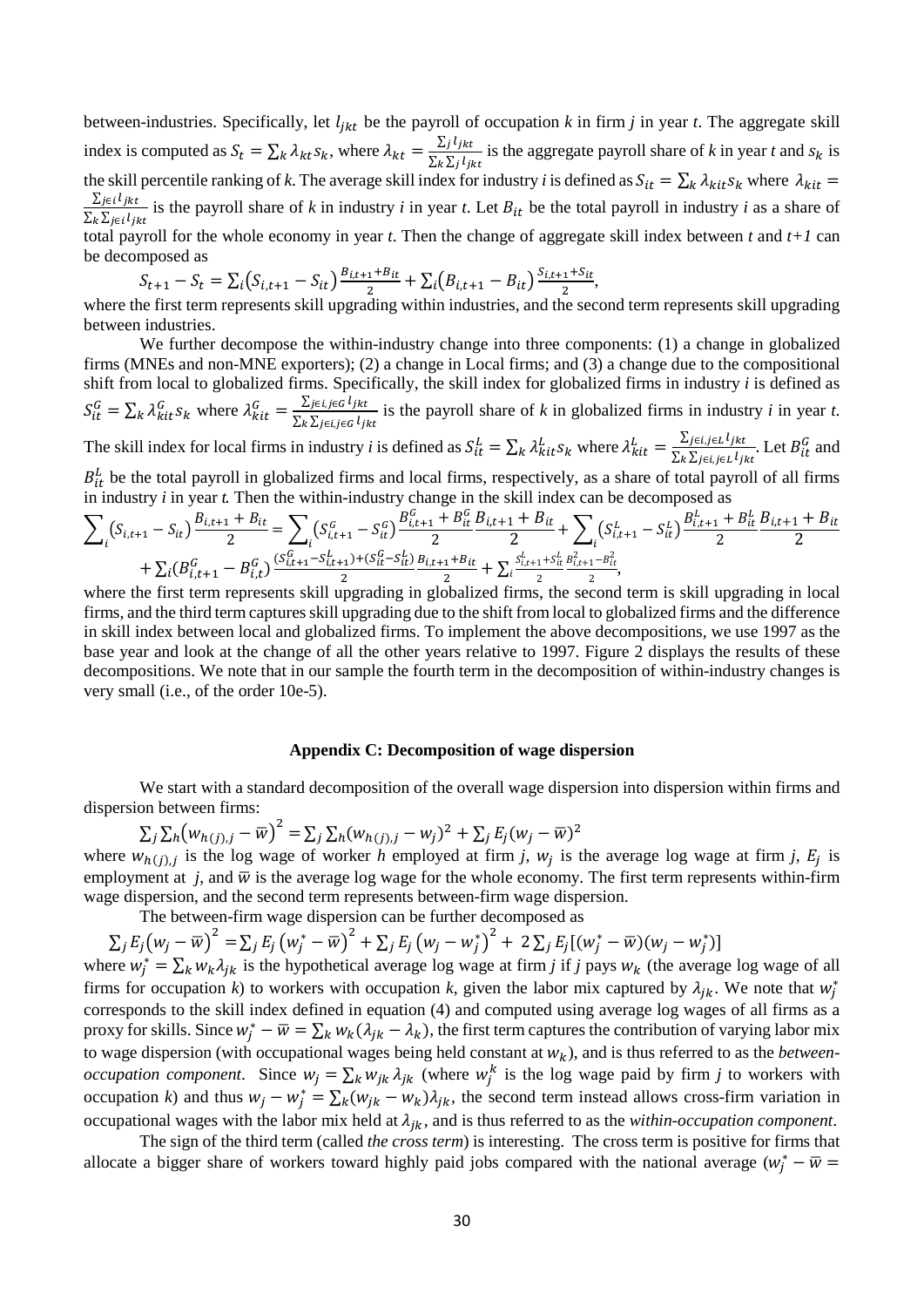$\sum_k w_k(\lambda_{jk} - \lambda_k) > 0$ ) if those firms also pay a higher wage across the board  $(w_j - w_j^* = \sum_k (w_{jk} - w_k)\lambda_{jk} > 0$ 0).[28](#page-32-0) In Section 4.B, we establish a strong pattern that MNEs and non-MNE exporters tend to have a labor mix more skewed toward skilled occupations compared to Local firms. The data also reveal that MNEs and non-MNE exporters pay slightly higher wages than Local firms within occupations. Thus, the cross-term expects to be positive. A positive sign of the cross term reflects some degree of assortative matching between firms and workers. That is, higher-wage firms employ a higher share of skilled workers than lower-wage firms.

To assess the contribution of globalized firms to the overall wage dispersion, we can further decompose the overall wage dispersion as

 $\sum_j \sum_h (w_{h(j),j} - \overline{w})^2 = \sum_{j \in G} \sum_h (w_{h(j),j} - w_j)^2 + \sum_{j \in G} l_j (w_j - \overline{w})^2 + \sum_{j \in L} \sum_h (w_{h(j),j} - w_j)^2 + \sum_{j \in L} l_j (w_j - \overline{w})^2$ where *G* indicates globalized firms, and *L* indicates local firms. The between-firm wage dispersion for globalized firms can be further decomposed as

 $\sum_{j \in G} l_j (w_j - \overline{w})^2 = \sum_{j \in G} l_j (w_j^* - \overline{w})^2 + \sum_{j \in G} l_j (w_j - w_j^*)^2 + 2 \sum_{j \in G} l_j [(w_j^* - \overline{w})(w_j - w_j^*)].$ 

 $\overline{a}$ 

<span id="page-32-0"></span><sup>&</sup>lt;sup>28</sup> The cross term is also positive if firms tend to allocate a smaller share of workers toward highly paid jobs  $(w_j^* - \overline{w} < 0)$ *and* pay a lower wage across the board  $(w_j - w_j^* < 0)$ .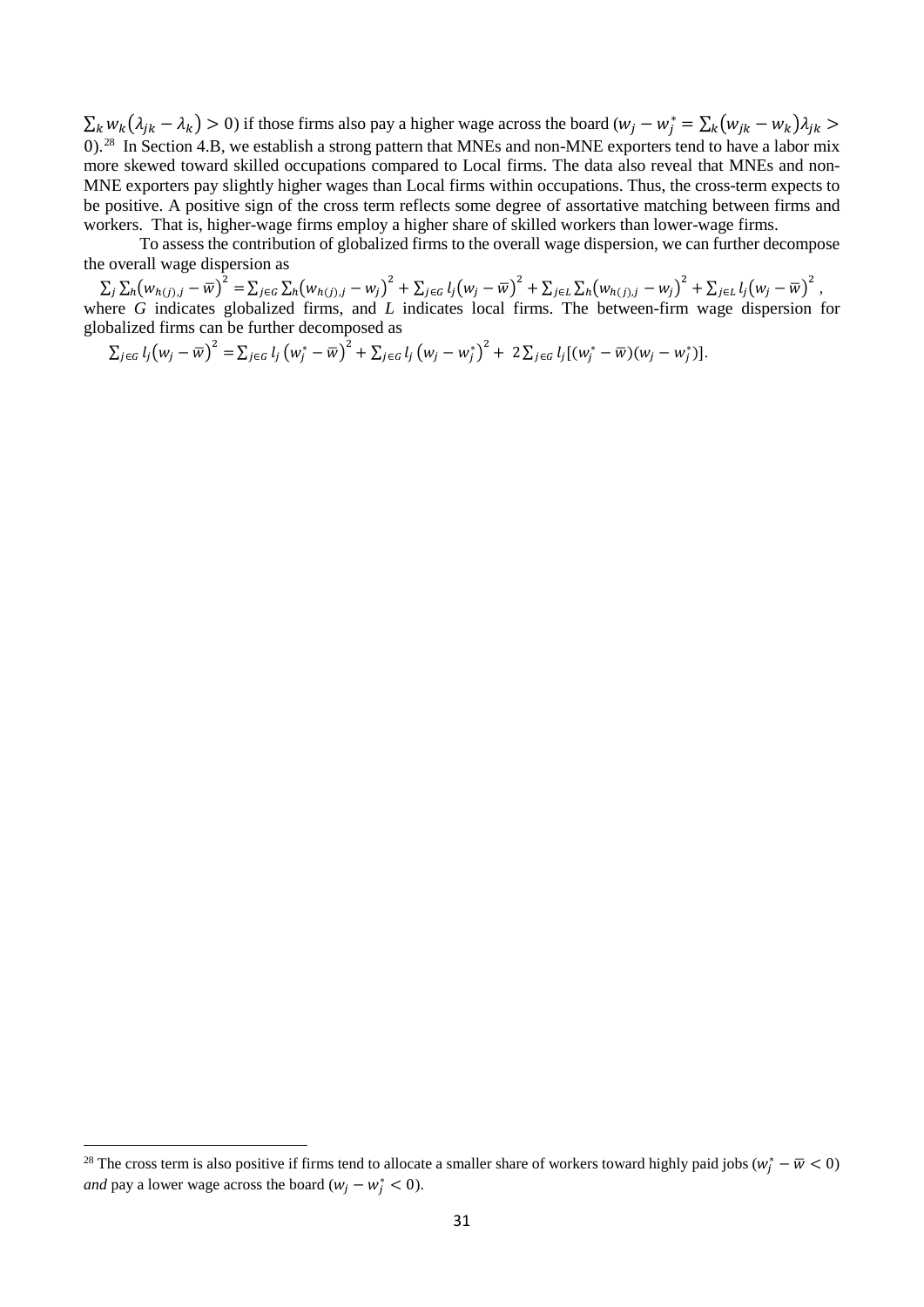

**Cumulative payroll share**

**Figure 1. Cumulative distribution of payroll by firm types**

*Note*: This figure shows the aggregate distribution of payroll across occupations by skill levels for three types of firms: multinationals (MNEs), non-MNE exporters, and Local firms (i.e., non-MNEs that do not export). The horizontal axis is the skill percentile ranking of occupations based on average wages for 1997. The vertical axis is cumulative payroll shares.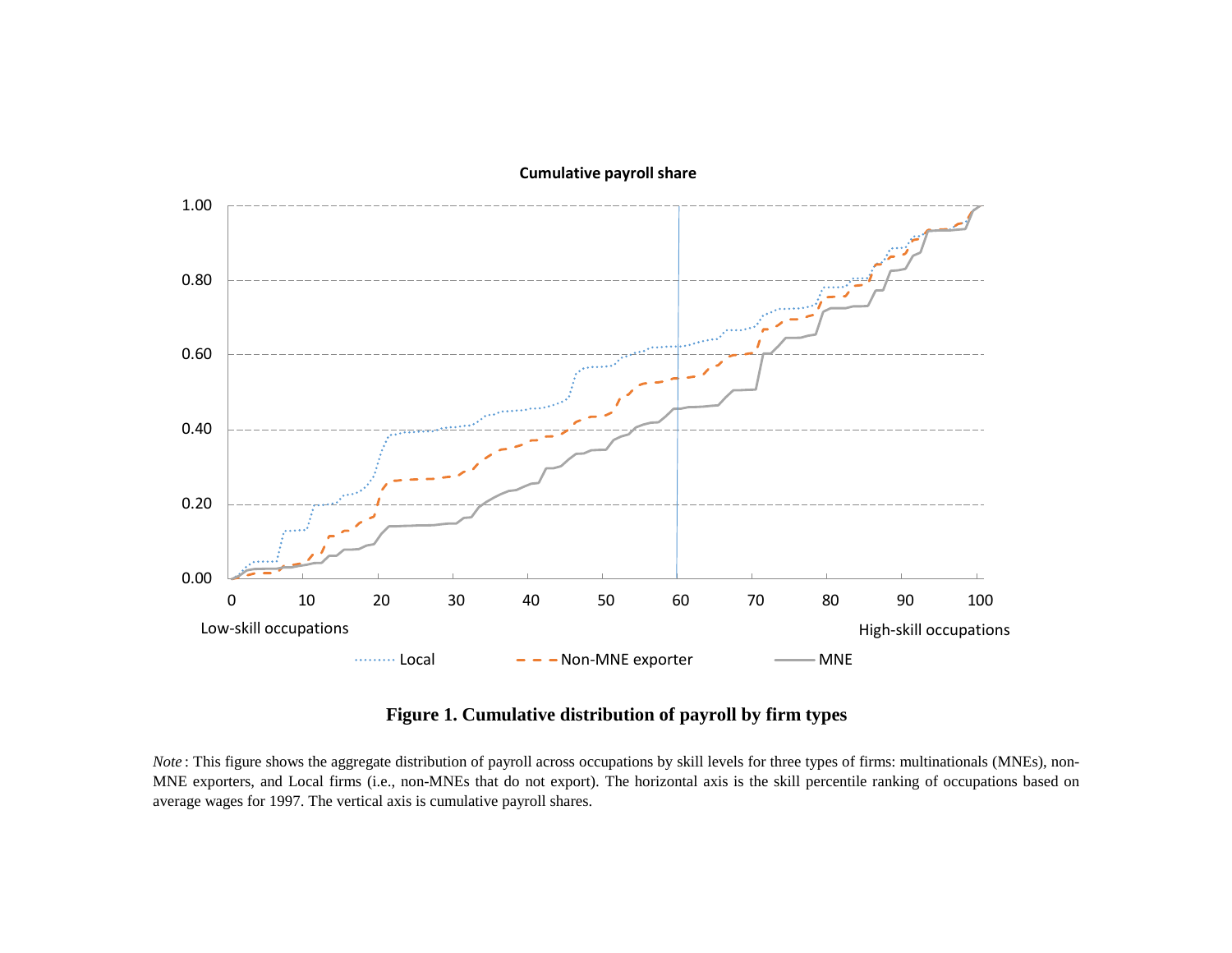

**(A) Decomposing the change in aggregate skill index** 



**(B) Decomposing the within-industry change in skill index**

# **Figure 2. Decomposing the change in aggregate skill index**

*Note*: Panel (A) displays the decomposition of the change in aggregate skill index (relative to 1997) into within- and between-industry changes. Panel (B) displays the decomposition of the within-industry change in skill index (relative to 1997) into (i) a change of skill index in globalized firms; (ii) a change of skill index in local firms; and (iii) a change due to the compositional shift from local to globalized firms and the difference in skill mix between local and globalized firms. See Section 4.C and Appendix B for more detail.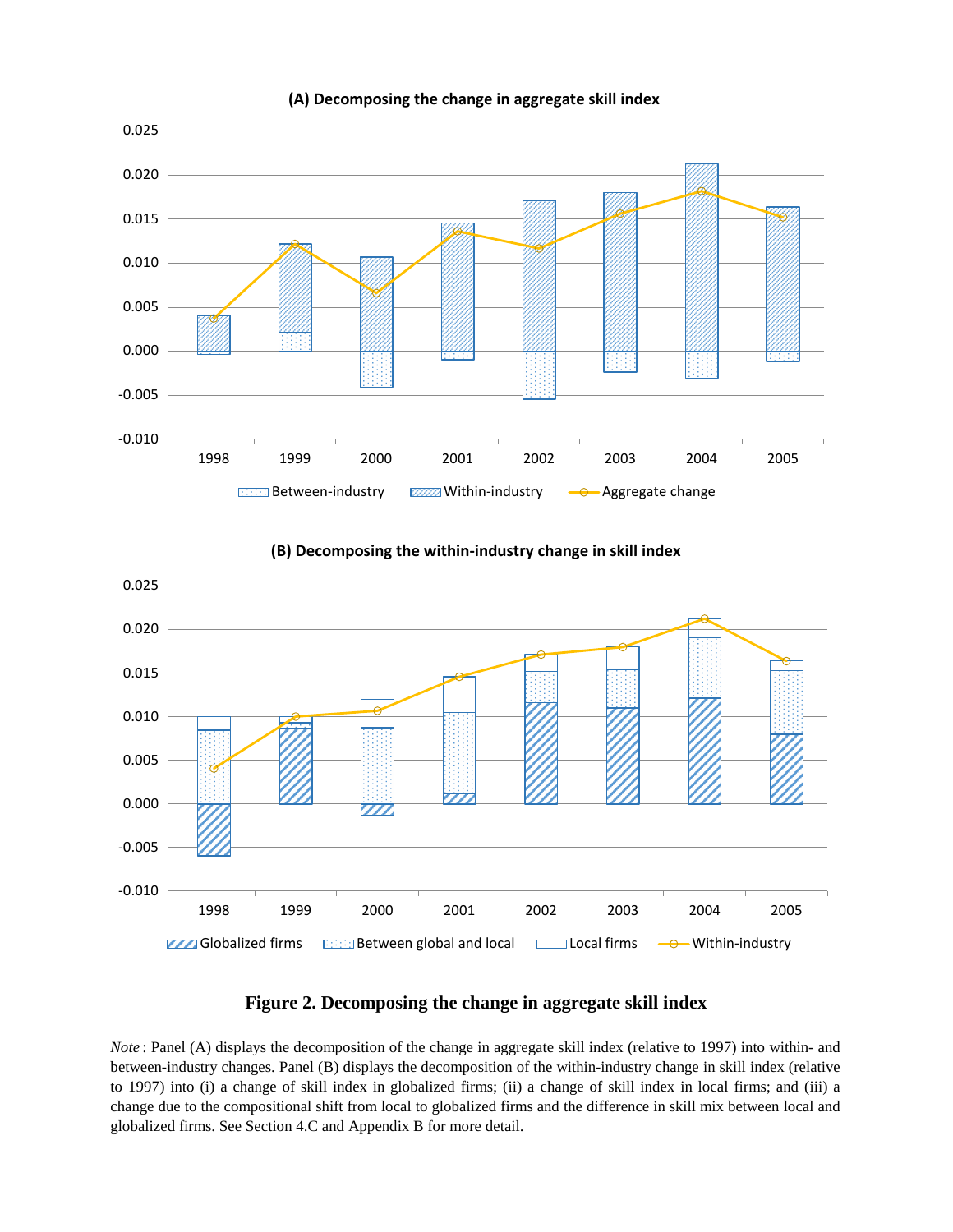

**Figure 3. Wage dispersion decomposition (1997-2005)**

*Note*: This figure displays the three components of between-firm wage dispersion as a share of overall wage dispersion. The between-occupation component captures the contribution of varying labor mix to wage dispersion given the same occupational wages. The within-occupation component allows cross-firm variation in occupational wages given the labor mix. The cross term is the covariance between the difference in labor mix and within-occupation wage differentials. It is positive if higher-wage firms employ a higher share of skilled workers than lower-wage firms. See Section 4.C and Appendix C for more detail.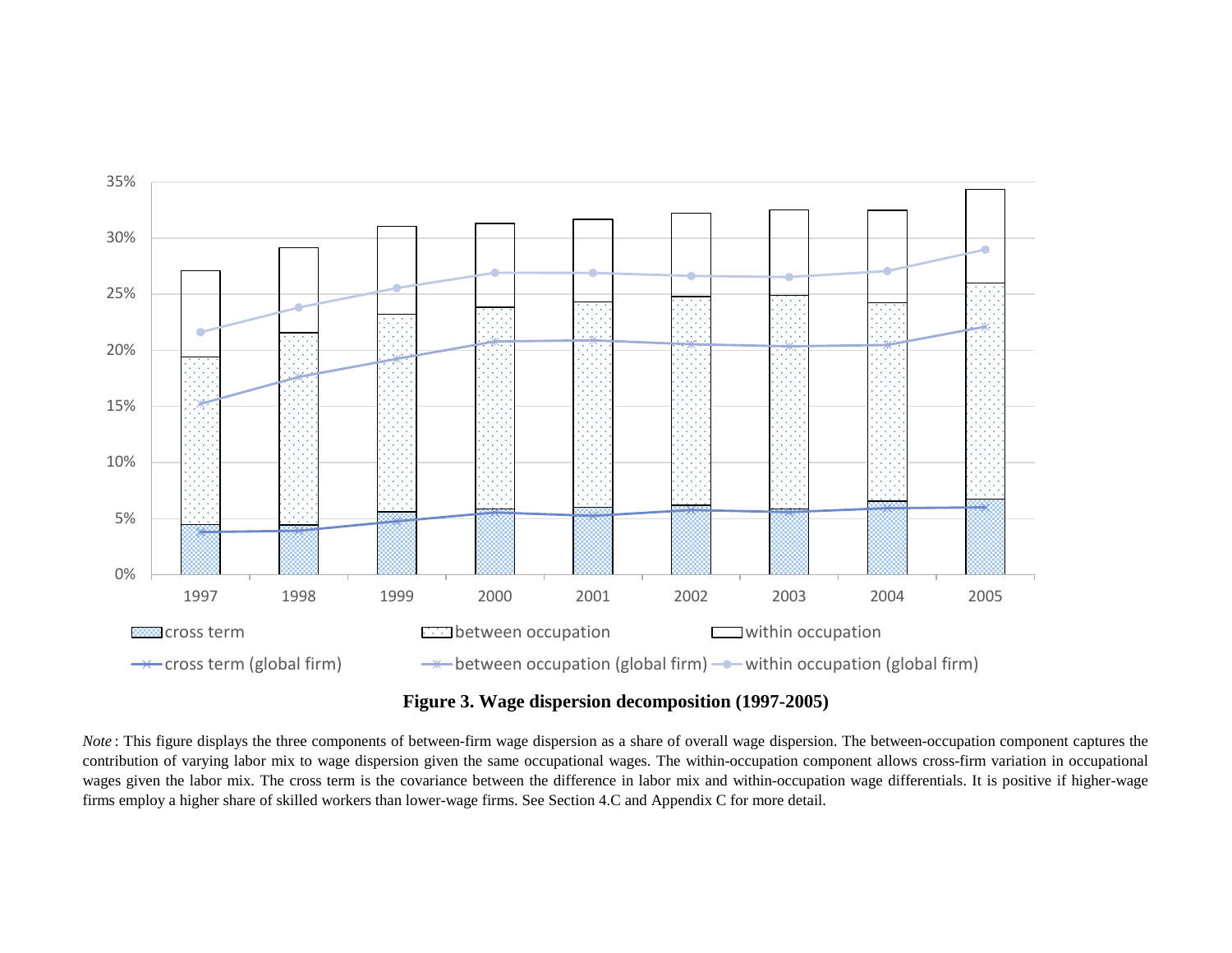|                                            | <b>OLS</b> | IV         | <b>OLS</b> | IV         | IV          | <b>OLS</b> | IV          |  |  |
|--------------------------------------------|------------|------------|------------|------------|-------------|------------|-------------|--|--|
|                                            | (1)        | (2)        | (3)        | (4)        | (5)         | (6)        | (7)         |  |  |
| Export share                               | $0.063***$ | $0.209***$ | $0.053***$ | $0.275***$ | $0.218***$  | $0.045***$ | $0.215***$  |  |  |
|                                            | (0.008)    | (0.035)    | (0.009)    | (0.036)    | (0.046)     | (0.009)    | (0.047)     |  |  |
| Offshoring share                           |            |            |            |            | $0.439***$  | $-0.010$   | $0.483***$  |  |  |
|                                            |            |            |            |            | (0.143)     | (0.020)    | (0.144)     |  |  |
| Firm controls                              | Yes        | Yes        | Yes        | Yes        | Yes         | Yes        | Yes         |  |  |
| R-squared                                  | 0.360      | 0.317      | 0.388      | 0.235      | 0.159       | 0.419      | 0.129       |  |  |
| First-stage regression of export share     |            |            |            |            |             |            |             |  |  |
| $Log WID_{97}$                             |            | $0.032***$ |            |            | $0.034***$  |            | $0.034***$  |  |  |
|                                            |            | (0.002)    |            |            | (0.003)     |            | (0.003)     |  |  |
| $Log WID_{t-1}$                            |            |            |            | $0.029***$ |             |            |             |  |  |
|                                            |            |            |            | (0.002)    |             |            |             |  |  |
| $Log WES_{97}$                             |            |            |            |            | $-0.004$    |            | $-0.004$    |  |  |
|                                            |            |            |            |            | (0.003)     |            | (0.003)     |  |  |
| Swedish tariffs <sub>97</sub>              |            |            |            |            |             |            | 0.005       |  |  |
|                                            |            |            |            |            |             |            | (0.004)     |  |  |
| First-stage regression of offshoring share |            |            |            |            |             |            |             |  |  |
| $Log WES_{97}$                             |            |            |            |            | $0.010***$  |            | $0.010***$  |  |  |
|                                            |            |            |            |            | (0.001)     |            | (0.001)     |  |  |
| Swedish tariffs <sub>97</sub>              |            |            |            |            |             |            | $-0.004*$   |  |  |
|                                            |            |            |            |            |             |            | (0.002)     |  |  |
| $Log WD_{97}$                              |            |            |            |            | $-0.004***$ |            | $-0.004***$ |  |  |
|                                            |            |            |            |            | (0.001)     |            | (0.001)     |  |  |
| F-statistic                                |            | 186.1      |            | 228.8      | 26.34       |            | 17.69       |  |  |
| Observations                               | 16,018     | 9,290      | 9,290      | 11,643     | 7,696       | 7,696      | 7,696       |  |  |

# **Table 1: Export shares and the skill mix for a sample of exporters**

*Note*: The dependent variable is skill index for firm *j* in year *t*:  $S_{jt} = \sum_{k} \lambda_{jkt} S_k$  where  $S_k$  is the skill percentile ranking of occupation *k* (based on the average occupational wages in 1997) and  $\lambda_{\rm ikt}$  is the payroll share of occupation *k* at firm *j* in year *t*. The skill index is higher if payroll is allocated toward more skilled occupations. A value of 0.5 indicates that payroll is evenly distributed across all 100 different occupations. See Section 3.B for more details about the skill index. Export share is computed as the value of exports as a share of total sales. Offshoring share is computed as the value of intermediate imports as a share of total sales. Firm controls include the log of the number of employees, the capital-labor ratio, value added per employee and firm age. Industry and year fixed effects are included in all estimations. For the IV estimates in columns 2 and 4, we instrument for export shares using world import demand (WID). In column 5, we instrument for export shares and offshoring shares using WID and world export supply (WES). In column 7, we instrument for export shares and offshoring shares using WID, WES, and Swedish tariffs on imports. See Sections 3.C and 4.A for more detail about the instruments. The first-stage regressions include the instruments, firm controls, industry and year fixed effects. Standard errors are clustered by firm. \*\*\*, \*\*, \* show significance at the 1%, 5%, and 10% level, respectively.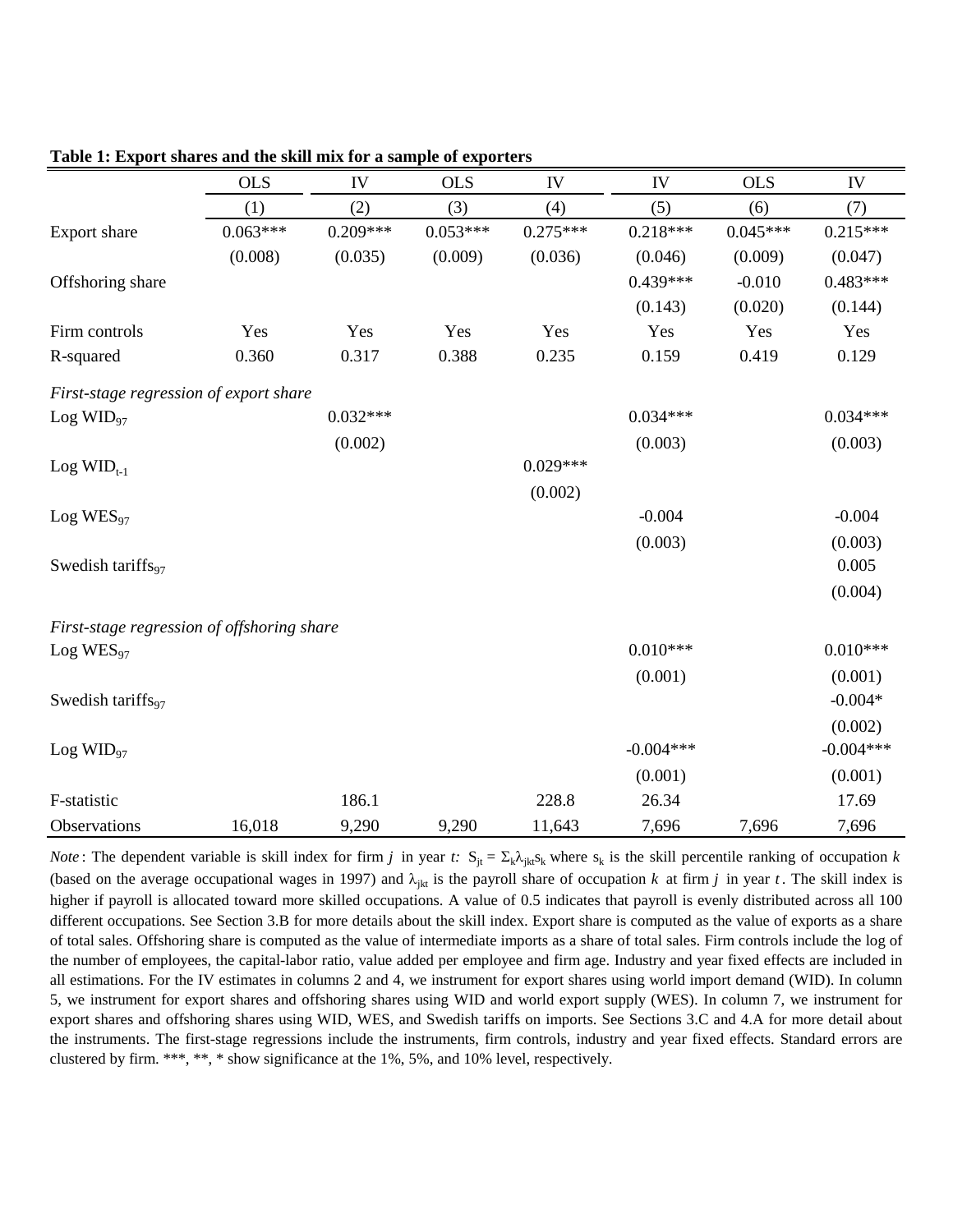|                  | <b>OLS</b>                                  |                                           |            | IV             |            |            |            | <b>OLS</b>     | IV              |                 |
|------------------|---------------------------------------------|-------------------------------------------|------------|----------------|------------|------------|------------|----------------|-----------------|-----------------|
|                  |                                             |                                           |            | <b>Between</b> |            |            |            | <b>Between</b> |                 |                 |
|                  | $S_{it}$                                    | Within NP                                 | Within P   | NP & P         | $S_{it}$   | Within NP  | Within P   | NP & P         | <b>Skewness</b> | <b>Skewness</b> |
|                  | (1)                                         | (2)                                       | (3)        | (4)            | (5)        | (6)        | (7)        | (8)            | (9)             | (10)            |
|                  |                                             | Panel (A) Export shares and the skill mix |            |                |            |            |            |                |                 |                 |
| Export share     | $0.053***$                                  | $0.023***$                                | $0.028***$ | 0.002          | $0.209***$ | $0.103***$ | $0.084***$ | 0.022          | $0.150***$      | $0.654***$      |
|                  | (0.009)                                     | (0.005)                                   | (0.006)    | (0.004)        | (0.035)    | (0.023)    | (0.018)    | (0.015)        | (0.036)         | (0.145)         |
| Firm controls    | Yes                                         | Yes                                       | Yes        | Yes            | Yes        | Yes        | Yes        | Yes            | Yes             | Yes             |
| R-squared        | 0.388                                       | 0.205                                     | 0.409      | 0.561          | 0.317      | 0.145      | 0.384      | 0.557          | 0.203           | 0.150           |
| Observations     | 9,290                                       | 9,290                                     | 9,290      | 9,290          | 9,290      | 9,290      | 9,290      | 9,290          | 9,207           | 9,207           |
|                  | Panel (B) Controlling for offshoring shares |                                           |            |                |            |            |            |                |                 |                 |
| Export share     | $0.045***$                                  | $0.019***$                                | $0.026***$ | 0.000          | $0.218***$ | $0.133***$ | $0.032*$   | $0.053***$     | $0.140***$      | $0.455***$      |
|                  | (0.009)                                     | (0.005)                                   | (0.006)    | (0.004)        | (0.046)    | (0.034)    | (0.019)    | (0.019)        | (0.038)         | (0.165)         |
| Offshoring share | $-0.010$                                    | $0.029**$                                 | $-0.025**$ | $-0.014*$      | $0.439***$ | $0.434***$ | $-0.192**$ | $0.197***$     | $-0.174**$      | $-0.270$        |
|                  | (0.020)                                     | (0.012)                                   | (0.012)    | (0.008)        | (0.143)    | (0.104)    | (0.075)    | (0.063)        | (0.079)         | (0.519)         |
| Firm controls    | Yes                                         | Yes                                       | Yes        | Yes            | Yes        | Yes        | Yes        | Yes            | Yes             | Yes             |
| R-squared        | 0.419                                       | 0.222                                     | 0.454      | 0.586          | 0.159      | $-0.347$   | 0.393      | 0.426          | 0.210           | 0.210           |
| Observations     | 7,696                                       | 7,696                                     | 7,696      | 7,696          | 7,696      | 7,696      | 7,696      | 7,696          | 7,632           | 7,632           |

**Table 2: Export shares and the decomposition and skewness of skill mix for a sample of exporters**

*Note*: In columns 1 and 5, the dependent variable is skill index for firm *j* in year *t*:  $S_{it} = \sum_{k} \lambda_{ikt} s_k$  where  $s_k$  is the skill percentile ranking of occupation *k* (based on the average occupational wages in 1997) and  $\lambda_{ik}$  is the payroll share of occupation *k* at firm *j* in year *t*. The skill index is higher if payroll is allocated toward more skilled occupations. A value of 0.5 indicates that payroll is evenly distributed across all 100 different occupations. We also decompose the skill index into a shift of payroll toward more skilled occupations within the non-production category (NP), a shift toward more skilled occupations within the production category (P), and a shift from production to non-production. These three components of the skill index are the dependent variable, respectively, in columns 2-4, and in columns 6-8. In columns 9-10, the dependent variable is a transformation of the Groeneveld-Meeden skewness measure. A larger positive value of the skewness measure indicates that the payroll distribution is more skewed toward higher skilled occupations. See Section 3.B for more details about the skill index and its decomposition, and the skewness measure of the payroll distribution. Export share is computed as the value of exports as a share of total sales. Offshoring share is computed as the value of intermediate imports as a share of total sales. Firm controls include the log of the number of employees, the capital-labor ratio, value added per employee and firm age. Industry and year fixed effects are included in all estimations. For the IV estimates in columns 5-8 and 10, we instrument for export shares and offshoring shares using world import demand shocks (WID<sub>97</sub>) and world export supply shocks (WES<sub>97</sub>). The first-stage regressions include the instruments, firm controls, industry and year fixed effects. To save space, the first-stage results are not reported in this table since they are identical to those reported in column 5 of Table 1. See Section 3.C for more detail about the instruments. Standard errors are clustered by firm. \*\*\*, \*\*, \* show significance at the 1%, 5%, and 10% level, respectively.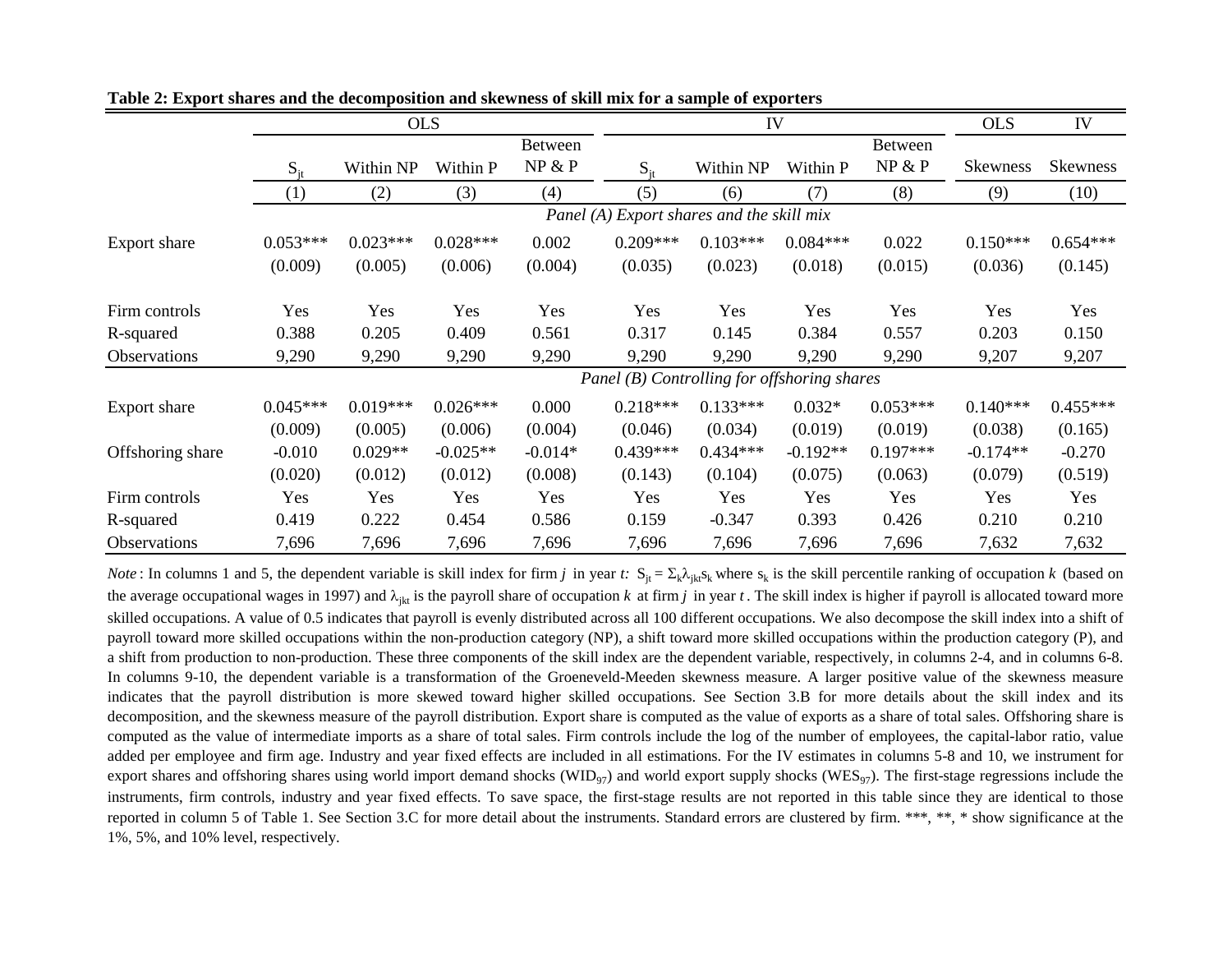|                                    | <b>OLS</b>            | IV                    | <b>OLS</b>            | IV                    | <b>OLS</b>            | IV                    |
|------------------------------------|-----------------------|-----------------------|-----------------------|-----------------------|-----------------------|-----------------------|
|                                    | (1)                   | (2)                   | (3)                   | (4)                   | (5)                   | (6)                   |
| Export to EU                       | 0.017<br>(0.014)      | $0.120**$<br>(0.053)  |                       |                       |                       |                       |
| Export to non-EU                   | $0.050***$<br>(0.015) | $0.170***$<br>(0.053) |                       |                       |                       |                       |
| Export to high-income markets      |                       |                       | 0.015<br>(0.012)      | $0.113**$<br>(0.047)  |                       |                       |
| Export to lower-income markets     |                       |                       | $0.094***$<br>(0.028) | $0.282***$<br>(0.095) |                       |                       |
| Export to top 10 export markets    |                       |                       |                       |                       | $-0.004$<br>(0.013)   | $0.101**$<br>(0.047)  |
| Export to smaller markets          |                       |                       |                       |                       | $0.097***$<br>(0.017) | $0.269***$<br>(0.053) |
| Firm controls                      | Yes                   | Yes                   | Yes                   | Yes                   | Yes                   | Yes                   |
| R-squared                          | 0.409                 | 0.366                 | 0.420                 | 0.370                 | 0.412                 | 0.352                 |
|                                    |                       |                       |                       | High-                 |                       |                       |
| First-stage regression of share of |                       |                       |                       | income                |                       | Top 10                |
| export to $R_1$                    |                       | EU                    |                       | markets               |                       | markets               |
| Log $WID_{97,R1}$                  |                       | $0.031***$            |                       | $0.042***$            |                       | $0.032***$            |
|                                    |                       | (0.003)               |                       | (0.003)               |                       | (0.002)               |
| $Log WD_{97,R2}$                   |                       | $-0.007***$           |                       | $-0.003$              |                       | $-0.001$              |
|                                    |                       | (0.002)               |                       | (0.002)               |                       | (0.002)               |
|                                    |                       |                       |                       | Lower-                |                       |                       |
| First-stage regression of share of |                       |                       |                       | income                |                       | <b>Smaller</b>        |
| export to R2                       |                       | $non-EU$              |                       | markets               |                       | markets               |
| Log $WID_{97,R2}$                  |                       | $0.026***$            |                       | $0.012***$            |                       | $0.019***$            |
|                                    |                       | (0.002)               |                       | (0.001)               |                       | (0.001)               |
| Log $WID_{97,R1}$                  |                       | $-0.012***$           |                       | $-0.006***$           |                       | $-0.008***$           |
|                                    |                       | (0.002)               |                       | (0.002)               |                       | (0.002)               |
| $F$ -statistic                     |                       | 38.75                 |                       | 44.41                 |                       | 73.19                 |
| Observations                       | 6,143                 | 6,143                 | 4,887                 | 4,887                 | 6,367                 | 6,367                 |

**Table 3: Export shares by destination characteristics**

*Note*: The dependent variable is skill index for firm *j* in year *t*:  $S_{jt} = \sum_{k} \lambda_{jkt} s_k$  where  $s_k$  is the skill percentile ranking of occupation *k* (based on the average occupational wages in 1997) and  $\lambda_{jkt}$  is the payroll share of occupation *k* at firm *j* in year *t*. The skill index is higher if payroll is allocated toward more skilled occupations. A value of 0.5 indicates that payroll is evenly distributed across all 100 different occupations. See Section 3.B for more details about the skill index. See Section 4.A for more details about the division of export destination markets and the component-specific instruments for export shares. Firm controls include the log of the number of employees, the capital-labor ratio, value added per employee and firm age. Industry and year fixed effects are included in all estimations. Standard errors are clustered by firm. \*\*\*, \*\*, \* show significance at the 1%, 5%, and 10% level, respectively.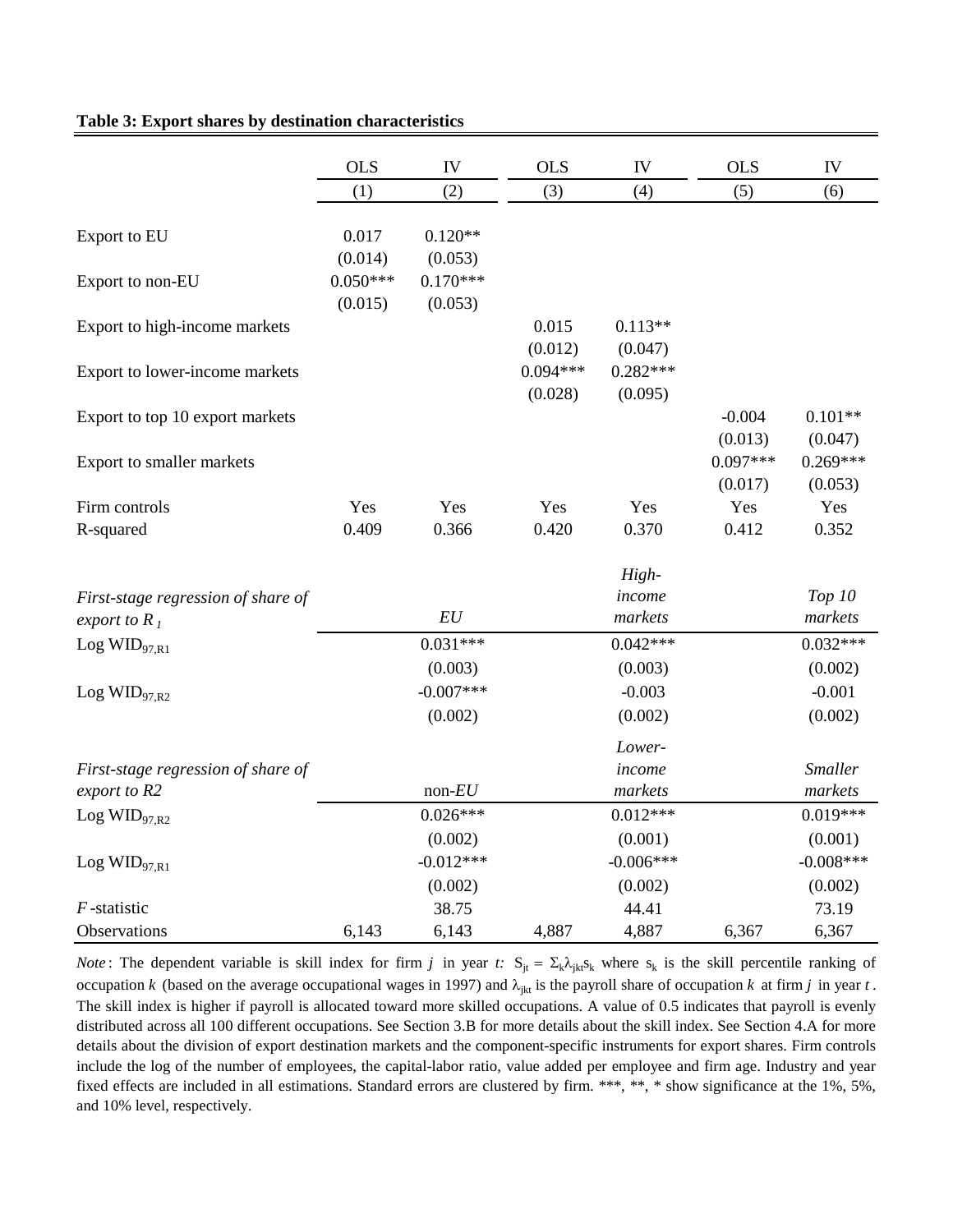|                     | $S_{it}$   | Within NP  | Within P    | Between NP & P | <b>Skewness</b> |
|---------------------|------------|------------|-------------|----------------|-----------------|
|                     | (1)        | (2)        | (3)         | (4)            | (5)             |
| <b>MNE</b>          | $0.111***$ | $0.062***$ | $0.013***$  | $0.036***$     | $0.035*$        |
|                     | (0.006)    | (0.005)    | (0.002)     | (0.003)        | (0.018)         |
| Non-MNE exporter    | $0.084***$ | $0.050***$ | $0.015***$  | $0.019***$     | $0.065***$      |
|                     | (0.005)    | (0.004)    | (0.002)     | (0.002)        | (0.016)         |
| Export share        | $0.043***$ | $0.014***$ | $0.031***$  | $-0.002$       | $0.179***$      |
|                     | (0.008)    | (0.004)    | (0.005)     | (0.004)        | (0.031)         |
| Offshoring          | $0.034***$ | $0.020***$ | $-0.004**$  | $0.017***$     | $-0.001$        |
|                     | (0.004)    | (0.003)    | (0.002)     | (0.002)        | (0.015)         |
| Offshoring share    | $-0.016$   | $0.040***$ | $-0.040***$ | $-0.016**$     | $-0.102$        |
|                     | (0.017)    | (0.011)    | (0.010)     | (0.007)        | (0.065)         |
| Firm controls       | yes        | yes        | yes         | yes            | yes             |
| <b>Observations</b> | 25,790     | 25,790     | 25,790      | 25,790         | 25,151          |
| $R^2$               | 0.395      | 0.378      | 0.417       | 0.458          | 0.185           |

**Table 4: Firms types and the skill mix for the full sample**

*Note*: In column 1 the dependent variable is skill index for firm *j* in year *t*:  $S_{it} = \sum_{k} \lambda_{ikt} s_k$  where  $s_k$  is the skill level of occupation *k* (based on the average occupational wages in 1997) and  $\lambda_{ik}$  is the payroll share of occupation *k* at firm *j* in year *t*. The skill index is higher if payroll is allocated toward more skilled occupations. A value of 0.5 indicates that payroll is evenly distributed across all 100 different occupations. We also decompose the skill index into a shift of payroll toward more skilled occupations within the non-production category (NP), a shift toward more skilled occupations within the production category (P), and a shift from production to non-production. These three components of the skill index are the dependent variable, respectively, in columns 2-4. In column 5 the dependent variable is a transformation of the Groeneveld-Meeden skewness measure. A larger positive value of the skewness measure indicates that the payroll distribution is more skewed toward higher skilled occupations. See Section 3.B for more details about the skill index and its decomposition, and the skewness measure of the payroll distribution. "MNE" is an indicator of multinational firms. "Non-MNE exporter" is an indicator of non-multinational firms that export. Offshoring is a dummy variable that equals one if a firm offshores. Export shares are computed as the value of exports as a share of total sales. Offshoring shares are computed as the value of intermediate imports as a share of total sales. Firm controls include the log of the number of employees, the capital-labor ratio, value added per employee and firm age. Industry and year fixed effects are included in all estimations. Standard errors are clustered by firm. \*\*\*, \*\*, \* show significance at the 1%, 5%, and 10% level, respectively.